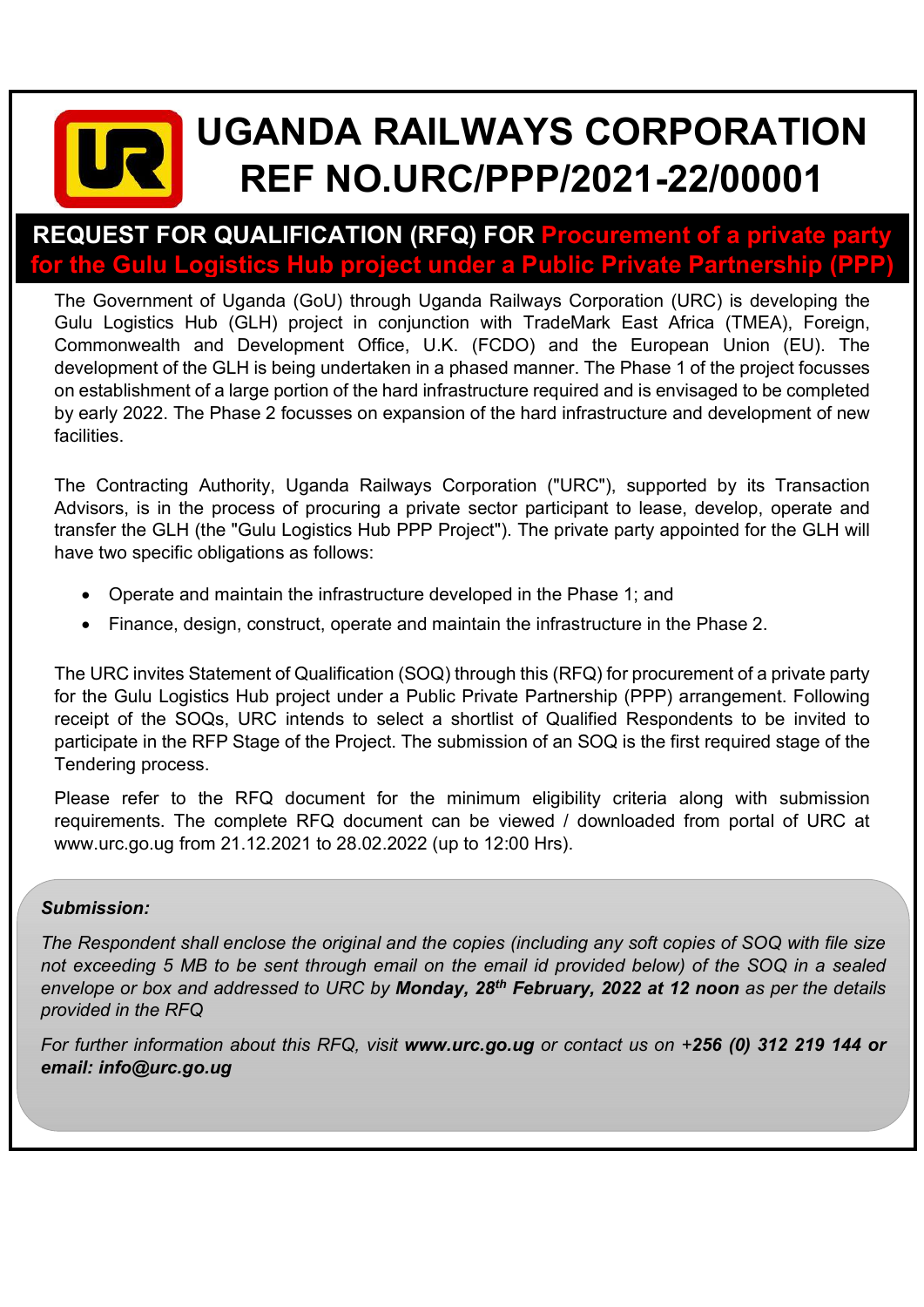# Draft Pre-Qualification Document

Procurement of a private party for the Gulu Logistics Hub project under a Public Private Partnership (PPP) arrangement

Procurement Ref. No.: URC/PPP/2021-22/00001

Uganda Railways Corporation Plot 57, Nasser Rd, Kampala, Uganda









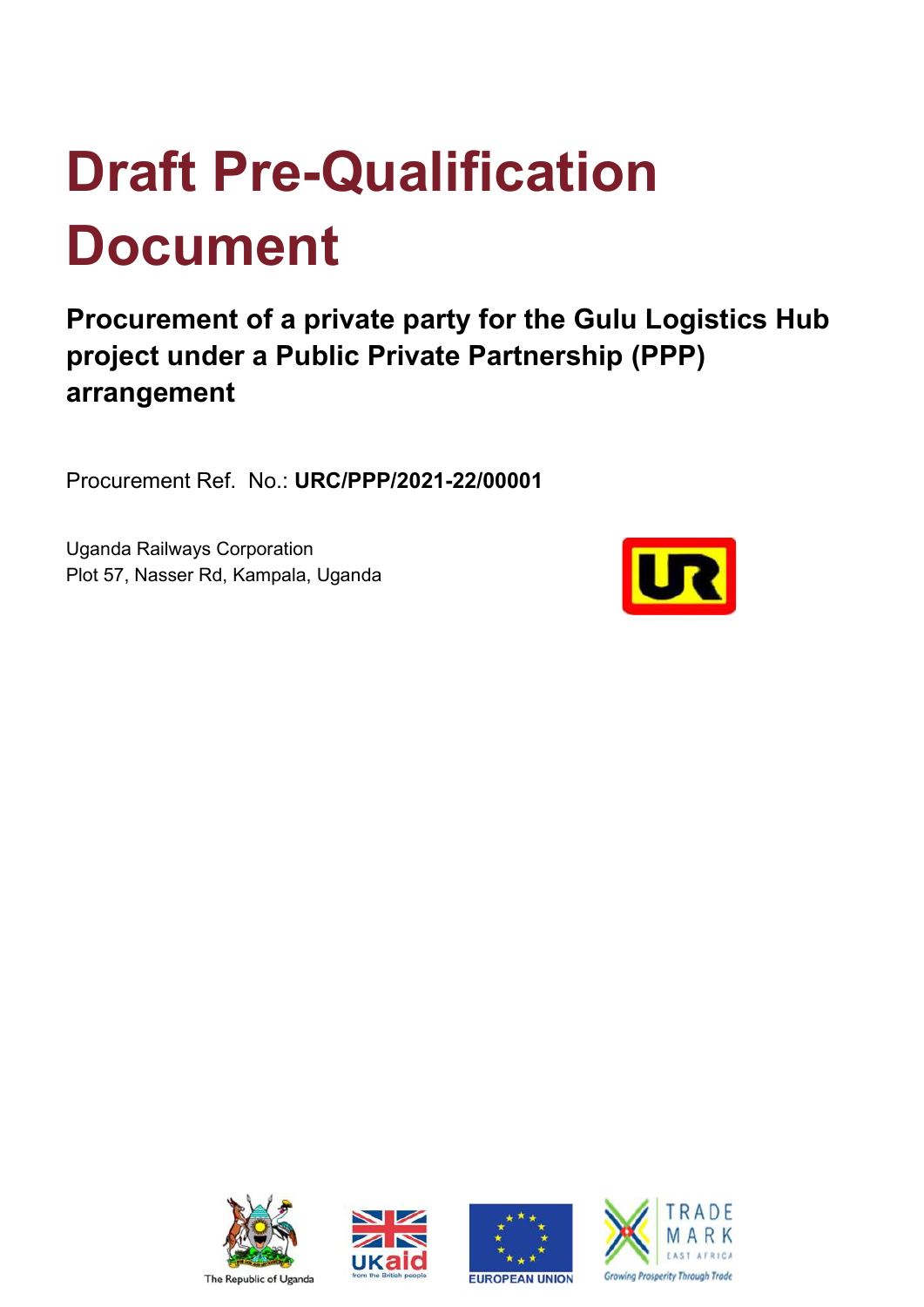## Preface

The Government of Uganda (GoU) through Uganda Railways Corporation (URC) is developing the Gulu Logistics Hub (GLH) project in conjunction with TradeMark East Africa (TMEA), Foreign, Commonwealth and Development Office, U.K. (FCDO) and the European Union (EU). The development of the GLH is being undertaken in a phased manner. The Phase 1 of the project focusses on establishment of a large portion of the hard infrastructure required and is envisaged to be completed by mid-2021. The Phase 2 focusses on expansion of the hard infrastructure and development of new facilities.

The Contracting Authority, Uganda Railways Corporation ("URC"), supported by its Transaction Advisors, is in the process of procuring a private sector participant to develop, finance, operate, maintain and transfer the GLH (the "Gulu Logistics Hub PPP Project"). The private party appointed for the Gulu Logistics Hub PPP Project will have two specific obligations as follows:

- Operate and maintain the infrastructure developed in the Phase 1; and
- Finance, design, construct, maintain and operate the infrastructure in the Phase 2.

This Request for Qualification ("RFQ") relates to the above detailed Gulu Logistics Hub PPP Project, which will be procured through a Public Private Partnership (the "Project").

The purpose of this RFQ is to invite prospective respondents to indicate their interest in participating in the Project. The private sector participant will be expected to undertake the above stated obligations within the contract period and transfer the Project back to URC at the conclusion of the contract period. URC's first stage in procuring this Project will be to receive, from interested private sector parties, a Statement of Qualification (SOQ) through this RFQ.

Following receipt of the SOQs, URC intends to select a shortlist of Qualified Respondents to be invited to participate in the RFP Stage of the Project. The submission of an SOQ is the first required stage of the Tendering process.

The disclaimers and terms and conditions presented in this RFQ document shall remain in full force and effect notwithstanding the project documents that may be concluded in respect of the Project.

The Project shall be executed according to the provisions of the PPP Act and the guidelines laid down by the Government of Uganda.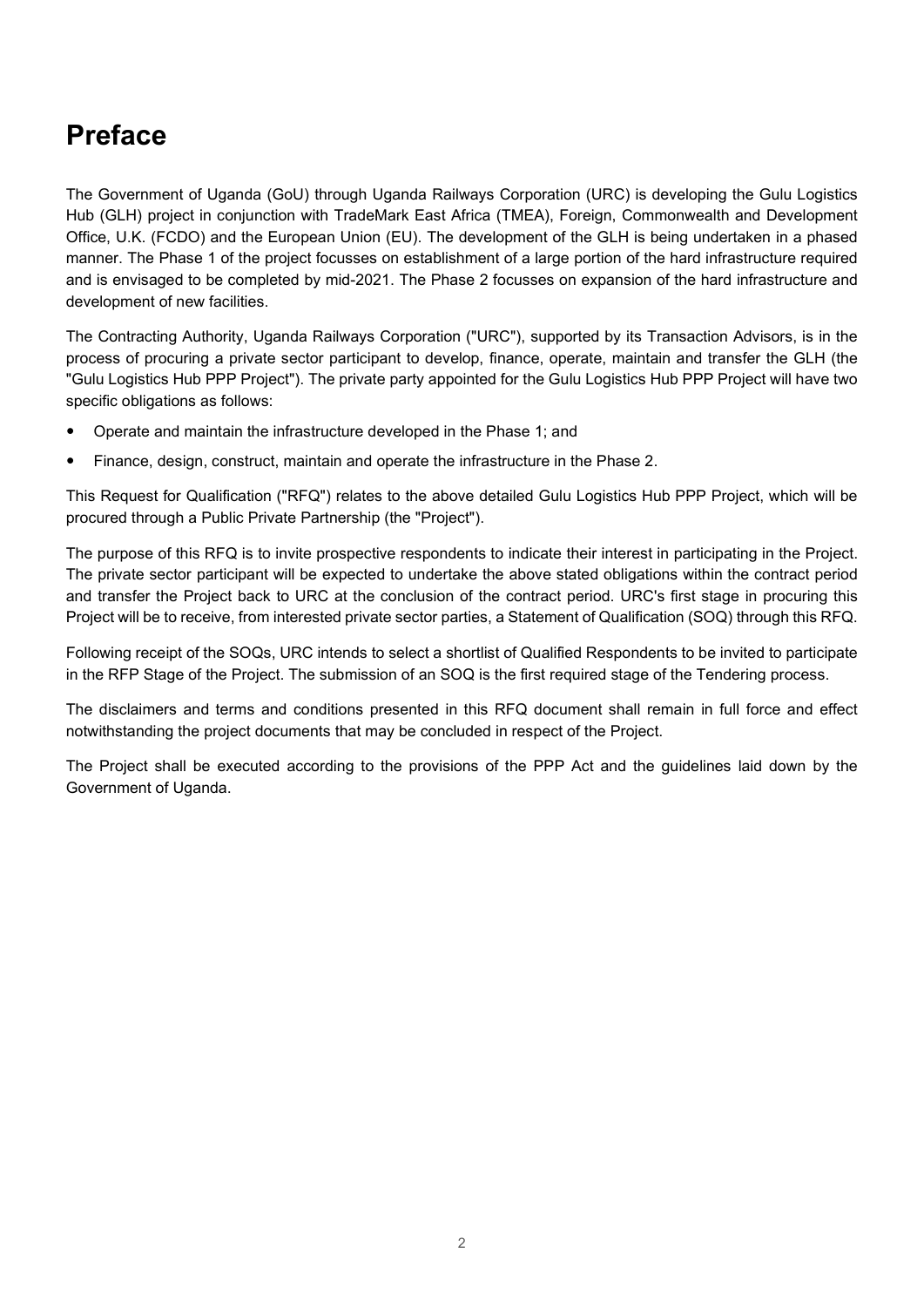#### **Contents**

| 1. |  |  |  |  |  |  |
|----|--|--|--|--|--|--|
| 2. |  |  |  |  |  |  |
|    |  |  |  |  |  |  |
| 3. |  |  |  |  |  |  |
| 4. |  |  |  |  |  |  |
| 5. |  |  |  |  |  |  |
| 6. |  |  |  |  |  |  |
| 7. |  |  |  |  |  |  |
| C. |  |  |  |  |  |  |
| 8. |  |  |  |  |  |  |
| 9. |  |  |  |  |  |  |
|    |  |  |  |  |  |  |
|    |  |  |  |  |  |  |
|    |  |  |  |  |  |  |
|    |  |  |  |  |  |  |
|    |  |  |  |  |  |  |
|    |  |  |  |  |  |  |
|    |  |  |  |  |  |  |
|    |  |  |  |  |  |  |
|    |  |  |  |  |  |  |
|    |  |  |  |  |  |  |
|    |  |  |  |  |  |  |
|    |  |  |  |  |  |  |
|    |  |  |  |  |  |  |
|    |  |  |  |  |  |  |
|    |  |  |  |  |  |  |
|    |  |  |  |  |  |  |
|    |  |  |  |  |  |  |
|    |  |  |  |  |  |  |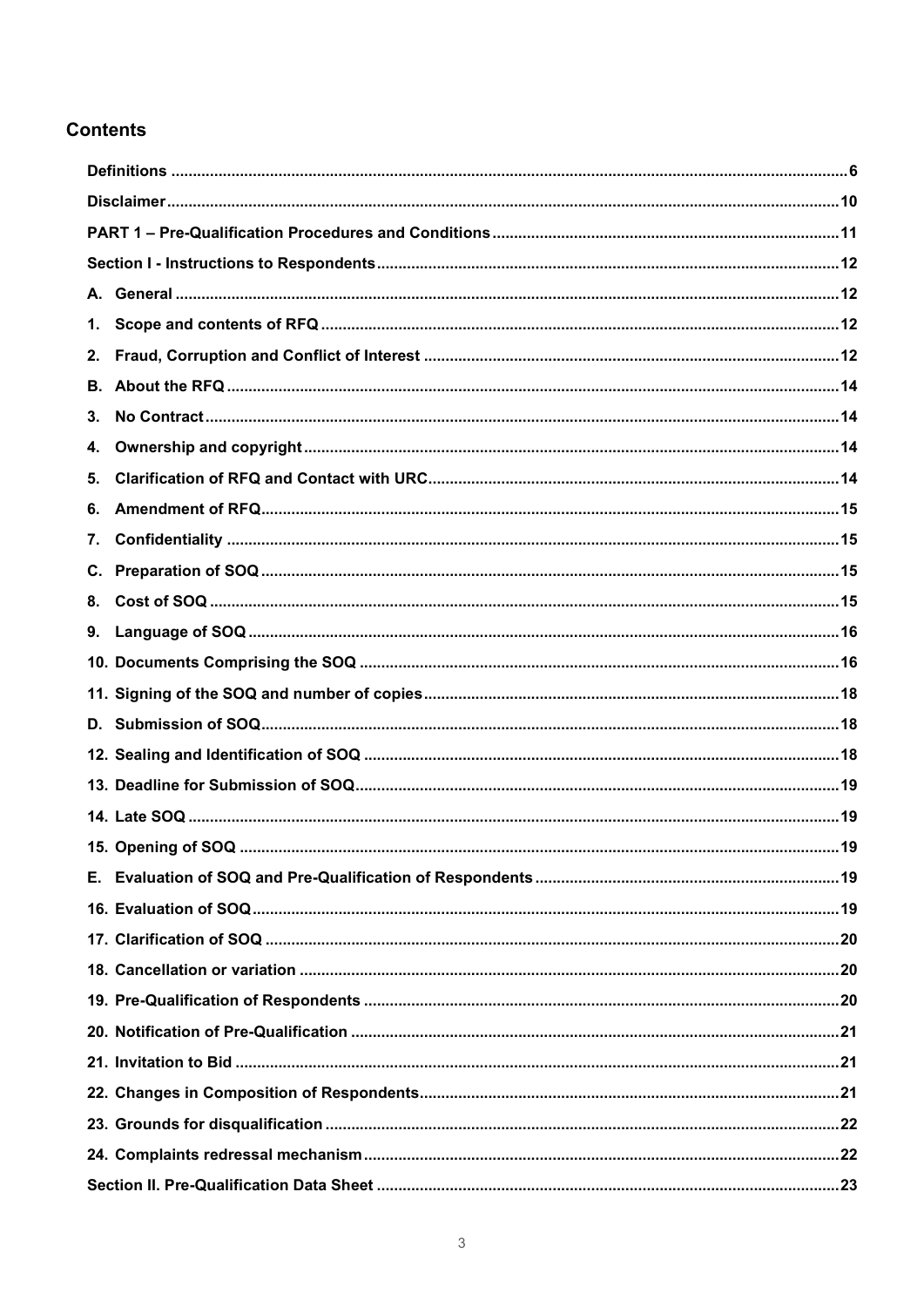| 1. |                                                                    |  |
|----|--------------------------------------------------------------------|--|
| 2. |                                                                    |  |
| 3. |                                                                    |  |
| 4. |                                                                    |  |
| 5. |                                                                    |  |
|    |                                                                    |  |
|    |                                                                    |  |
| 1. |                                                                    |  |
| 2. |                                                                    |  |
| З. |                                                                    |  |
| 4. |                                                                    |  |
| 5. |                                                                    |  |
| 6. |                                                                    |  |
| 7. |                                                                    |  |
| В. |                                                                    |  |
| 8. |                                                                    |  |
| C. |                                                                    |  |
| 9. |                                                                    |  |
|    |                                                                    |  |
|    |                                                                    |  |
|    |                                                                    |  |
|    |                                                                    |  |
|    |                                                                    |  |
|    |                                                                    |  |
|    |                                                                    |  |
|    |                                                                    |  |
|    |                                                                    |  |
|    |                                                                    |  |
|    |                                                                    |  |
|    |                                                                    |  |
|    |                                                                    |  |
|    | FORM 9: TECHNICAL EXPERIENCE - CONTAINER THROUGHPUT REQUIREMENT 50 |  |
|    |                                                                    |  |
|    |                                                                    |  |
|    |                                                                    |  |
|    |                                                                    |  |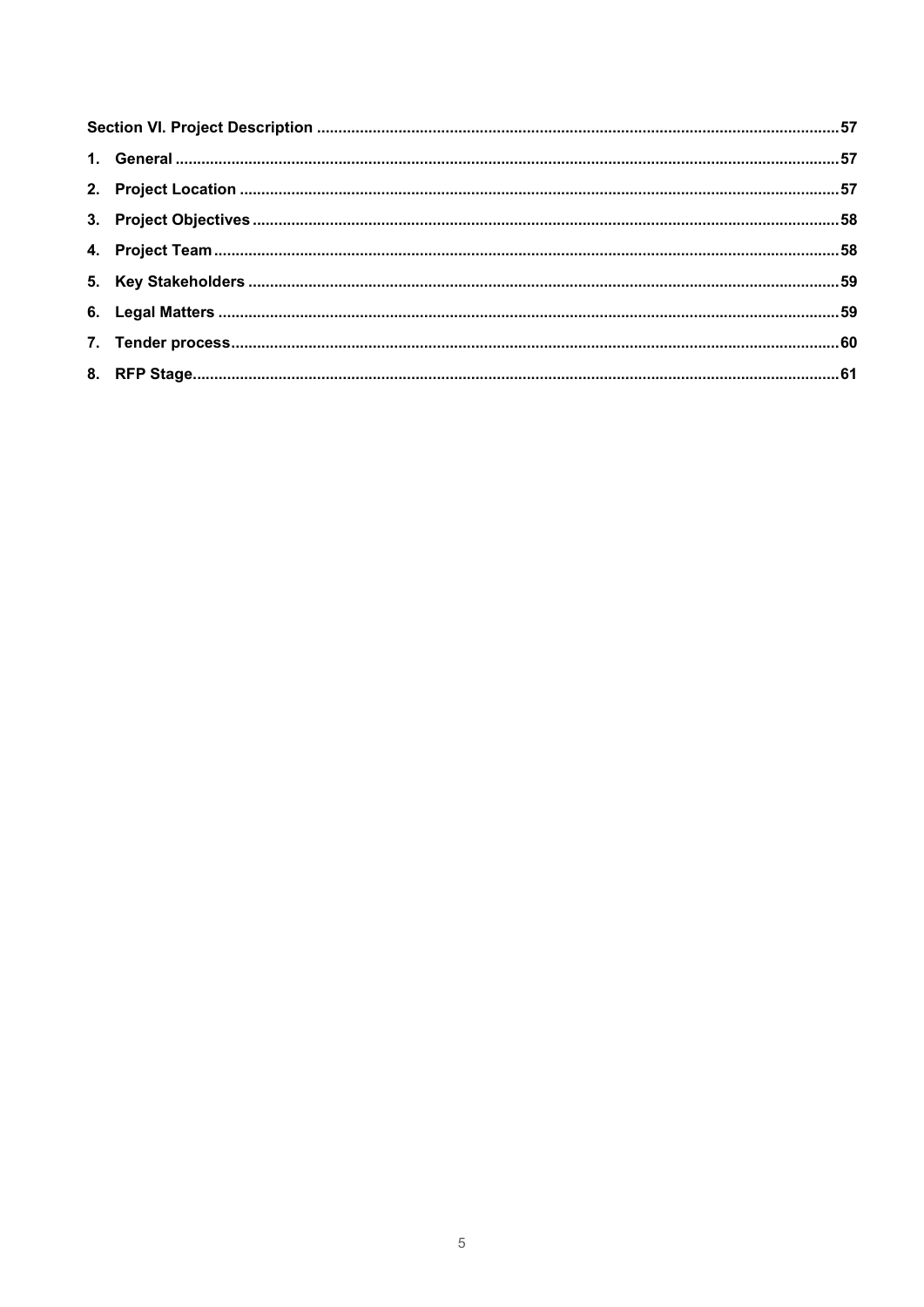#### **Definitions**

"Addendum" means any change, amendment or addenda to this RFQ issued in accordance with Provision 6 of Section 1 of this RFQ.

"Affiliate" means any Person which, alone or together with any other Person, directly or indirectly through one or more intermediaries:

- (a) Controls the Respondent (or, if the Respondent is a Consortium, Controls any Consortium Member);
- (b) is Controlled by the Respondent (or, if the Respondent is a Consortium, any Consortium Member); or
- (c) is under common Control with the Respondent (or, if the Respondent is a Consortium, any Consortium Member).

"Authorized Representative" means the person nominated by a standalone Respondent, or Consortium Member, as the case may be, to act on its behalf pursuant to Form 6 in relation to the submission of the Statement of Qualification and all related documentation and clarifications.

"Authority" means the Government of the Republic of Uganda (represented by Uganda Railways Corporation).

"Bidder" means a Qualified Respondent that submits a Proposal.

"CBM" means cubic meter.

"Coercive Practice" means impairing or harming, or threatening to impair or harm, directly or indirectly, any participant in the Tender Process or execution of the Project Documents or the property of the participant in the Tender Process or execution of the Project Documents to influence improperly the actions of that party.

"Collusive Practice" means an arrangement between two or more participants in the Tender Process (including public officials) designed to achieve an improper purpose, including (without limitation) attempting to establish bid prices at artificial, non-competitive levels and attempting to influence improperly the actions of another party.

"Company" means a company, firm, corporate body or other legal entity and "Companies" shall have a corresponding meaning.

"Competitive Dialogue" means the process established under the PPP Act, as will be described further in the RFP, whereby URC shall be able to conduct dialogue with Qualified Respondents directly and consider comments and suggestions from Qualified Respondents after the RFP has been issued, with the aim of issuing a revised RFP.

"Consortium" means a joint venture, partnership or other arrangement or combination of Companies jointly participating as a Respondent or Bidder (subject to the terms of the RFP in the case of the Bidder) with the intention that each party shall be involved in the Project.

"Consortium Member" means any member of the Consortium, including the Lead Member.

"Constitution" the Constitution of the Republic of Uganda, 1995, as amended by the Constitution (Amendment) Act 2005, Act No. 11 of 2005 and the Constitution (Amendment) (No.2) Act 2005, Act No. 21 of 2005, being the supreme law of Uganda.

"Control" or "Controlled" means the power to direct, or cause the direction of, the management policies of a Company whether through:

- (a) direct or indirect ownership of at least fifty per cent (50%) plus one share of the outstanding voting shares; or
- (b) direct or indirect ownership of at least twenty-six per cent (26%) of the outstanding voting shares and: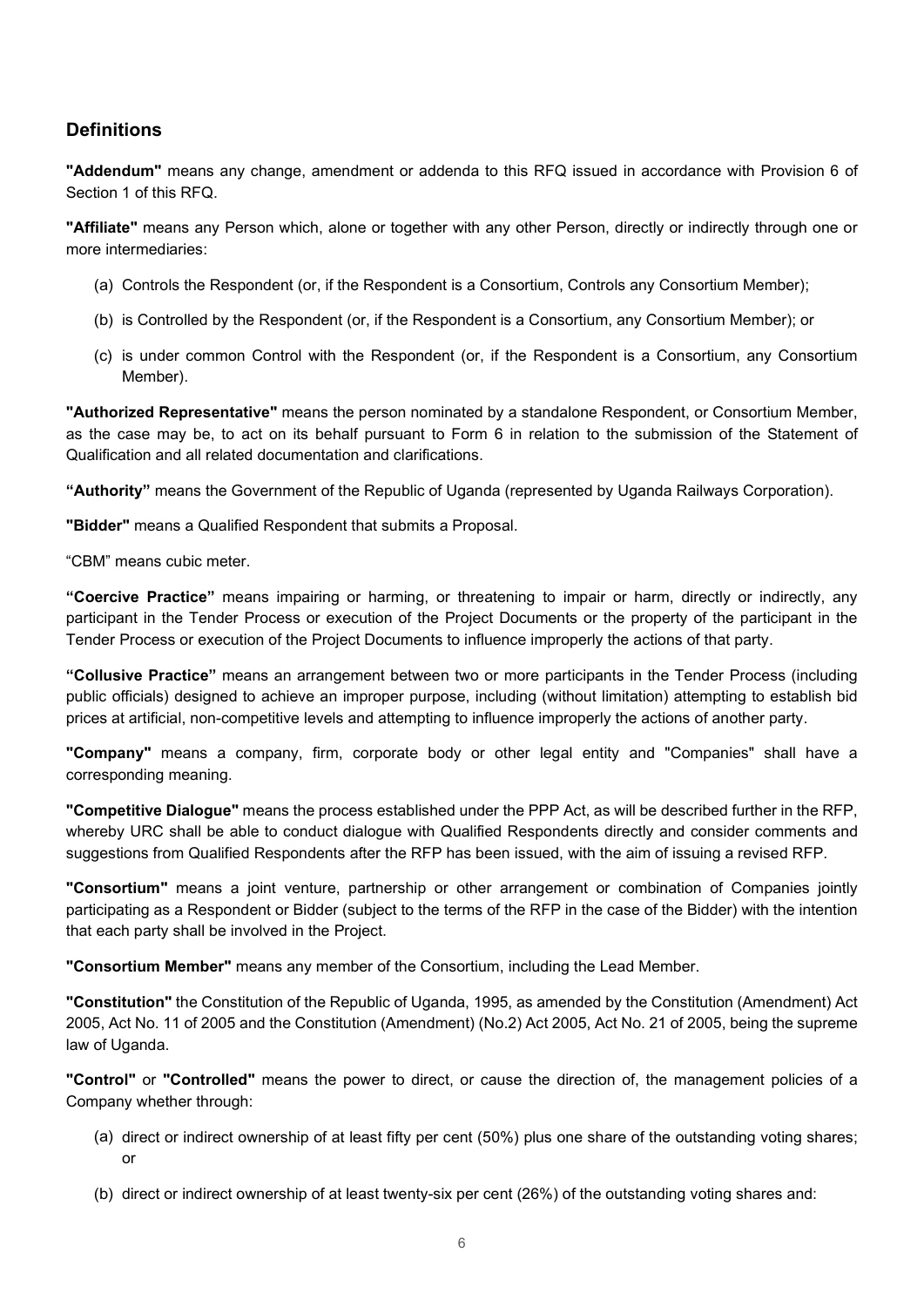- (i) possession of voting rights through voting trusts or voting agreements over a certain number of shares, such that the total number of shares owned together with the number of shares over which it has voting rights is equivalent to fifty per cent (50%) plus one share of the outstanding voting shares; or
- (ii) the ability to elect a majority of that Company's board of directors.

"Corrupt Practice" means the offering, giving, receiving or soliciting, directly or indirectly, of anything of value to influence improperly the actions of another party (another party including a public official) acting in relation to the Tender Process or execution of the Project Documents.

"Eligible Country" has the meaning given to it in Section V (Eligible Countries).

"Equity Consortium Member" means any Consortium Member that intends to take an equity share in the Project Company and has indicated such in Form 4 as provided in Section IV of this RFQ.

"Evaluation Committee" means the committee established in accordance with the PPP Act for the preparation and evaluation of all aspects of this RFQ and the RFP.

"Financial Minimum Qualification Criteria" means the financial minimum requirements that the Respondent must meet to pass this RFQ Stage and be invited to participate in the RFP Stage, details of which are set out in Provisions 8 of Section III of this RFQ.

"Financial Proposal" means the financial proposal submitted by a Bidder as part of the Proposal.

"Financial Year" means the 12 (twelve) consecutive month period used by each Respondent as its accounting period.

"Fraudulent Practice" means any act or omission, including (without limitation) a misrepresentation or an attempt to influence the Tender Process or execution of the Project Documents, that knowingly or recklessly misleads, or attempts to mislead, a public official to obtain a financial or other benefit or to avoid an obligation in relation to the Tender Process or execution of the Project Documents.

"Government" means the Government of Uganda.

"Improper Practice" means any action taken by a Respondent to influence the Tender Process or execution of the Project Documents for undue advantage, including any Corrupt Practice, Fraudulent Practice, Collusive Practice, Coercive Practice or Obstructive Practice.

"Gulu Logistics Hub PPP Project" has the meaning given to it in the Preface to this RFQ.

"Lead Member" means the leading Consortium Member of a Respondent, who shall also appoint the person who shall be the Authorised Representative for all of the Consortium.

"Legal Minimum Qualification Criteria" means the legal minimum requirements that the Respondent must meet to pass this RFQ Stage and be invited to participate in the RFP Stage, details of which are set out in Provisions 1 to 7 (each inclusive) of Section III of this RFQ.

"Minimum Qualification Criteria" means the requirements that the Respondent must meet to pass this RFQ Stage and be invited to participate in the RFP Stage, details of which are set out in Section III of this RFQ and includes the Legal Minimum Qualification Criteria, Financial Minimum Qualification Criteria and Technical Minimum Qualification Criteria.

"MoFPED" means the "Ministry of Finance, Planning and Economic Development" which is the Ministry of the Government responsible for formulating economic policies, maximising revenue mobilization and ensuring efficient allocation and accountability of public resources.

"Net Worth" means,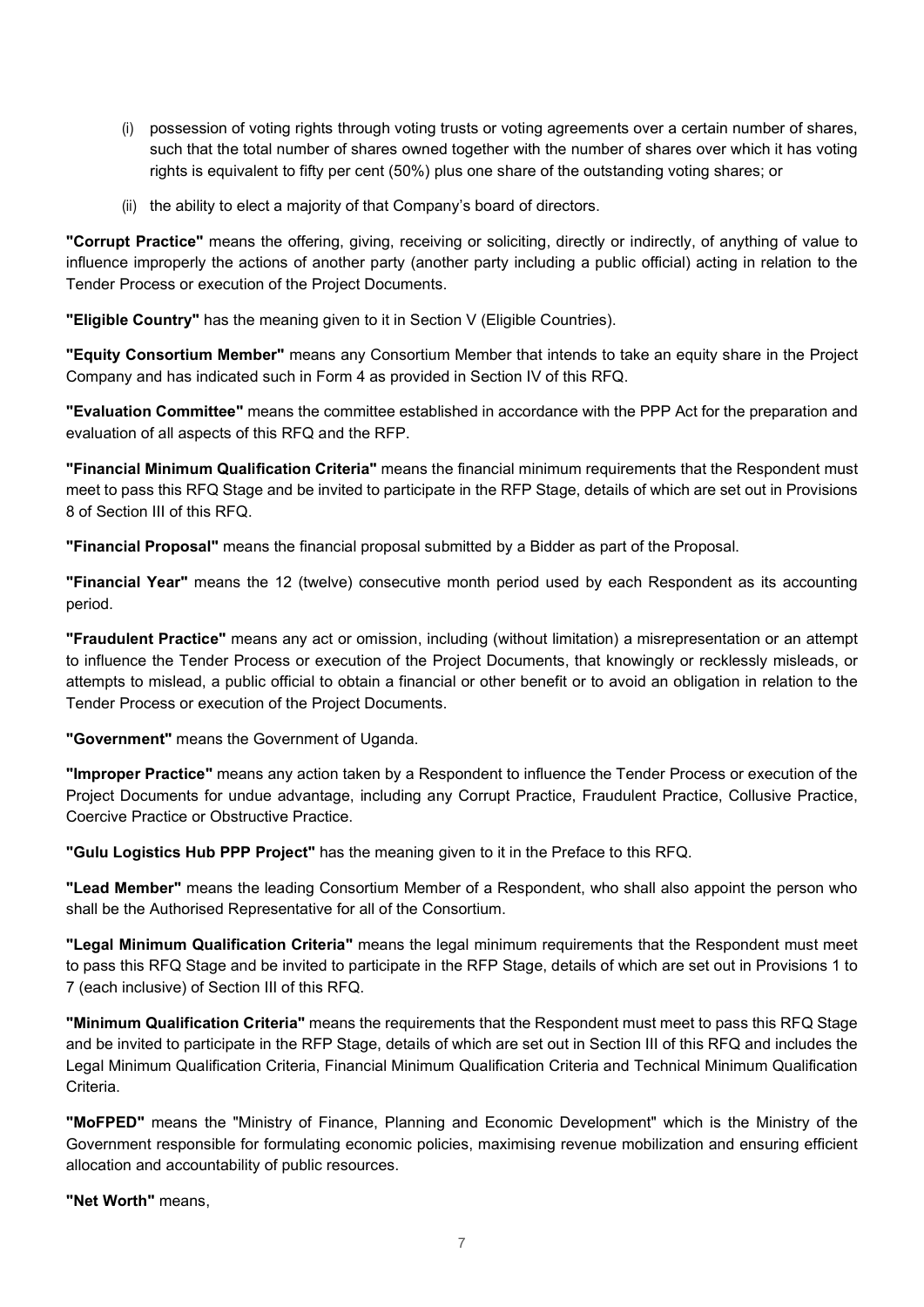, in respect of:

- (a) a Company or a consortium, aggregate value of the paid-up share capital and all reserves created out of the profits and securities premium account, after deducting the aggregate value of the accumulated losses, deferred expenditure and miscellaneous expenditure not written off, as per the audited balance sheet, but does not include reserves created out of revaluation of assets, write back of depreciation and amalgamation; or
- (b) a closed investment fund, the available funds which have yet to be committed to projects together with a declaration by its Authorised Representative that the anticipated investment in the Project by such investment fund falls within the investment fund's country and sectoral limits, taking into account investments held as on the date of submission of the PDS.

#### "Obstructive Practice" means:

- (a) deliberately destroying, falsifying, altering or concealing of evidence or material in an investigation or the making of false statements to investigators in order to materially impede the Government's investigation into allegations of a corrupt, fraudulent, coercive or collusive practice; and/or threatening, harassing or intimidating any party to prevent it from disclosing its knowledge of matters relevant to the investigation or from pursuing the investigation; or
- (b) acts intended to materially impede the exercise of the Government's inspection and audit rights provided for under Provision 2.1(c) of Section I of this RFQ.

"PDS" means the pre-qualification data sheet set out in Section II of this RFQ.

"Person" means a natural person or a Company.

"PPP Act" means the Public Private Partnerships Act of Uganda 2015.

"PPP Committee" means that committee established under section 5 of the PPP Act.

"Preferred Bidder" means the Bidder to whom URC issues a Preferred Bidder Letter and should the Preferred Bidder subsequently become disqualified, the Preferred Bidder shall be URC's second choice of Bidder to whom URC will issue a Preferred Bidder Letter.

"Preferred Bidder Letter" means the letter to be sent by URC to the Preferred Bidder, following the evaluation of the Proposals.

"Pre-Qualification Meeting" means the meeting where interested respondents can seek clarifications on the Request-for-Qualification document.

"Project" has the meaning given to it in the Preface to this RFQ, as more accurately described in the Project Description.

"Project Agreement" means the Public Private Partnership agreement (inclusive of all technical and other schedules) to be entered into between URC and the Project Company in relation to the requirement to design, build, finance, operate (including maintenance) and transfer the logistics hub.

"Project Company" means the SPV incorporated in Uganda by the Preferred Bidder to be designated by URC to sign the Project Agreement following the Tender Process, and to undertake the Project.

"Project Description" means the detailed description of the Project set out in Section VI (Project Description) of this RFQ.

"Project Documents" means the Project Agreement, RFP and other related documents to be floated by the Authority in respect to the Project.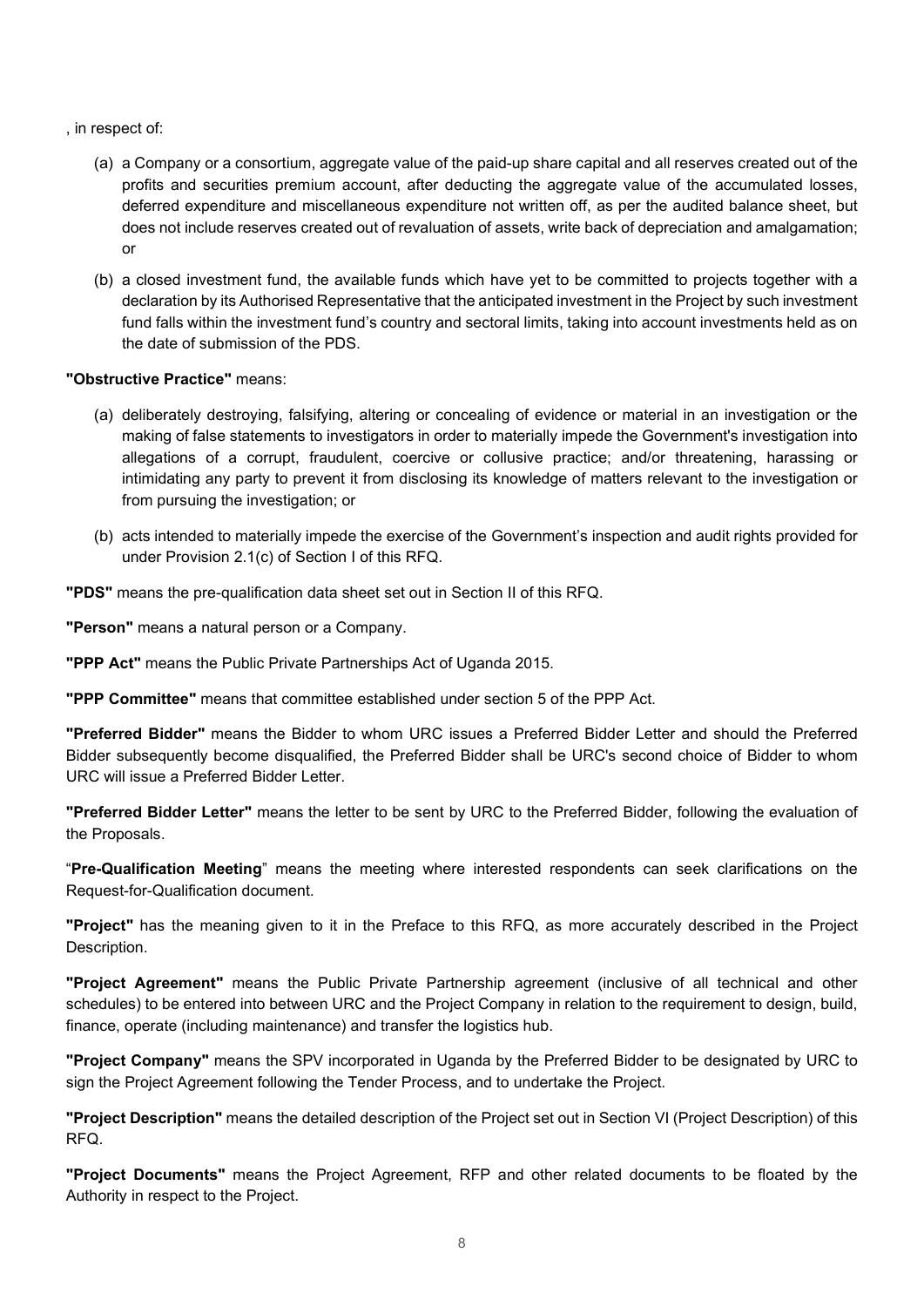"Proposal" means a bid submitted by a Bidder in respect of the Project in response to the RFP.

"Qualified Respondent" means a Respondent that is shortlisted to go through to the RFP Stage.

"Receipt Confirmation Form" means the form to be submitted by interested parties intending to submit a SOQ in the form provided in Section IV of this RFQ.

"Response Declaration Form" means the form to be submitted by Respondents as part of their SOQ in the form provided in Section IV of this RFQ.

"Respondent" means any single Company or Consortium that submits, or, prior to the date for submission of the SOQ in accordance with Provision 13.1 of Section I of this RFQ, intends to submit, a response to this RFQ.

"RFP" means the request for proposal document inviting Qualified Respondents to submit a Proposal for the Project.

"RFP Stage" means the stage of the Tender Process from the issuance of the RFP until the final Project Agreement form is signed with the Preferred Bidder.

"RFQ" means this request for qualification document inviting Respondents to submit a SOQ.

"RFQ Stage" means the stage of the Tender Process from the issuance of this RFQ until the announcement of the Qualified Respondents.

"Site" means the site upon which the Project Company is to operate and construct the logistics hub for the purposes of the Project.

"SPV" means a special purpose vehicle company.

"SOQ" means a statement of qualification, being a response to this RFQ setting out how the Respondent meets the Minimum Qualification Criteria.

"TEU" means 'Twenty Equipment Unit' or in other terms a '20-foot container'

"Technical Minimum Qualification Criteria" means the minimum technical requirements that the Respondent must meet to pass this RFQ Stage and be invited to participate in the RFP Stage, details of which are set out in Provisions 9 to 11 (each inclusive) of Section III of this RFQ.

"Technical Proposal" means the technical proposal submitted by Bidders as part of the Proposal.

"Tender Process" means the competitive bid process implemented by URC through RFQ and RFP in order to identify Qualified Respondents, the Preferred Bidder, and the Project Company.

"Transaction Advisors" means the transaction advisors to URC, led by the CRISIL Risk and Infrastructure Solutions Limited (CRIS) as lead transaction advisor, and its consortium partner Africa Economic and Social Development Consultants Limited (AESDC)

"URC" means the Uganda Railways Corporation, the Government authority procuring the Project.

"USD" means the lawful currency of the United States of America.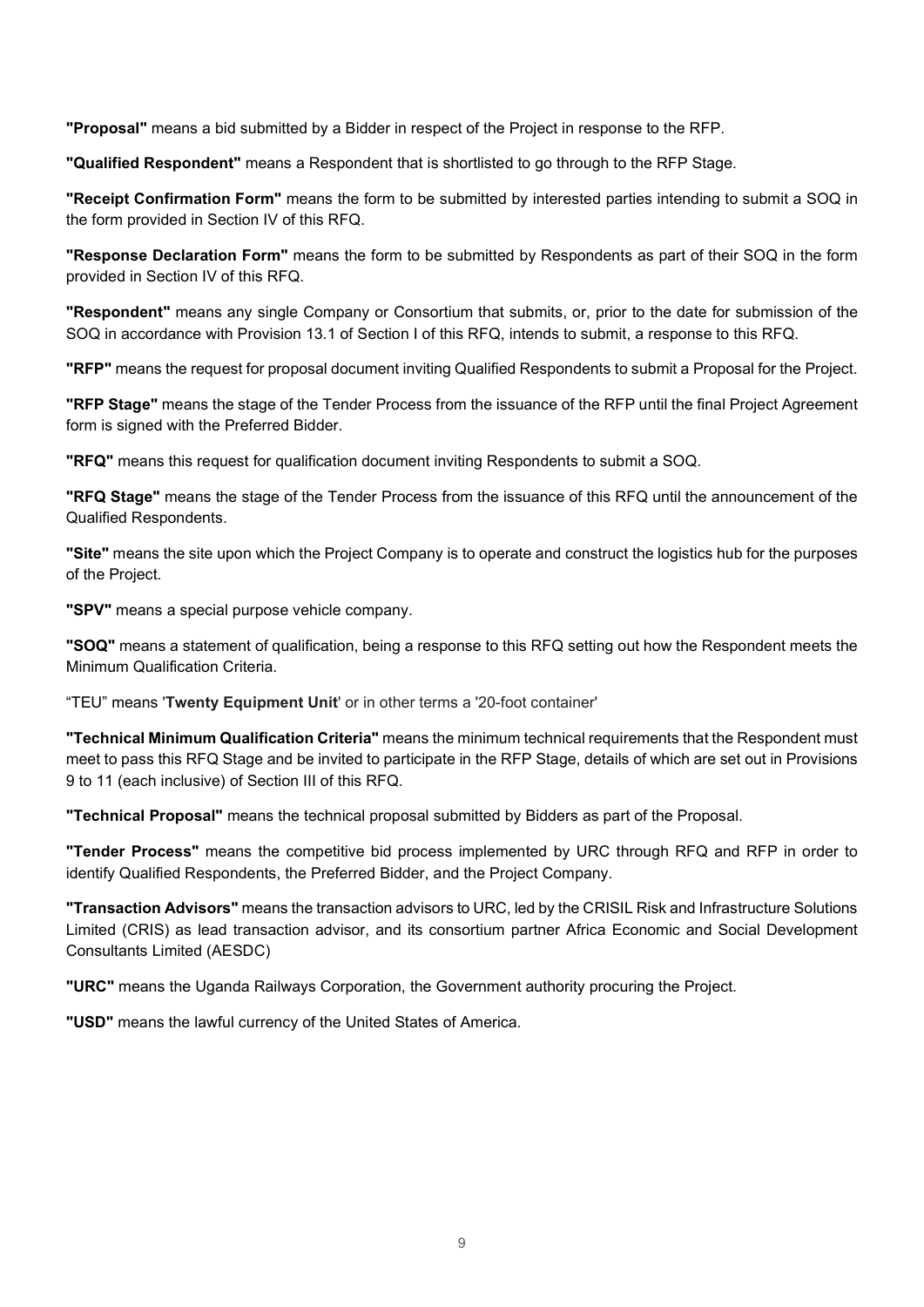#### Disclaimer

The information contained in this RFQ has been compiled by URC and other relevant Government entities on behalf of the Government with the assistance of the Transaction Advisors to assist interested parties in applying to prequalify as Qualified Respondents to receive the RFP in relation to the Project. It does not constitute and will not form part of any offer or invitation to make an offer in relation to the Project. This RFQ outlines the Government's expectations in relation to the Tender Process.

This RFQ does not contain all the information that Respondents and their advisors may desire or require in reaching a decision as to any potential investment. Respondents should form their own views as to what information is relevant to such decisions, and make their own independent investigations in relation to information contained in this RFQ or any additional information. Neither URC nor any of their respective consultants or advisors (including the Transaction Advisors) makes any representation or warranty (express or implied) as to the accuracy or completeness of the information contained herein or in any other document made available to a Respondent or any other Person at any time.

Neither issuance of this RFQ nor issuance of the RFP or any other document in the future or any request by or on behalf of URC at any time will oblige URC, the Government or the Transaction Advisors to enter into any agreement (including the Project Agreement) or impose any liability on any of them other than as expressly assumed pursuant to the executed Project Documents.

Neither the Government, URC nor the Transaction Advisors shall be under any obligation to return any SOQ submitted by any Respondent or to reimburse any Respondent for any cost or expense, whether incurred in preparing its SOQ, in response to the RFP or to any other request from the Government, URC, the Transaction Advisors or otherwise.

The Respondent is expected to examine all instructions, forms, and terms in this RFQ and to furnish all information required by this RFQ. If a Respondent intends to submit a SOQ and wishes to receive any further information distributed by URC in relation to the Project and the Tender Process, it must fill out and submit a Receipt Confirmation Form in the form set out in Form 1 as provided in Section IV of this RFQ as soon as possible and no later than the date indicated in the Pre – Qualification Data Sheet (PDS) at the email address indicated in the PDS. Failure to submit a Receipt Confirmation Form shall not preclude a Respondent from submitting an SOQ, however, URC shall only provide official communications in relation to the Tender Process (including any clarification responses) to the email address of the contact person nominated in the Receipt Confirmation Form and therefore any Respondent who submits an SOQ without providing a Receipt Confirmation Form shall not receive official communications from URC and submits its SOQ at its own risk that it has all the up to date and relevant information required for such submission.

The Government reserves all rights in connection with the conduct of the Tender Process (which rights are exercisable by the Government in its sole and absolute discretion) including without limitation all rights to:

- (a) suspend, cancel, modify or extend the Tender Process at any time;
- (b) reject any or all Qualified Respondents; and
- (c) modify all dates set or projected in this RFQ.

This disclaimer shall remain in full force and effect notwithstanding any Project Agreement or document that may be concluded in respect of the Project.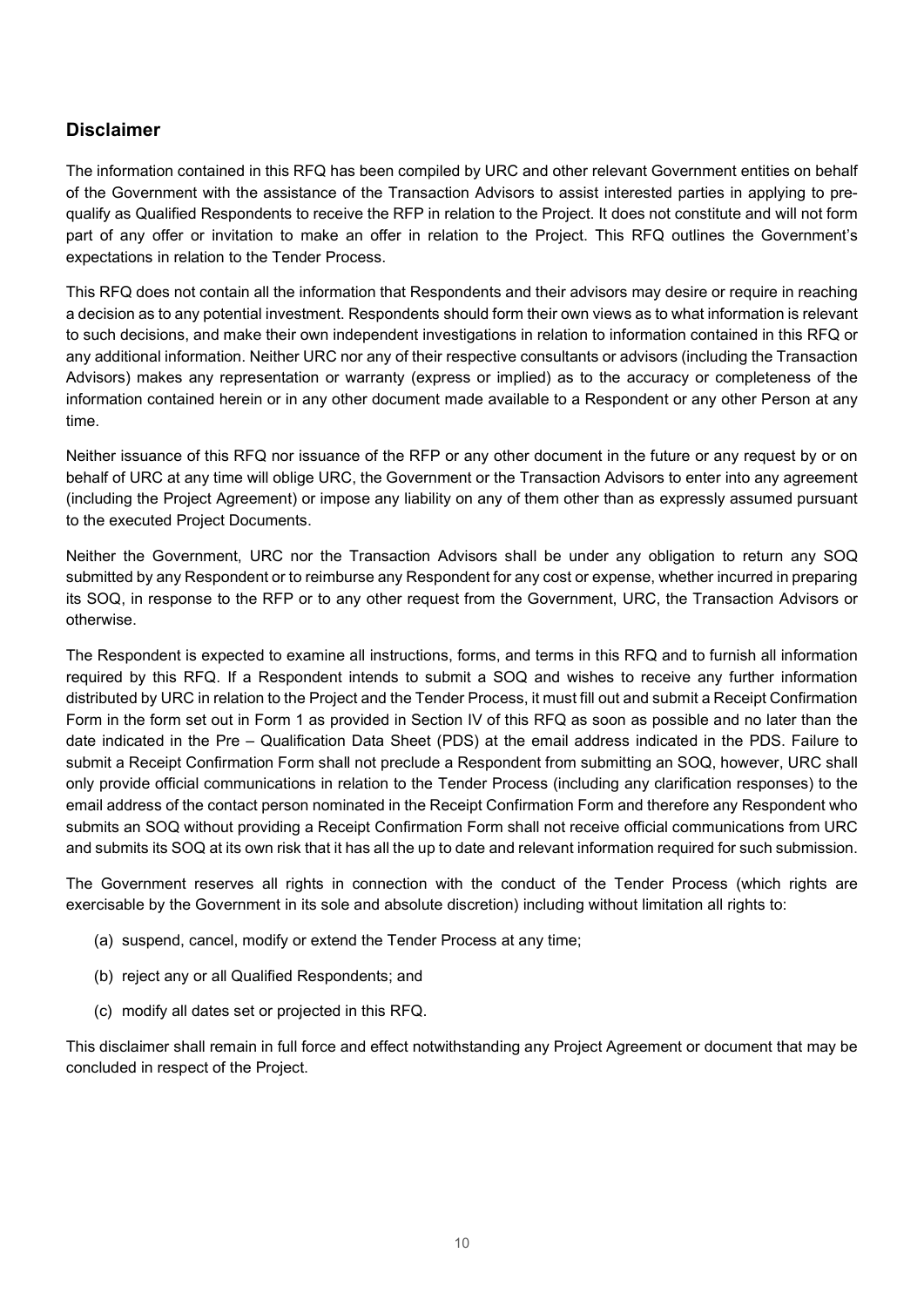## PART 1 – Pre-Qualification Procedures and Conditions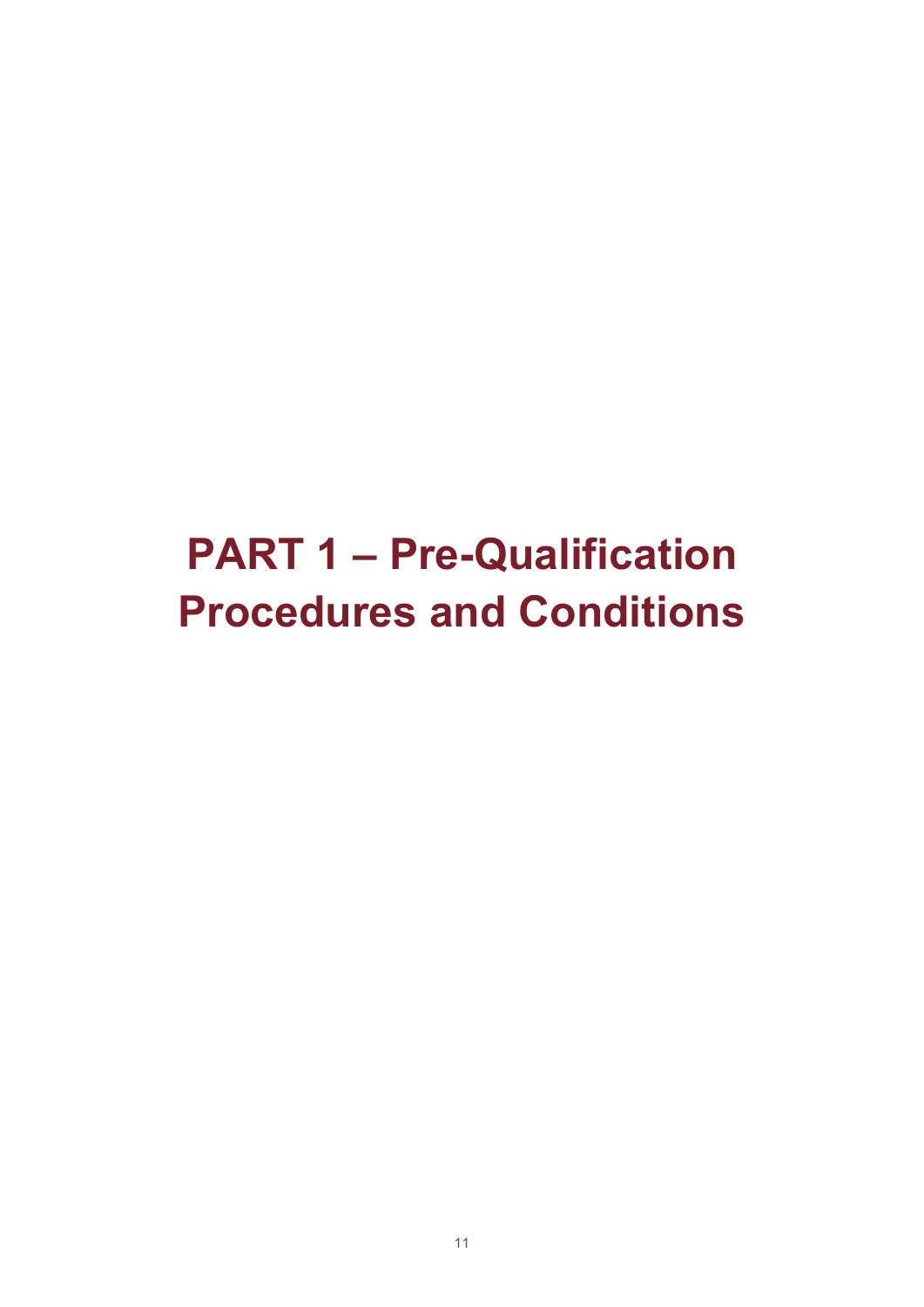## Section I - Instructions to Respondents

## A. General

#### 1. Scope and contents of RFQ

- 1.1 In connection with the Project, URC issues this RFQ to Respondents interested in bidding for the Project as described in the Project Description.
- 1.2 This RFQ consists of Parts 1 and 2 which comprise all the Sections indicated below, and should be read in conjunction with any Addendum issued in accordance with Provision 6 of Section I of this RFQ.

#### PART 1 Pre-Qualification Procedures and Conditions

| Pre-Qualification Data Sheet (PDS) |
|------------------------------------|
|                                    |
|                                    |
|                                    |
|                                    |

#### PART 2 Project Scope

| (f) | Section VI. | <b>Project Description</b> |
|-----|-------------|----------------------------|
|     |             |                            |

#### 2. Fraud, Corruption and Conflict of Interest

- 2.1 It is the Government's policy to require that URC, as well as any Respondents and, where a Respondent is a Consortium, any Consortium Members, (including their respective contractors and subcontractors, parent guarantors and other parties working with the Respondents and, if applicable, their Consortium Members in relation to the Project) observe the highest standard of ethics during the procurement and execution of any contract, agreement or undertaking in respect of the Project (including the Project Agreement) and does not otherwise engage in any Improper Practice. In pursuance of this policy, the Government, represented by URC:
	- (a) will reject a SOQ in its entirety if it determines that the Respondent or, in the case of a Consortium, any of its Consortium Members, has, directly or through an officer, employee, agent or advisor, engaged in Corrupt Practice, Fraudulent Practice, Collusive Practice, Coercive Practice or Obstructive Practice in connection with the Tender Process;
	- (b) will sanction a Respondent or, in the case of a Consortium, any Consortium Member, including imposing an indefinite or time limited declaration of ineligibility from being awarded any contract procured by the Government, if at any time URC determines that the Respondent or Consortium Member has, directly or whether acting through any officer, employee, agent or advisor, engaged in Corrupt Practice, Fraudulent Practice, Collusive Practice, Coercive Practice or Obstructive Practice in competing for, or in executing, any contract procured by the Government; and
	- (c) will have the right to require that a provision be included in the RFP and in the Project Documents, requiring Respondents and Bidders (including their suppliers and sub-contractors) to permit the Government to inspect their accounts and records and other documents relating to their SOQ or Proposal and contract performance and to have them audited by auditors appointed by the Government.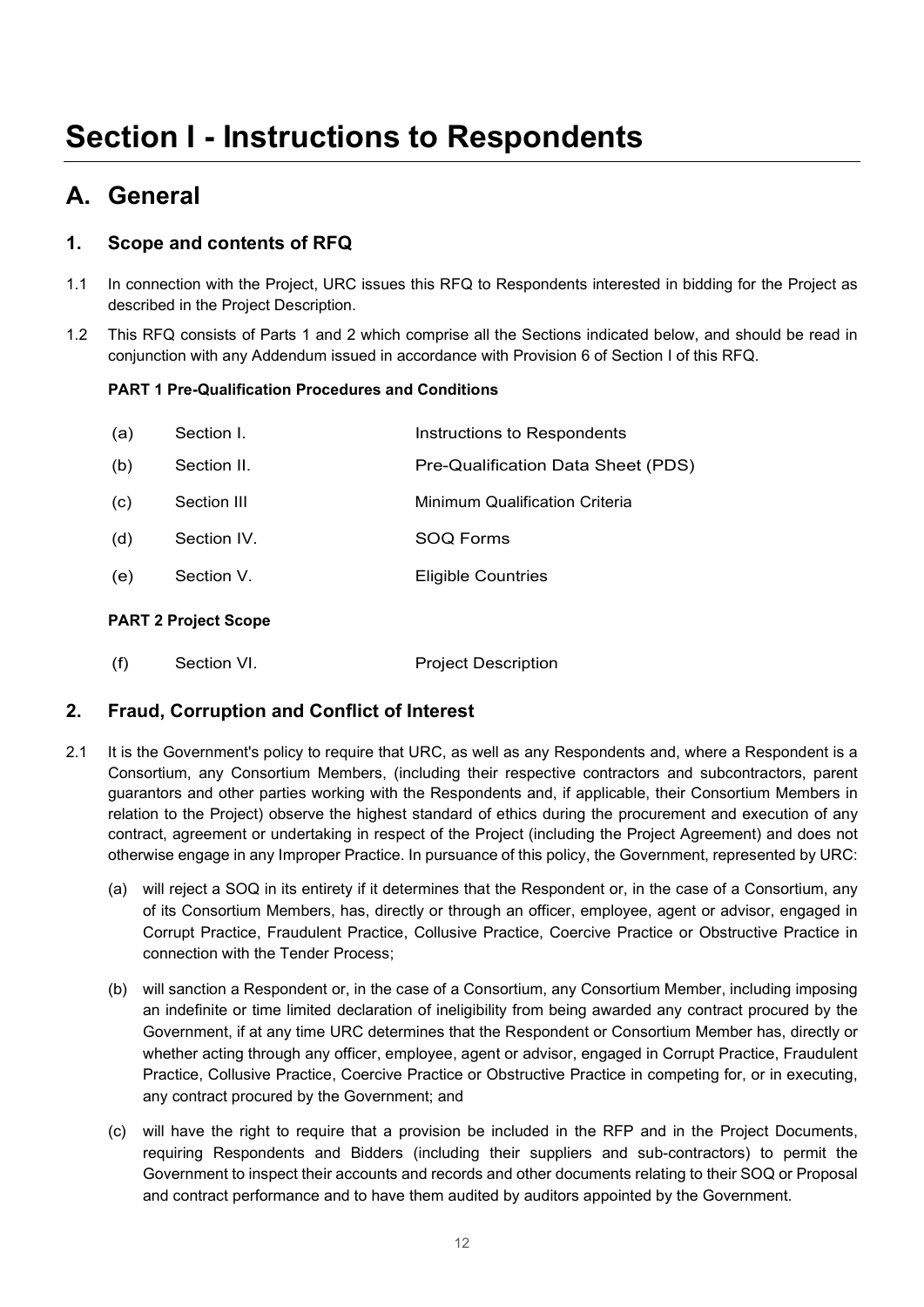- 2.2 A Respondent shall be disqualified if it (or in the case of a Consortium, any of its Consortium Members) is under a declaration of ineligibility by the Government or otherwise is subject to grounds for disqualification in accordance with Provision 2.1 of Section I of this RFQ, at the date of submission of the SOQ or thereafter. The Government maintains a list of entities and individuals that have been sanctioned by the Government pursuant to Provision 2.1(b) of Section I of this RFQ and are not eligible to participate in any procurement undertaken by the Government.
- 2.3 Any Respondent that has itself (or in the case of a Consortium, any of its Consortium Members) been determined to be ineligible by the Government in relation to the Government's "Guidelines On Preventing and Combating Fraud and Corruption in Projects Financed by Government of Uganda" shall not be eligible to participate in this RFQ.
- 2.4 A Respondent shall not be eligible to participate in this RFQ or any other part of the Tender Process if it (or in the case of a Consortium, any of its Consortium Members) is subject to any conflict of interest or potential conflict of interest which arises from:
	- (a) there being a relationship between:
		- (i) it or its directors, employees, consultants or advisers; and
		- (ii) any Government ministry, department, agency or body (including the Evaluation Committee) or its officials or employees which has, or have, direct or indirect influence in the scope or manner of execution of the Project, or the conduct of the Tender Process,

and which relationship may give rise to reasonable concerns about the impartiality of the Tender Process or members of the Evaluation Committee; or

- (b) any agent or sub-contractor to a Respondent being or having been also:
	- (i) an agent or subcontractor to URC or any other public authority in relation to the Project;
	- (ii) an agent or subcontractor to any other Respondent, including a Consortium Member of that other Respondent, as applicable; or
	- (iii) a Consortium Member in respect of any other Respondent, as applicable.
- (c) there being a relationship between it and another Respondent (which is not part of its Consortium) to the extent that they:
	- (i) are controlled by or control another Respondent or are under common control with another Respondent. For avoidance of doubt, this also includes public/ government owned entities;
	- (ii) receive from or grant subsidies directly or indirectly to another Respondent;
	- (iii) have the same legal representative as another Respondent; or
	- (iv) maintain direct or indirect contacts with another Respondent which allows them to have or give access to information contained in the respective bids, to influence them or influence the decisions of URC.
- 2.5 A Respondent shall not be eligible to participate in this RFQ or any other part of the Tender Process if it (or in the case of a Consortium, any of its Consortium Members) attempts to
	- (a) illegally and/ or inappropriately influence URC, the Evaluation Committee, the Transaction Advisors or the Government (and their respective advisors) during the Tender Process;
	- (b) obtain information relating to the Tender Process through an unauthorised manner; or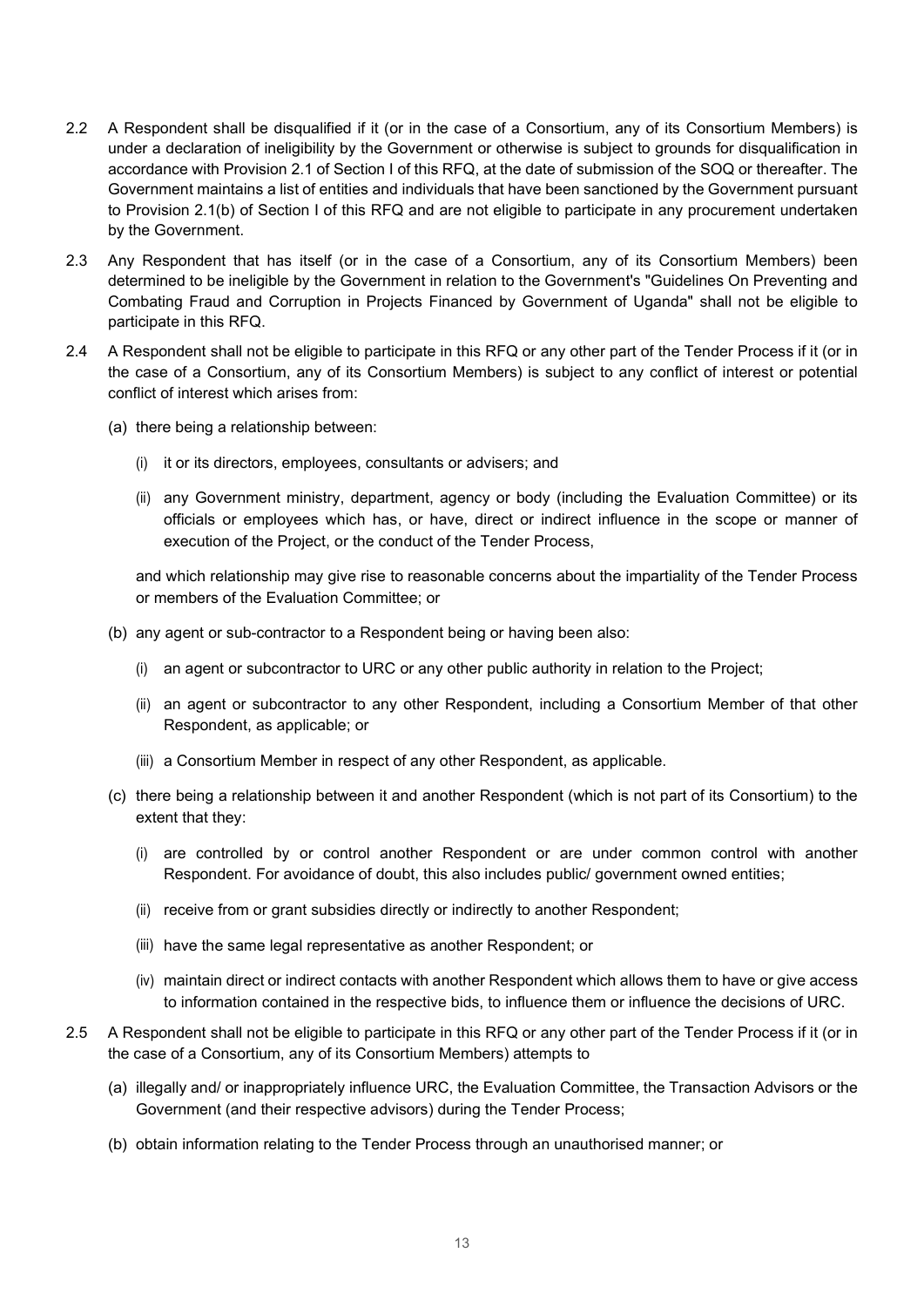- (c) collude or otherwise make arrangements with other Respondents or any Consortium Members of other Respondents, as applicable, that might have an impact on the competitiveness or transparency of the Tender Process;
- 2.6 A Respondent is required to review carefully its, and where it is a Consortium, each Consortium Member's details required in accordance with the Minimum Qualification Criteria provided under Section III of this RFQ, prior or current involvement in the Project and, without limiting Provisions 2.4 and 2.5 of Section I of this RFQ, fully disclose any actual or potential conflict of interest to URC as soon as the same is identified by the Respondents. URC will advise if the Respondent or, where it is a Consortium, any Consortium Member, will not be entitled to continue in the Tender Process as a result of the conflict of interest being one to which Provision 2.4 of Section I of this RFQ applies.
- 2.7 The eligibility criteria listed in Provision 2 of Section I of this RFQ shall apply to the Respondent and, where a Consortium, each Consortium Member throughout the entire Tender Process, including following submission of a Respondent's SOQ. A Respondent shall be disqualified from the Tender Process for failure either of itself or where the Respondent is a Consortium, a failure by any Consortium Member, to abide by such terms.
- 2.8 Respondents shall provide such evidence of their (and, where the Respondent is a Consortium, their Consortium Members') continued eligibility that is satisfactory to URC, as URC shall reasonably request, at any time throughout the Tender Process.

### B. About the RFQ

#### 3. No Contract

3.1 Nothing in this RFQ or any other documentation or information issued during the RFQ Stage shall constitute the basis of a contract that may be concluded in relation to the Project or otherwise, nor shall such documentation or information be used in construing any such contract. A Respondent must rely on the terms and conditions contained in the relevant Project Documents when, and if, finally executed, subject to such limitations and restrictions that may be specified in such Project Documents. The Project Documents shall not contain any representation or warranty in respect of the RFQ or any other pre-contract documentation or information and all such pre-contractual information shall be expressly excluded from the construction of such Project Documents.

#### 4. Ownership and copyright

4.1 All documentation supplied by URC and/or its advisors (including the Transaction Advisors) in relation to the Project (including this RFQ) is, and shall always remain, the property of URC and must be returned upon written demand, without any copies being retained in any form. Copyright to this RFQ and other documentation supplied by URC rests exclusively with URC and such documentation may not be copied, reproduced, distributed or otherwise made available to any other third party (either in whole or in part) without the prior written consent of URC, except when required directly for the preparation and submission of an SOQ (and provided that any third party to whom such disclosure is made is first put under a similar duty of confidentiality). All SOQ(s) submitted to URC shall become the property of URC on the date submitted.

#### 5. Clarification of RFQ and Contact with URC

5.1 Respondents (or their Authorised Representatives) may submit in writing any clarification, enquiry or other communication in respect of this RFQ to URC only at the e-mail address and within the clarification period specified in the PDS. At the end of the clarification period set out in the PDS (as may be extended by URC in its absolute discretion) no further clarifications or enquiries shall be raised by Respondents (or their Authorised Representatives). Clarifications and enquiries should not contain details or information which identifies the Respondent making the clarification or enquiry.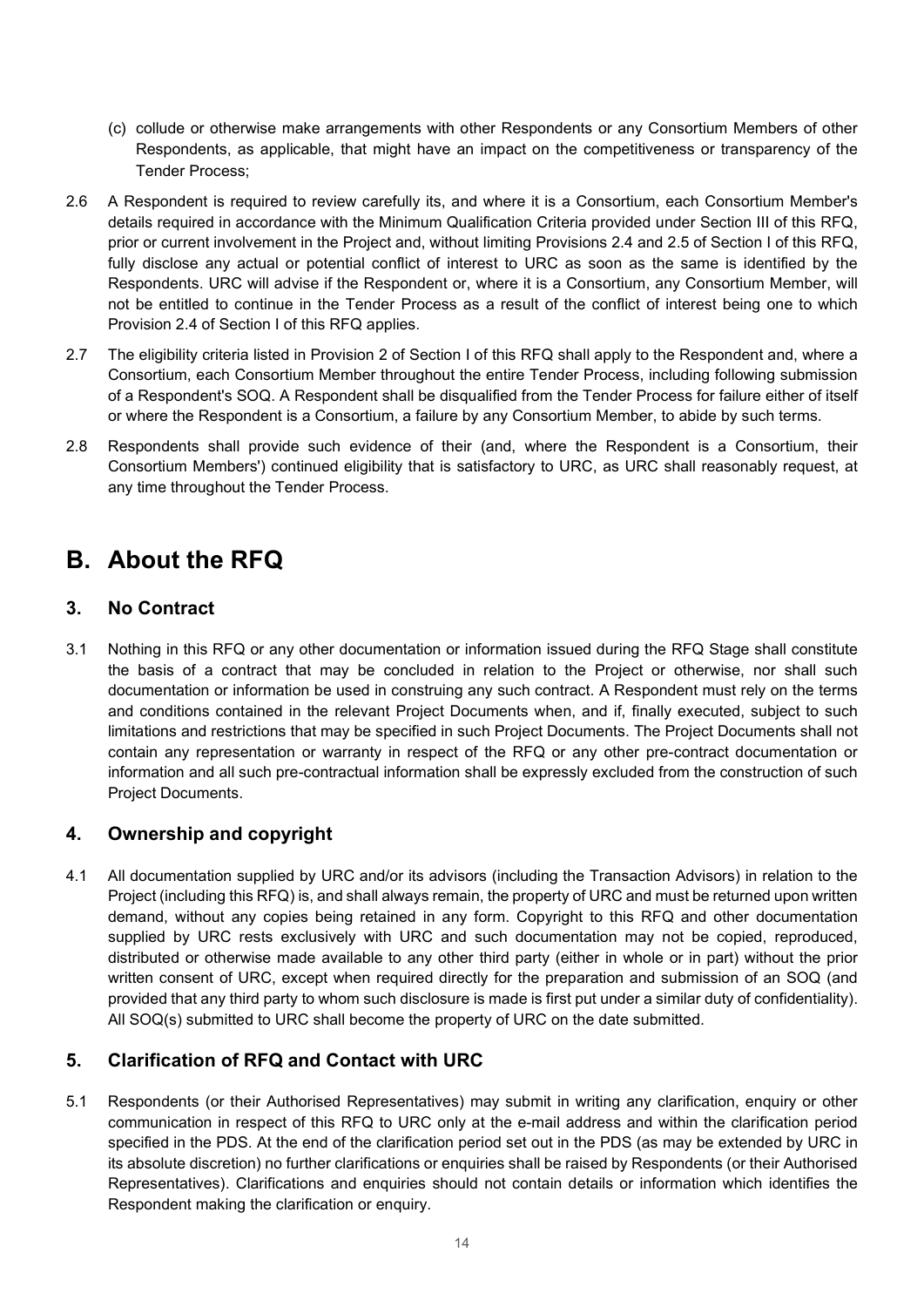- 5.2 A Pre-Qualification Meeting shall be held by URC at the date and time set out in the PDS. Respondents may raise their queries in person with URC representatives during the meeting. The meeting shall be held in virtual mode. The access details for the meeting shall be communicated to the Recipients of this RFQ in a separate notice.
- 5.3 URC shall share its response to such clarification with any other Respondent that has submitted, or subsequently submits, a Receipt Confirmation Form in accordance with Section IV. All responses shall remove any information which identifies the Respondent that made the initial clarification or enquiry.
- 5.4 URC shall share its responses no later than two (2) weeks prior to the deadline for submission of the SOQ (as set out in the PDS).
- 5.5 Recipients of this RFQ shall only be contacted by URC in relation to this Project via the contact e-mail address set out in the Receipt Confirmation Form in Section IV and Respondents shall forward all enquiries for URC to the email address in the PDS.
- 5.6 Without limiting the foregoing, from the end of the clarification period (as specified in the PDS) to the time of notification of the results of the pre- qualification in accordance with Provision 20 of Section I of this RFQ, any Respondent that wishes to contact URC on any matter related to the pre- qualification process, may do so but only in writing. Any such communication shall not contain any information which may prejudice the impartiality of the Tender Process or create a conflict of interest and where such communication does then this shall be grounds for disqualification of the Respondent from the Tender Process.

#### 6. Amendment of RFQ

- 6.1 At any time up until one (1) week prior to the deadline for submission of the SOQ (as set out in the PDS), URC may amend the RFQ by issuing an Addendum.
- 6.2 Any Addendum issued shall be part of the RFQ and shall be communicated in writing to all who have obtained the RFQ from URC.
- 6.3 To give Respondents reasonable time to take an Addendum into account in preparing their SOQ, URC may, at its discretion, extend the deadline for the submission of the SOQ.

#### 7. Confidentiality

7.1 Recipients of this RFQ shall regard and treat all information provided in relation to the Project (which is not made publicly available) as being strictly private and confidential and shall ensure that the same is not disclosed, copied, reproduced, distributed or passed to any other person at any time except for the purpose of enabling a SOQ to be prepared, provided that the disclosing party ensures that the receiving party shall comply with the terms of this RFQ (the "Confidentiality Undertaking").

### C. Preparation of SOQ

#### 8. Cost of SOQ

- 8.1 Each Respondent is solely responsible for all costs it incurs in relation to submitting a SOQ, including, without limitation, all costs incurred in connection with providing information requested by, or on behalf of, URC, attending meetings, conducting due diligence and preparing and negotiating any documents of any nature. Under no circumstances shall URC, nor any other Government entity or any of their advisors (including the Transaction Advisors) be liable for any costs or expenses borne or incurred by the Respondents or their advisors or its funders or any other party in the Tender Process.
- 8.2 No bond or fee is required to be submitted with a SOQ. This in no way limits URC's right to require a bond or fee at some stage of the Tender Process.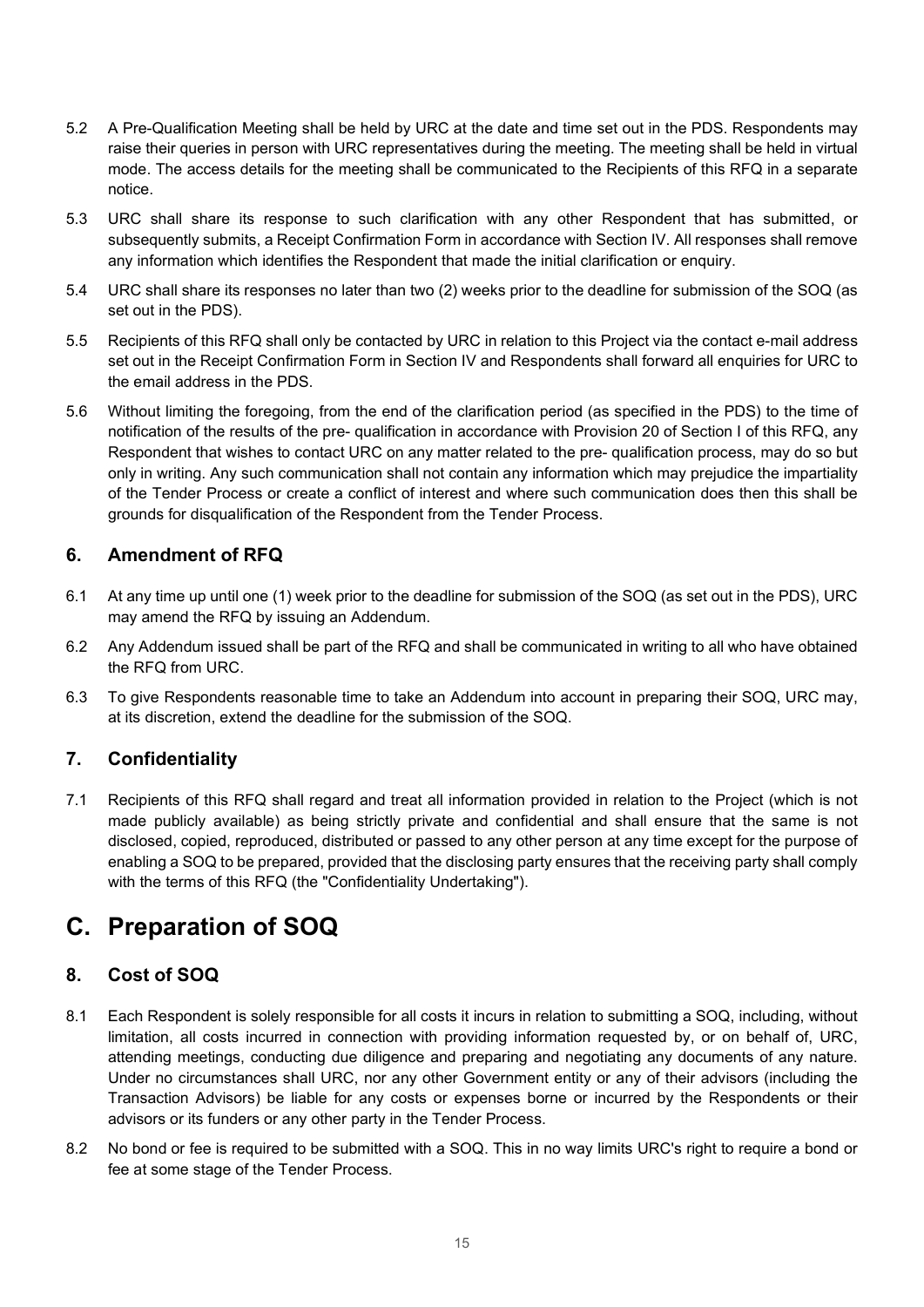#### 9. Language of SOQ

9.1 The SOQ as well as all correspondence and documents relating to the pre- qualification exchanged by the Respondent and URC, shall be written in English. Supporting documents and printed literature that are part of the SOQ may be in another language, provided they are accompanied by an accurate translation, from an official certified translator (details of such certification to also be provided), of the relevant passages in the language specified in the PDS, in which case, for purposes of interpretation of the SOQ, the translation shall govern.

#### 10. Documents Comprising the SOQ

- 10.1 The SOQ shall comprise the following:
	- (a) Response Declaration Form (Form 2A)
	- (b) Legal Minimum Qualification Criteria Declaration Form (Form 2B);
	- (c) Power(s) of Attorney (Form 3);
	- (d) Respondent's Structure and Composition (Form 4);
	- (e) Respondent's Basic Details (Form 5);
	- (f) Respondent's Authorised Representative (Form 6);
	- (g) Financial Standing (Form 7);
	- (h) Technical Experience Area Requirement (Form 8);
	- (i) Technical Experience Container Throughput Requirement (Form 9); and
	- (j) Technical Experience Warehousing space requirement (Form 10); and
	- (k) Pending Litigation (Form 11);
- 10.2 The SOQ must include all completed forms set out in Section IV in order to be considered a valid SOQ, with the requested documents attached to the relevant forms. In addition the SOQ must display that the Respondent meets the Minimum Qualification Criteria in full, to be considered a valid SOQ.
- 10.3 For the avoidance of doubt, and in accordance with Provisions 10.1 and 10.2 of Section I of this RFQ, the table below sets out all Forms, additional documentation, and documentation requirements and formalities in order to submit a valid SOQ. All Respondents should be aware that, while not a requirement for the SOQ, where a Respondent becomes a Qualified Respondent then, as part of the RFP Stage, Bidders will be required to provide notarised copies of documentation in accordance with the terms of the RFP. Where a document is from a Bidder whose country of origin is not Uganda then such document may be required to be legalised by the Ugandan Embassy or Consulate in that document's country of origin.

| <b>Form</b><br>No. | <b>Additional documents</b><br><b>Form</b><br>to be submitted with<br><b>Description</b><br>the forms |                                                   | <b>Location</b><br>in RFQ | <b>Detailed Requirements/</b><br><b>Formalities</b>            |
|--------------------|-------------------------------------------------------------------------------------------------------|---------------------------------------------------|---------------------------|----------------------------------------------------------------|
|                    | <b>Receipt Confirmation</b><br>Form                                                                   | N/A                                               | N/A                       | N/A                                                            |
| 2a                 | Response Declaration                                                                                  | Letter of commitment /<br>letter of arrangement / | Provisions<br>3.5 and 3.6 | To be signed by the Authorised<br>Representative or, where the |

#### Requirements for Submission of Forms Comprising SOQ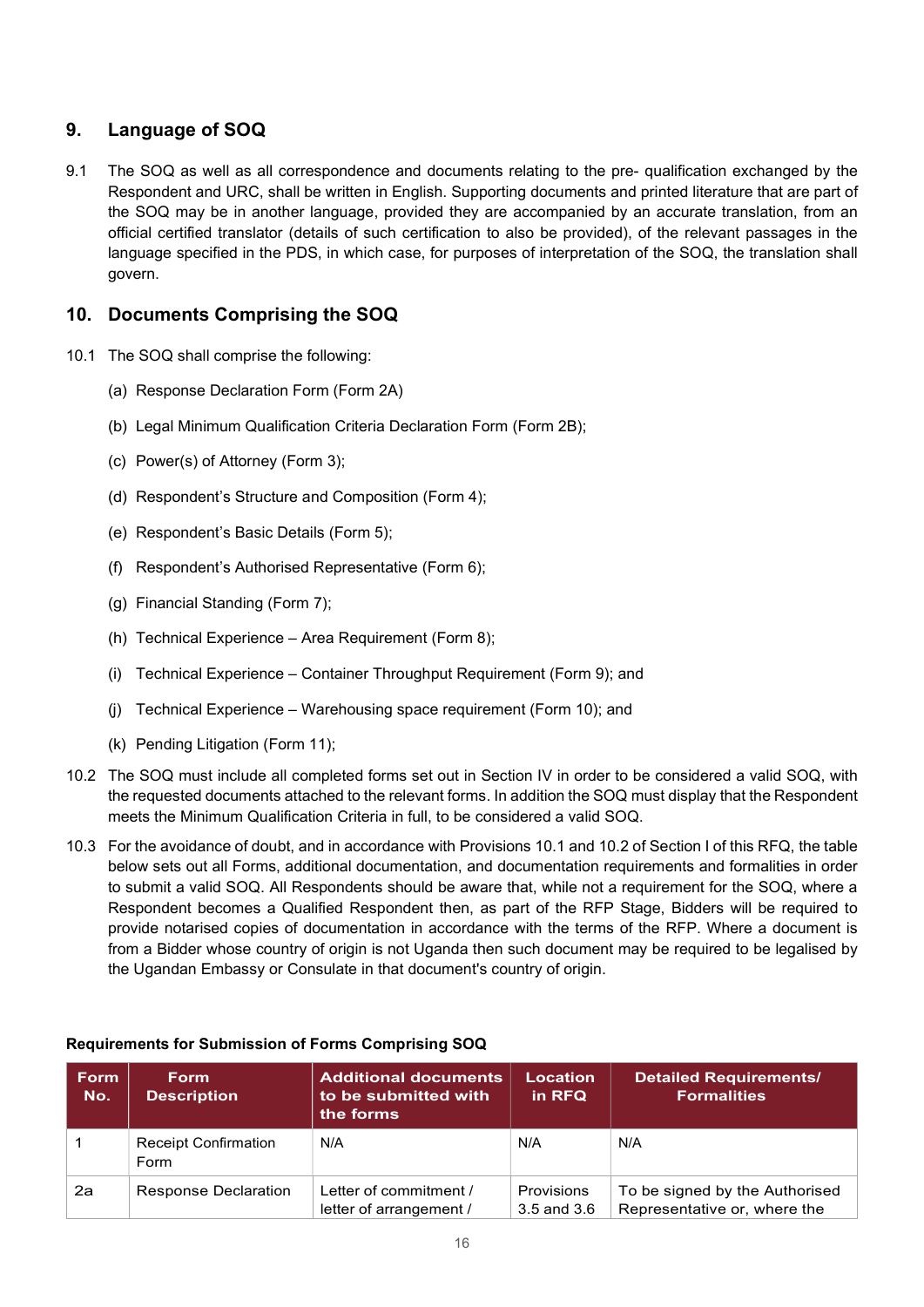| <b>Form</b><br>No. | <b>Additional documents</b><br><b>Form</b><br>to be submitted with<br><b>Description</b><br>the forms |                                                                                                                                                                                                                                                                                                                                                         | <b>Location</b><br>in RFQ                                                                         | <b>Detailed Requirements/</b><br><b>Formalities</b>                                                                                                                                                                                                                                                                                               |
|--------------------|-------------------------------------------------------------------------------------------------------|---------------------------------------------------------------------------------------------------------------------------------------------------------------------------------------------------------------------------------------------------------------------------------------------------------------------------------------------------------|---------------------------------------------------------------------------------------------------|---------------------------------------------------------------------------------------------------------------------------------------------------------------------------------------------------------------------------------------------------------------------------------------------------------------------------------------------------|
|                    | Form                                                                                                  | consortium agreement.                                                                                                                                                                                                                                                                                                                                   | of Section III.                                                                                   | Respondent is a Consortium, by<br>the Authorised Representative<br>of each Consortium Member                                                                                                                                                                                                                                                      |
| 2 <sub>b</sub>     | Legal Minimum<br><b>Qualification Criteria</b><br><b>Declaration Form</b>                             | N/A                                                                                                                                                                                                                                                                                                                                                     | Provision 1<br>to 7 of<br>Section III                                                             | To be signed by the<br><b>Authorised Representative</b>                                                                                                                                                                                                                                                                                           |
| 3                  | Power of Attorney                                                                                     | <b>Board Minutes</b><br>confirming the<br>authorised execution of<br>the power of attorney<br>and appointment of the<br>Authorised<br>Representative                                                                                                                                                                                                    | N/A                                                                                               | Each Respondent, or each<br>Consortium Member in the case of<br>a Consortium, shall provide a<br>power of attorney. For a<br>Respondent, the power of<br>attorney must appoint the<br>Authorised Representative.<br>Where the Respondent is a<br>Consortium the Lead Member's<br>power of attorney must appoint<br>the Authorised Representative. |
| 4                  | Respondent's<br>Structure and<br>Composition                                                          | Articles of Incorporation or<br>Documents of<br>Constitution.<br><b>Registration Documents</b><br>as required by Provisions<br>2 and 5 of Section III of<br>this RFQ.<br>Documents relating to<br>shareholding, including<br>share certificates and<br>members register, or<br>equivalent, as required by<br>Provision 2 of Section III<br>of this RFQ. | Provision 2<br>of Section III<br>Provision 3.2<br>of Section III<br>Provision 5<br>of Section III | To be signed by the<br><b>Authorised Representative</b><br>In the event the Respondent is<br>a Consortium each Consortium<br>Member shall provide the<br>supporting documentation                                                                                                                                                                 |
| 5                  | Respondent's Basic<br>Details                                                                         | N/A                                                                                                                                                                                                                                                                                                                                                     | N/A                                                                                               | To be signed by the Authorised<br>Representative.<br>In the event the Respondent is a<br>Consortium each Consortium<br>Member shall fill out the required<br>table as part of Form 5<br>(Respondent's Basic Details).                                                                                                                             |
| 6                  | Respondent's<br>Authorised<br>Representative                                                          | N/A                                                                                                                                                                                                                                                                                                                                                     | Provision 5.1<br>of Section I                                                                     | To be signed by the person<br>appointed under Form 3 or,<br>where the Respondent is a<br>Consortium, by each person<br>appointed under the Form 3 of<br>each Consortium Member                                                                                                                                                                    |
| $\overline{7}$     | <b>Financial Standing</b><br>(Form 7)                                                                 | Auditor's Certificate of Net<br>Worth as required by<br>Provision 10 of Section III<br>of this RFQ.                                                                                                                                                                                                                                                     | Provision 8<br>of Section III                                                                     | To be signed by the Authorised<br>Representative.<br>Auditor's certificate of Net Worth<br>must be signed by the auditor.<br>The Auditor's certificate of Net<br>Worth must be submitted by                                                                                                                                                       |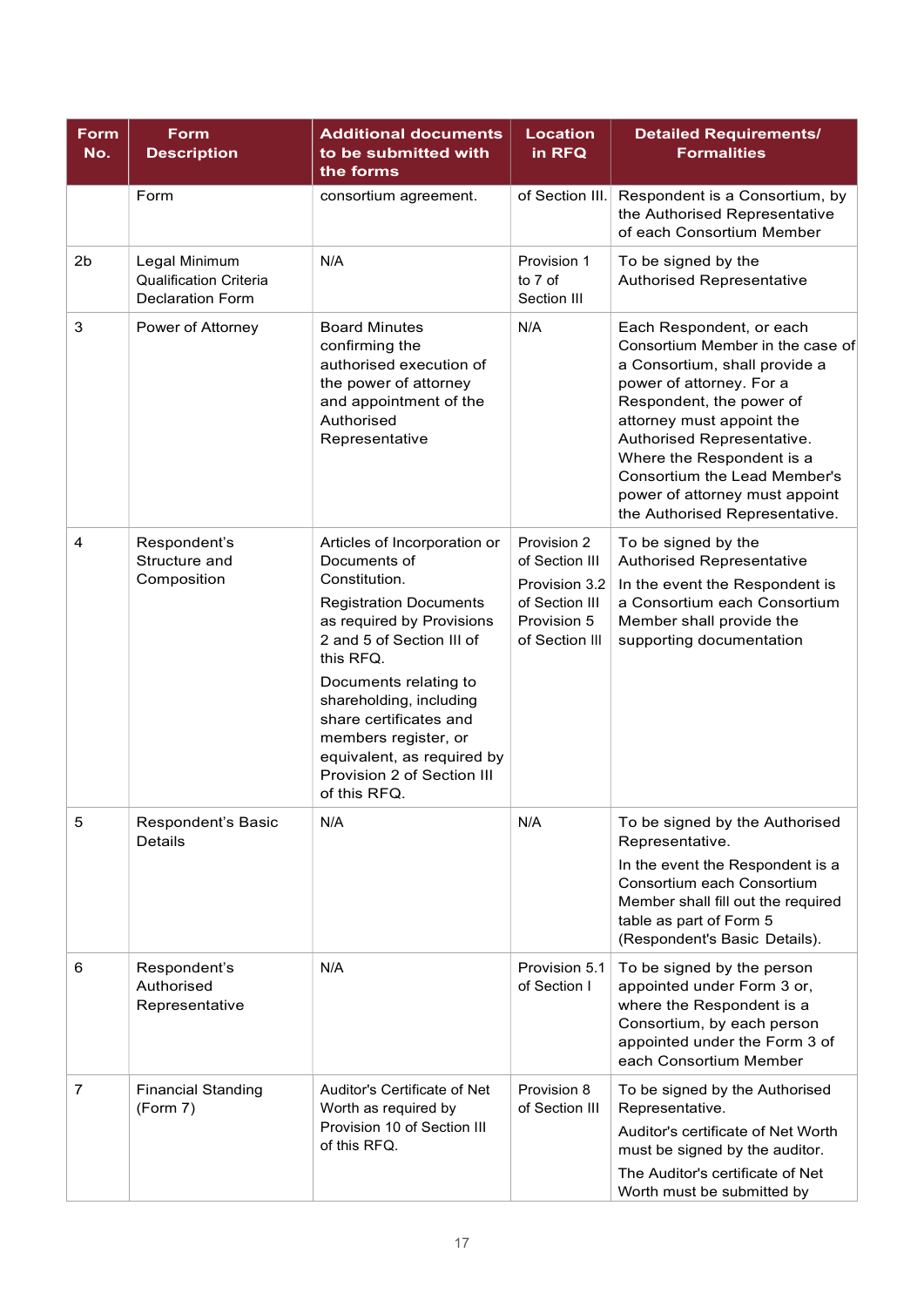| <b>Form</b><br>No. | <b>Form</b><br><b>Description</b>                                             | <b>Additional documents</b><br>to be submitted with<br>the forms                                                                            |                                              | <b>Detailed Requirements/</b><br><b>Formalities</b>                                                                                       |  |
|--------------------|-------------------------------------------------------------------------------|---------------------------------------------------------------------------------------------------------------------------------------------|----------------------------------------------|-------------------------------------------------------------------------------------------------------------------------------------------|--|
|                    |                                                                               |                                                                                                                                             |                                              | each Consortium Member in the<br>case of a Consortium.                                                                                    |  |
| 9                  | <b>Technical Experience</b><br>- Area Requirement<br>(Form 8)                 | Supporting information<br>such as project<br>description sheets for<br>each project listed and<br>the standards applied for<br>the project. | Provision 9<br>of Section<br>$\mathbf{III}$  | To be signed by the Authorised<br>Representative.<br>Provide certificate from the<br>Auditor as per the specified<br>format in the Form 8 |  |
| 10                 | Technical Experience -<br><b>Container Throughput</b><br>Requirement (Form 9) | Supporting information<br>such as project<br>description sheets for<br>each project listed and<br>the standards applied for<br>the project. | Provision<br>10 <sub>of</sub><br>Section III | To be signed by the Authorised<br>Representative.<br>Provide certificate from the<br>Auditor as per the specified<br>format in the Form 9 |  |
| 11                 | <b>Technical Experience</b><br>- Warehousing space<br>requirement (Form 10)   | Supporting information<br>such as project<br>description sheets for<br>each project listed and<br>the standards applied for<br>the project. | Provision<br>$11$ of<br>Section III          | To be signed by the Authorised<br>Representative.<br>Provide certificate from the<br>Auditor as per the specified<br>format in the Form10 |  |
| 12                 | <b>Pending Litigation</b><br>(Form 11)                                        | N/A                                                                                                                                         | N/A                                          | To be signed by the Authorised<br>Representative.                                                                                         |  |

#### 11. Signing of the SOQ and number of copies

- 11.1 The Respondent shall prepare one original of the documents comprising the SOQ as described in Provision 10 of Section I of this RFQ and clearly mark it "ORIGINAL". The original of the SOQ shall be typed on single sided A4 in font size 12 (Arial) and bound with a suitably sturdy binding system and shall be signed by the Respondent's Authorised Representative where a form requires a signature with all other pages of the original SOQ to be initialed. All pages of the original SOQ shall be stamped and paginated by the Respondent (or the Lead Member in the case where the Respondent is a Consortium).
- 11.2 The Respondent shall submit copies of the signed original SOQ, in the number specified in the PDS, and clearly mark them "COPY". In the event of any discrepancy between the original and the copies, the original shall prevail. There is no requirement for a copy to be additionally stamped or signed. Where a soft copy of the SOQ is required to be submitted as specified in the PDS, there is no requirement that such soft copy contain any electronic stamp or signature, however, the hard copy original shall prevail over a soft copy.

## D. Submission of SOQ

### 12. Sealing and Identification of SOQ

- 12.1 The Respondent shall enclose the original and the copies (including any soft copies) of the SOQ in a sealed envelope or box that shall:
	- (a) bear the name and address of the Respondent;
	- (b) be addressed to URC, in accordance with Provision 13.1 of Section I of this RFQ;
	- (c) bear the specific identification of this pre-qualification process indicated in the PDS; and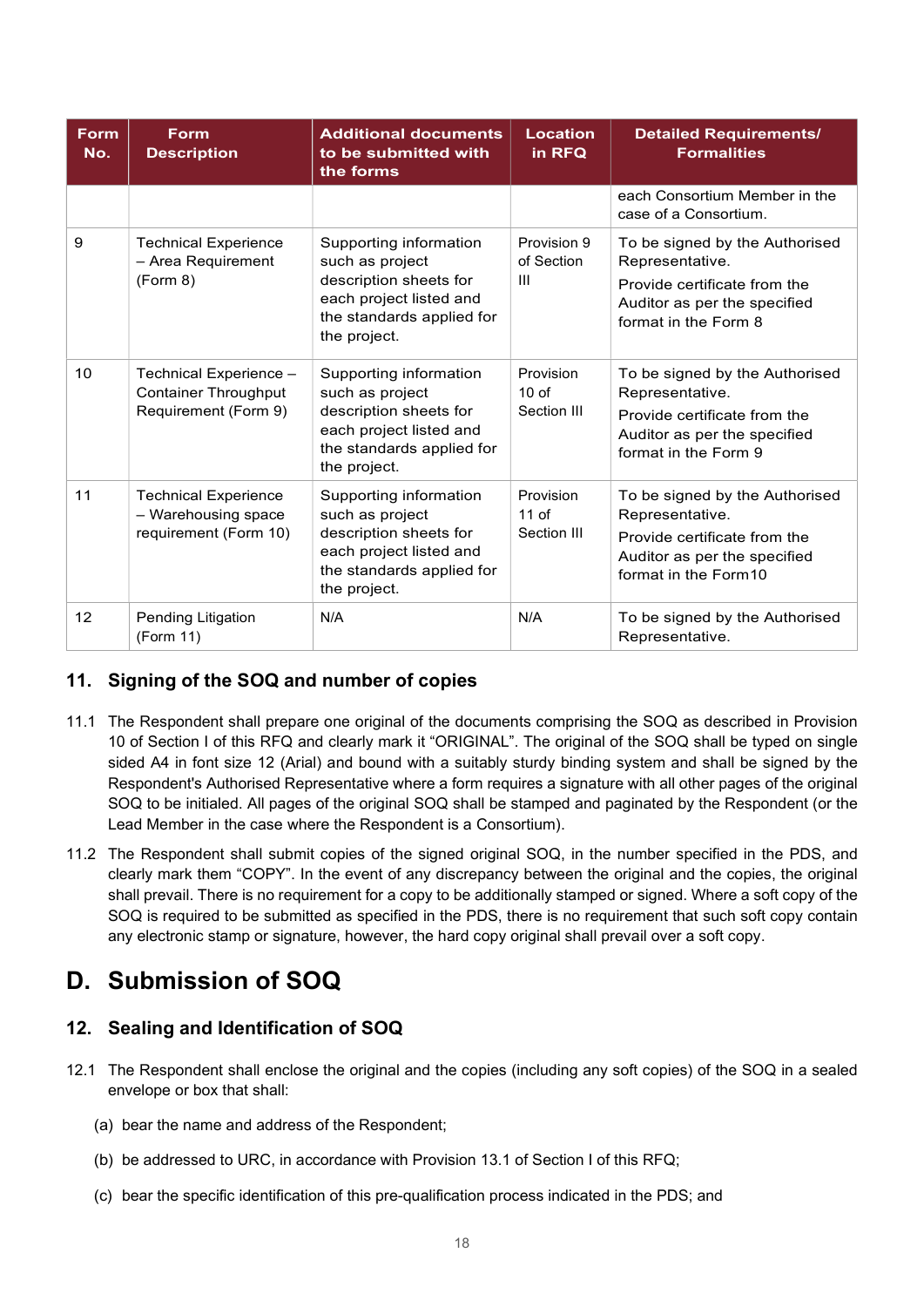- 12.2 URC will accept no responsibility for not processing any package that was not identified as required.
- 12.3 A Respondent shall submit only one SOQ in respect to this RFQ.

#### 13. Deadline for Submission of SOQ

- 13.1 The SOQ shall be received by URC at the address and no later than the deadline indicated in the PDS. A receipt will be given for all SOQs submitted.
- 13.2 URC may, at its discretion, extend the deadline for the submission of the SOQ by issuing an Addendum in accordance with Provision 6 of Section I of this RFQ.

#### 14. Late SOQ

14.1 Any SOQ received by URC after the deadline for submission of SOQ prescribed in accordance with Provision 13 of Section I of this RFQ will be returned to the Respondent unopened and will not be accepted.

#### 15. Opening of SOQ

- 15.1 Following submission of the SOQs URC shall, at the same location and on the same date that the SOQs were submitted in accordance with the PDS, open each SOQ which was submitted on time (and shall disregard any to which Provision 14.1 of Section I of this RFQ applies) in front of one representative from each Respondent that submitted an SOQ. It will not be mandatory for a representative of a Respondent to attend such opening, however, Respondents will be required to send particulars of their nominated attendee to the official address for correspondence set out in the PDS at least 48 hours prior to the date for submission of the SOQ.
- 15.2 URC shall undertake a completeness check of the documentation provided and prepare a record of the opening of each SOQ that was received on time and shall include, as a minimum, the name of each Respondent. A copy of the record shall be distributed to all Respondents.

## E. Evaluation of SOQ and Pre-Qualification of Respondents

#### 16. Evaluation of SOQ

- 16.1 URC shall use the criteria defined in Section III of this RFQ (being the Minimum Qualification Criteria) to evaluate the qualifications of the Respondents. The use of other methods, criteria, or requirements shall not be permitted.
- 16.2 URC requires all Respondents to put their best foot forward for pre- qualification and is seeking commitment that all Persons whose skill and experience are to be used to meet the Minimum Qualification Criteria will be the Persons that URC will engage (or will be engaged by the Project Company), at the end of the Tender Process, for the Project. Accordingly, Respondents may not, subject to the terms of this RFQ, rely on any Affiliates (including any parent company) to satisfy any of the Minimum Qualification Criteria set out in Section III of this RFQ. This limitation, however, is not intended to preclude Respondents from relying on projects to meet the Minimum Qualification Criteria, where the Respondent was a shareholder or joint venture partner (or equivalent) in a project where a special purpose vehicle company (or equivalent) was established and the Respondent held at least 26% equity in the special purpose vehicle company. If a Respondent is seeking to rely on such a project then it should bear in mind any requirements as set out in Section III of this RFQ in relation to its required interest in those projects.
- 16.3 Further, such limitation as set out in Provision 16.2 of Section I of this RFQ is not intended to preclude the use of the credentials of all Consortium Members if the Respondent is a Consortium. Consortium Members may be related or unrelated entities which meet, collectively, the Minimum Qualification Criteria, however (and as stated in Provision 22.2 of Section I of this RFQ), all Consortium Members whose skill, experience and financial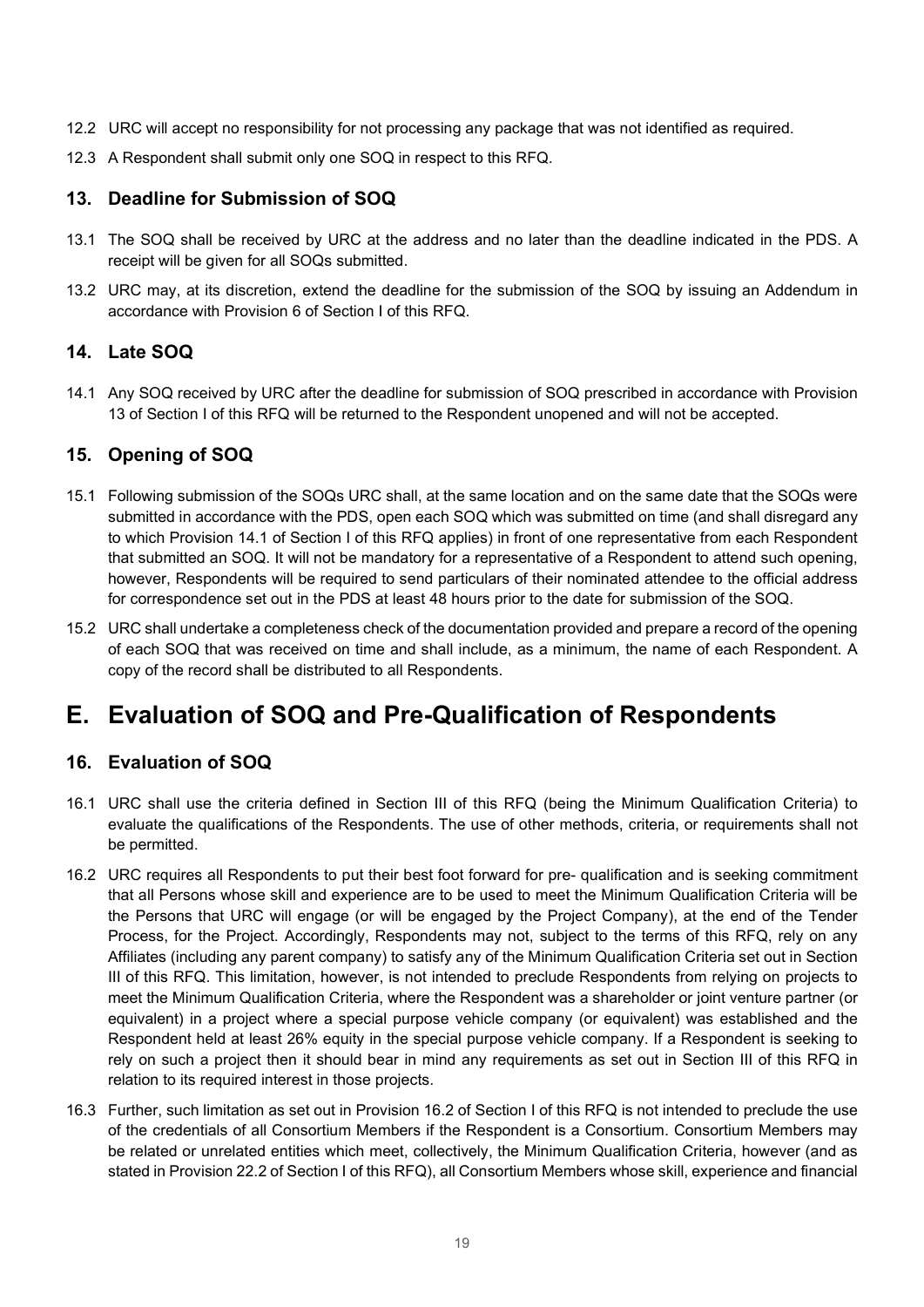standing are used to meet the Minimum Qualification Criteria (including where such are related entities) must hold at least 26% equity in the Consortium responding to the RFP.

- 16.4 For the avoidance of doubt, and as reiterated in Provision 3.2 of Section III of this RFQ, all Consortium Members will be required to be Equity Consortium Members and will be required to have a shareholding in the Project Company. Any request to change the role of an Equity Consortium Member designated in Form 4, at any time following submission of an SOQ shall be treated as if it is a request to change the composition of the Consortium itself in accordance with Provision 22 of Section I of this RFQ.
- 16.5 Following the opening of the SOQs, and prior to considering the substantive merits of such SOQs, URC will undertake an initial examination of each SOQ to determine whether it is complete, whether the documents have been properly signed, and whether it is generally in order. URC shall thereafter evaluate whether each SOQ meets the Minimum Qualification Criteria.
- 16.6 Subject to Provision 16.7 of Section I of this RFQ, URC shall reject any SOQ that does not meet the Minimum Qualification Criteria in full as set out in Section III of this RFQ.
- 16.7 URC reserves the right to waive minor formality deviations or omissions if, in the opinion of URC, they do not materially affect the responsiveness of an SOQ, provided, however, that the Minimum Qualification Criteria, as set out in Section III, must be met in full.

#### 17. Clarification of SOQ

- 17.1 To assist in the evaluation of each SOQ, URC may, at its discretion, ask any Respondent for any clarifications of its SOQ which shall be submitted within a stated reasonable period of time. Any request for clarification and all clarifications shall be in writing.
- 17.2 If a Respondent does not provide clarifications of the information requested by the date and time set in URC's request for clarification, its SOQ may be rejected.

#### 18. Cancellation or variation

- 18.1 This RFQ does not commit URC (or the Government) in any way to proceed with the Tender Process or the Project. Furthermore, URC reserves the right, at any time, in its sole and absolute discretion and with no liability whatsoever, to:
	- (a) amend the scope of the Project and/or the information or terms of the business opportunity described in this RFQ;
	- (b) amend, terminate or suspend all or any element of the Tender Process, including by extending any date, time period or deadline provided for in this RFQ;
	- (c) re-advertise for new SOQs to be submitted or enter into negotiations for the Project with third parties; and/or
	- (d) proceed with the Project and/or work of a similar nature in some other manner or not at all.

#### 19. Pre-Qualification of Respondents

- 19.1 All Respondents who meet the Minimum Qualification Criteria will be pre- qualified by URC, except where their SOQ has otherwise been rejected by URC in accordance with this RFQ. Provisions 16.6 and 16.7 of Section I of this RFQ shall apply in the event that a Respondent fails to demonstrate or fulfil any of the required Minimum Qualification Criteria or fails to provide complete information.
- 19.2 In the event any additional facts emerge whereby any aspect of a Qualified Respondent's signed declarations in the Form 2B in Section IV of this RFQ are no longer complete and accurate, the Qualified Respondent shall, subject to Provision 16.7 of Section I of this RFQ, be disqualified from the Tender Process.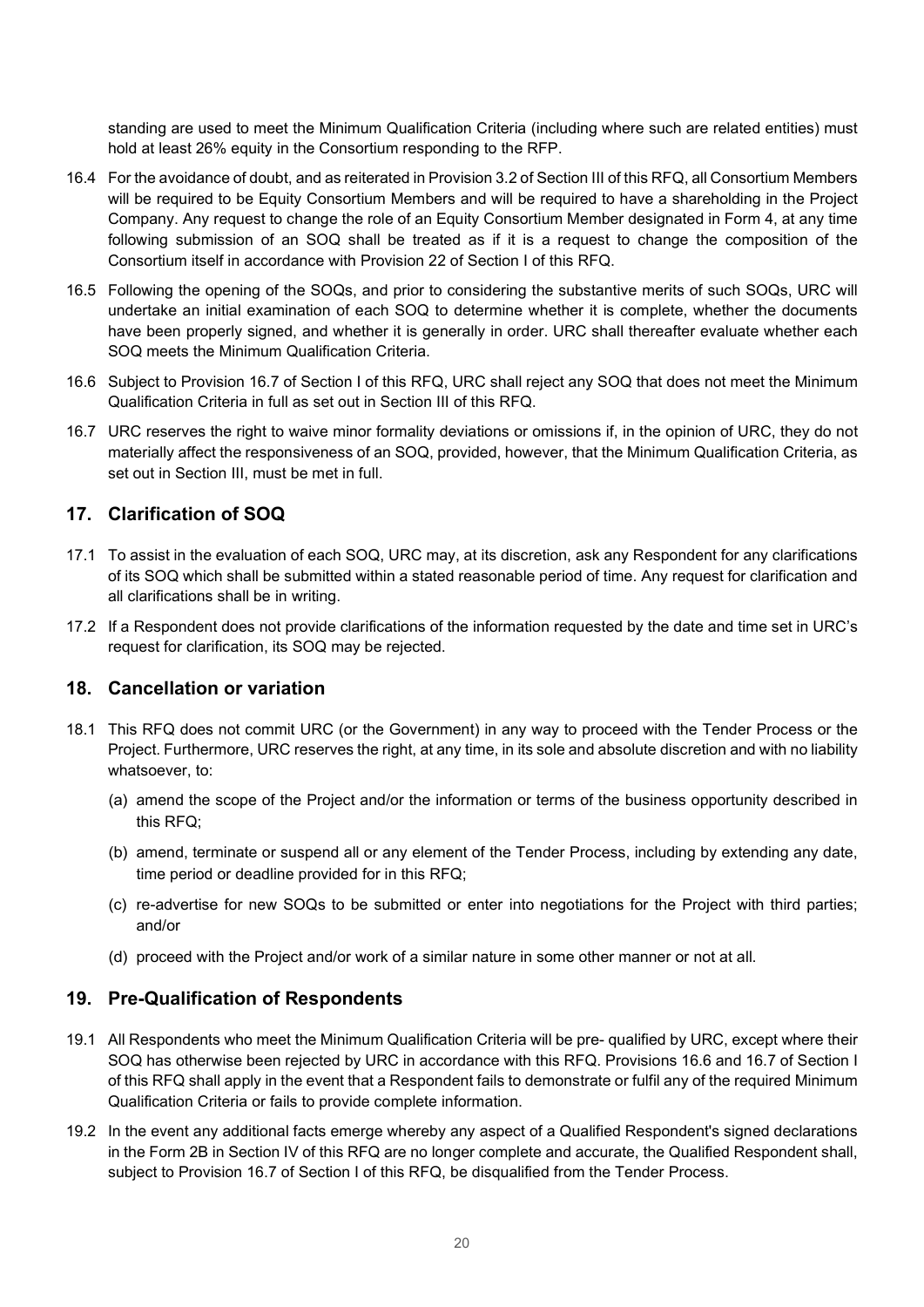#### 20. Notification of Pre-Qualification

20.1 Following the necessary approvals of the list of Qualified Respondents, URC will notify Qualified Respondents and unsuccessful Respondents by providing a notice of pre-qualification to all Respondents via email and publicly announce the list of Qualified Respondents.

#### 21. Invitation to Bid

- 21.1 Following the notification of the results of the pre-qualification URC shall invite all the Qualified Respondents to submit a Proposal.
- 21.2 Qualified Respondents will be required to provide a bid bond at the RFP Stage acceptable to URC (in form and amount) in accordance with the terms of the RFP, and the successful Preferred Bidder shall, when it is appointed as the Project Company, be required to provide a performance bond (and potentially parent company support) as specified in the Project Agreement.

#### 22. Changes in Composition of Respondents

- 22.1 Without limiting Provisions 16.1 to 16.4 and subject to Provisions 22.2 and 22.3 of Section I of this RFQ, any change in the structure of any Consortium after submission of the SOQ, including after being notified as a Qualified Respondent, shall not be accepted without the prior written consent of URC.
- 22.2 A Consortium Member which was put forward as part of the Consortium to pre-qualify for the RFQ in order to meet the Minimum Qualification Criteria must form part of the Consortium for the purposes of the RFP, subject at all times to the terms of the RFP in relation to Consortiums. Failure to do so shall, unless such change has been approved by URC (including in accordance with the terms of the RFP or pursuant to Provision 22.3 of Section I of this RFQ), be a ground for disqualification under the RFP.
- 22.3 Respondents should specifically note that where it proposes to:
	- (a) remove, replace or add a Consortium Member;
	- (b) alter the role of any Consortium Member designated in Form 4, after the date of submission of the SOQ, URC will only consider such request either:
		- (i) in accordance with the terms of the RFP if the RFP has been issued; or
		- (ii) if prior to the commencement of the RFP Stage, where such replacement or addition (in combination with the remaining Consortium Members) would have meant that the Consortium, as a whole, would have still been awarded Qualified Respondent status based on the addition and/or replacements credentials on the date for submission of the SOQ.

A Qualified Respondent shall be disqualified from further participation in the Tender Process if it seeks to replace or add a Consortium Member other than as permitted under this RFQ or under the RFP.

- 22.4 In the case where a Consortium is selected as the Preferred Bidder:
	- (a) subject to the terms of the RFP, all parties forming the Project Company shall be jointly and severally liable for the Project Company's performance;
	- (b) without prejudice to paragraph (c) below, each Consortium Member will be considered an Equity Consortium Member in the Project Company; and
	- (c) the Lead Member of the Consortium will be required to hold a minimum of 26% of the equity in the Project Company.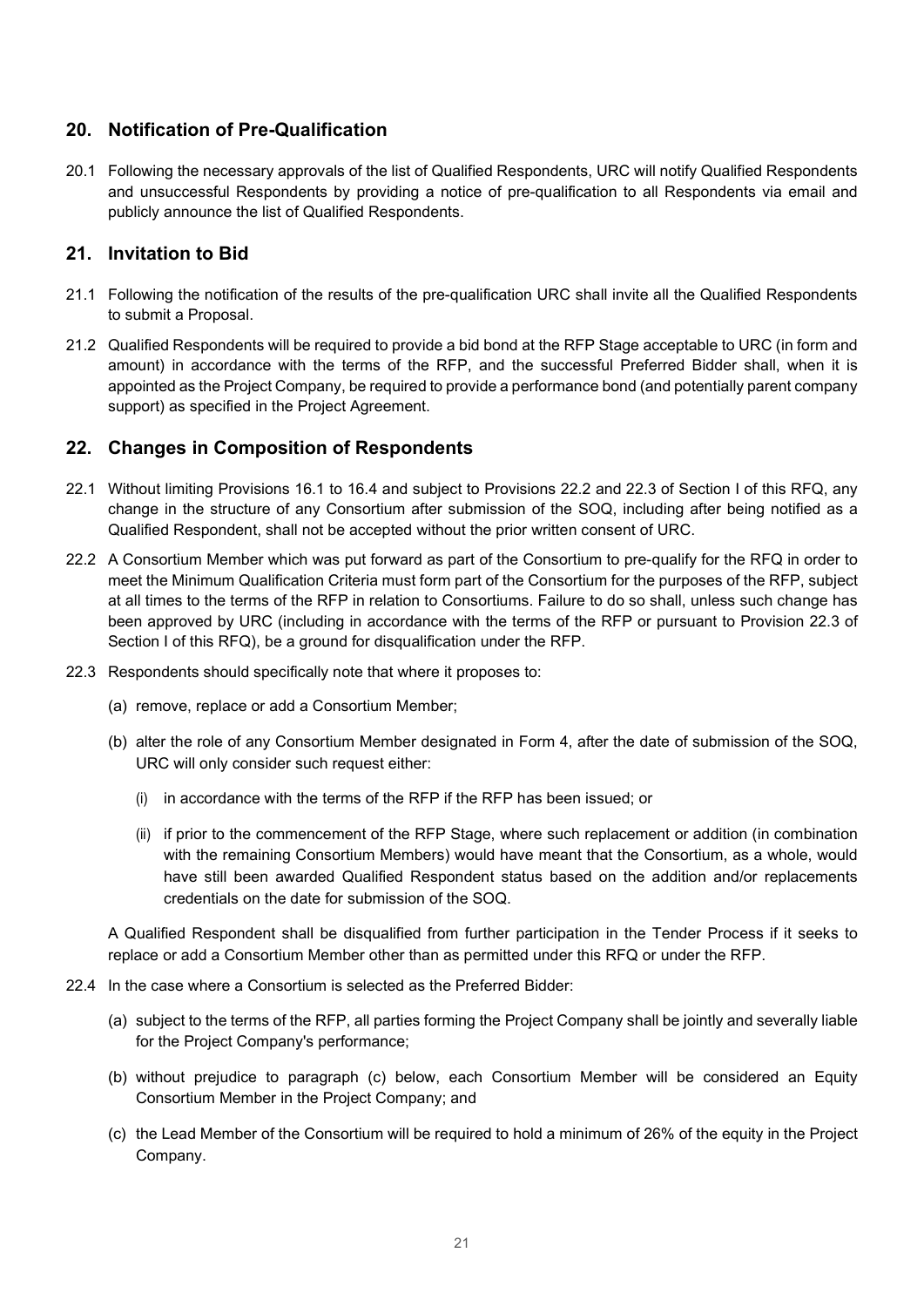The Equity Consortium Members shall be required to commit to a "lock in" period, the length of which will be confirmed in the RFP. Respondents who are not prepared to commit to any form of "lock-in" period should not submit an SOQ.

#### 23. Grounds for disqualification

- 23.1 URC shall disqualify or fail to pre-qualify (as applicable) a Respondent from participating in the Tender Process  $if: -$ .
	- (a) At any time during the Tender Process, such Respondent fails to meet any aspect of the Legal Eligibility Criteria set out in Provision 1 of Section III of this RFQ (either at the time of submission of the SOQ or subsequently), or;
	- (b) the Respondent completed the SOQ incorrectly or incompletely, or has submitted the SOQ after the deadline for the same, set by URC, in accordance with this RFQ, or;
	- (c) any aspect of such Respondent's signed declarations in the Form 2B in Section IV of this RFQ, or;
	- (d) the Respondent colludes, connives or is in any way involved in Corrupt Practice, Fraudulent Practice, Collusive Practice, Coercive Practice or Obstructive Practice;
	- (e) any other statement or representation made by such person in connection with the Tender Process is found to have been false, incomplete or misleading in any material way when made;

#### 24. Complaint's redressal mechanism

24.1 The Government, through the PPP Committee, is committed to promoting good governance, accountability and the rule of law in public office by enhancing the level of transparency in all of its procurement processes and providing an equal and fair chance to all eligible Respondents to compete in the Tender Process through an open competition. For any grievance related to the submission of the SOQ or the ongoing Tender Process, a written complaint which has been signed by the complainant should be submitted to the Chairman of the PPP Committee at any time during the pre-qualification process and not later than 7 calendar days after announcement of the results of the pre-qualification process, with all necessary supporting documentation through any of the following:

#### Attn:

Chairperson of the Public Private Partnership Committee

#### Address:

Ministry of Finance, Planning and Economic Development Plot 2-12, Apollo Kaggwa Road PO Box 8147 Kampala, Uganda

Telephone: (+256) 414 707 000

Fax: (+256) 414 230 163

Email:

finance@finance.go.ug

24.2 The findings of the enquiry/grievance redress shall be notified to the complainant upon completion of the PPP Committee's investigations within a period of 21 calendar days.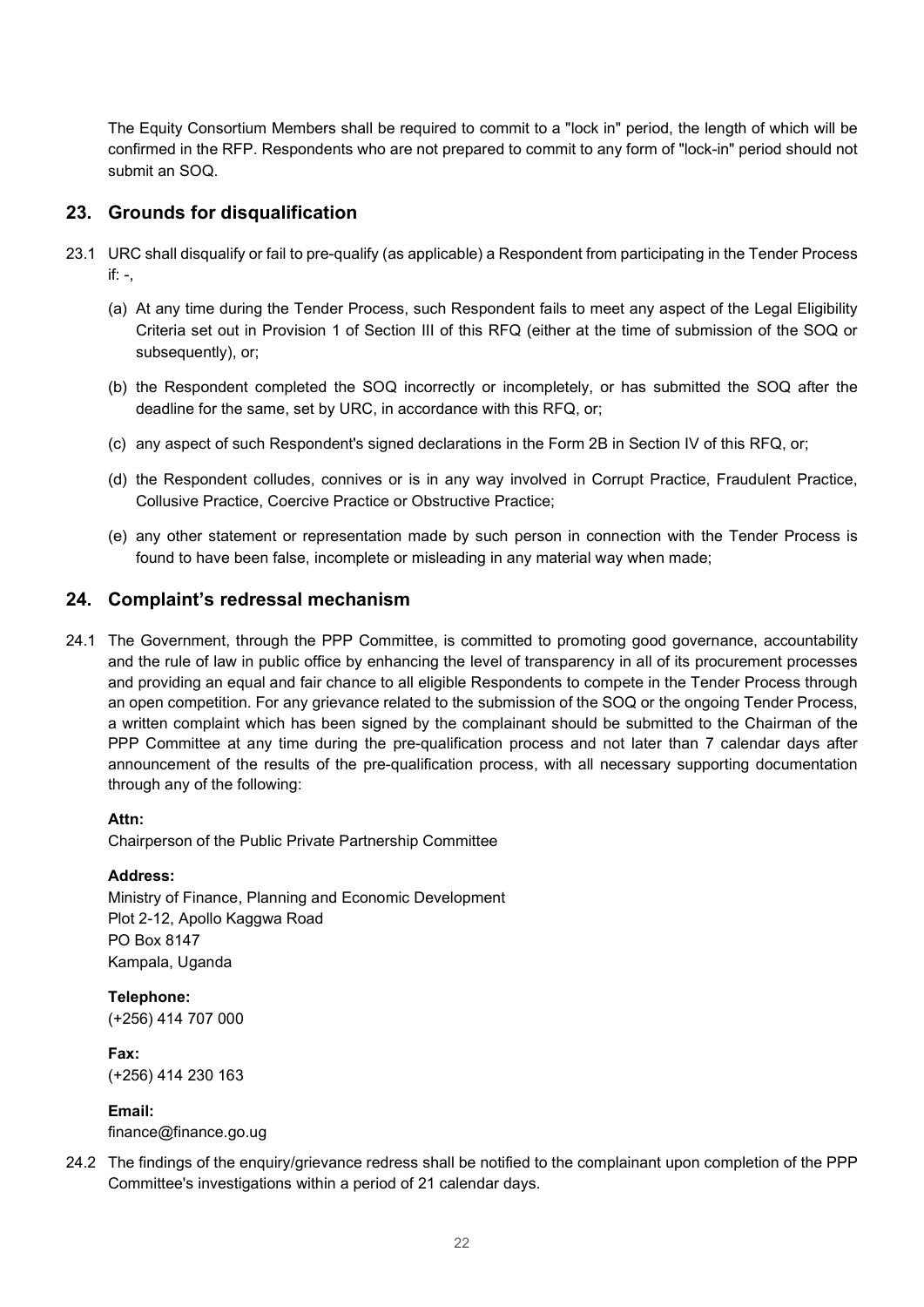## Section II. Pre-Qualification Data Sheet

#### 1. General

Provision 1.1 of Name of Contract: - Procurement of a private party for the Gulu Logistics Hub project under a Section I Public Private Partnership (PPP) arrangement Procurement Reference No. – URC/PPP/2021-22/00001 Provision 3.1 of Section III The parties in a Consortium shall be jointly and severally responsible to URC for all representations made and information provided in its SOQ and throughout the Tender Process. The maximum number of partners in the Consortium shall be: unlimited provided the relevant

Consortium Members can, as a Consortium, meet the requirements of this RFQ

#### 2. Timeline for Tender process

Disclaimer Deadline for submission of Receipt Confirmation Form: 14.01.22

Provision 5.1 of Section I Deadline for submission of queries on RFQ: 23.01.22

Provision 5.2 of Section I Date and time of the Pre-Qualification Meeting: 24.01.22 at 11.00am Ugandan local time

Provision 13.1 of Section I Deadline for submission of SOQ: 28.02.22 at 12 noon Ugandan local time

#### 3. Contents of the RFQ

| Contents of the<br>RFQ | For clarification purposes, URC's address is: Uganda Railways Corporation (URC), Plot 57,<br>Nasser Rd, P.O Box 7150, Kampala, Uganda |                                                                          |  |  |  |
|------------------------|---------------------------------------------------------------------------------------------------------------------------------------|--------------------------------------------------------------------------|--|--|--|
|                        | Attention:                                                                                                                            | The Project Officer, Gulu Logistics PPP Project                          |  |  |  |
|                        |                                                                                                                                       | Uganda Railways Corporation (URC), Plot 57, Nasser Road, Kampala, Uganda |  |  |  |
|                        | Email:                                                                                                                                | info@urc.qo.uq                                                           |  |  |  |
|                        | Copy to:                                                                                                                              | t.kimera@urc.go.ug                                                       |  |  |  |

#### 4. Preparation of the SOQ

Provision 9.1 of The language of the SOQ as well as of all correspondence is: English Section I Provision 10 of Section I The Respondent shall submit with its SOQ, the following additional documents: (a) Certificate of Registration/Incorporation or equivalent (for itself and, if applicable, any Consortium Members) \*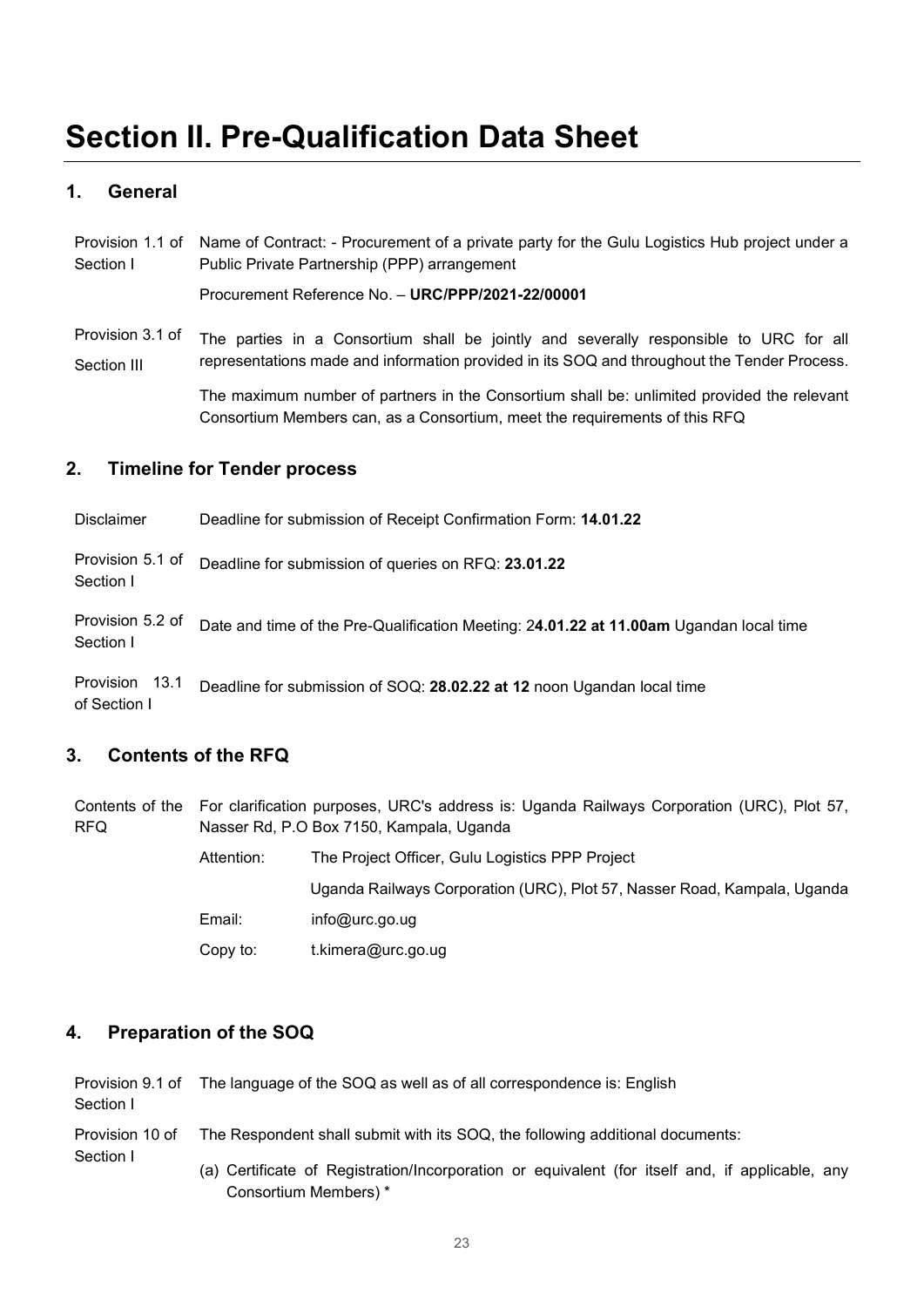- (b) Articles of Incorporation or "Documents of Constitution" and "Registration Documents" (for itself and, if applicable, any Consortium Members) \*
- (c) Unqualified Audited financial statements for the past three Financial Years (for itself and, if applicable, any Consortium Members) \*
- (d) Auditor's certificate of Net Worth (for itself and, if applicable, each Consortium Member) \*
- (e) Where the Respondent is a Consortium, it shall submit a letter of commitment or consortium agreement, as applicable \*
- (f) A government owned entity shall submit documents relating to its shareholding, including share certificates and the members' register or equivalent (for itself and, if applicable, any Consortium Members) \*
- (g) Supporting documents (if any) to Form 7, Form 8, Form 9, Form 10 and Form 11, as appropriate
- (h) Response to each form contained in Section IV

Respondents are not permitted to submit information not requested or required in this RFQ. Any information which is provided which was not requested or required will be disregarded and not read.

Documents marked with an \* shall be required to be notarised during the RFP Stage in accordance with the terms of the RFP and where such documents' country of origin is a country other than Uganda, then such documents shall also be legalised by the Ugandan Embassy or Consulate in that documents' country of origin or where such country does not have a Ugandan Embassy or Consulate then the Ugandan Embassy or Consulate which has relative geographical proximity to that country and is accessible to the Respondent.

Provision 11.2 The Respondent shall submit copies of the SOQ in the number and format detailed below:

- of Section I
- (a) One (1) physical original and two (2) physical copies bound with a suitably sturdy binding system, on single side A4 paper in font size 12 (Arial)
- (b) Three (3) soft copies presented on CDs in the format below;
	- (i) Form sheets in Microsoft Word 2010 format (or compatible) and in PDF format
	- (ii) Spreadsheets in Microsoft Excel 2010 format (or compatible) showing the relevant formulae, and in PDF format
	- (iii) Supporting evidence (e.g., copies of unqualified audited financial statements) in PDF format

#### 5. Submission of SOQ

Provision 13.1 of Section I A Respondent's SOQ shall be delivered (personally or via courier) to the following address:

#### Attention: The Project Officer, Gulu Logistics PPP Project, Uganda Railways Corporation (URC)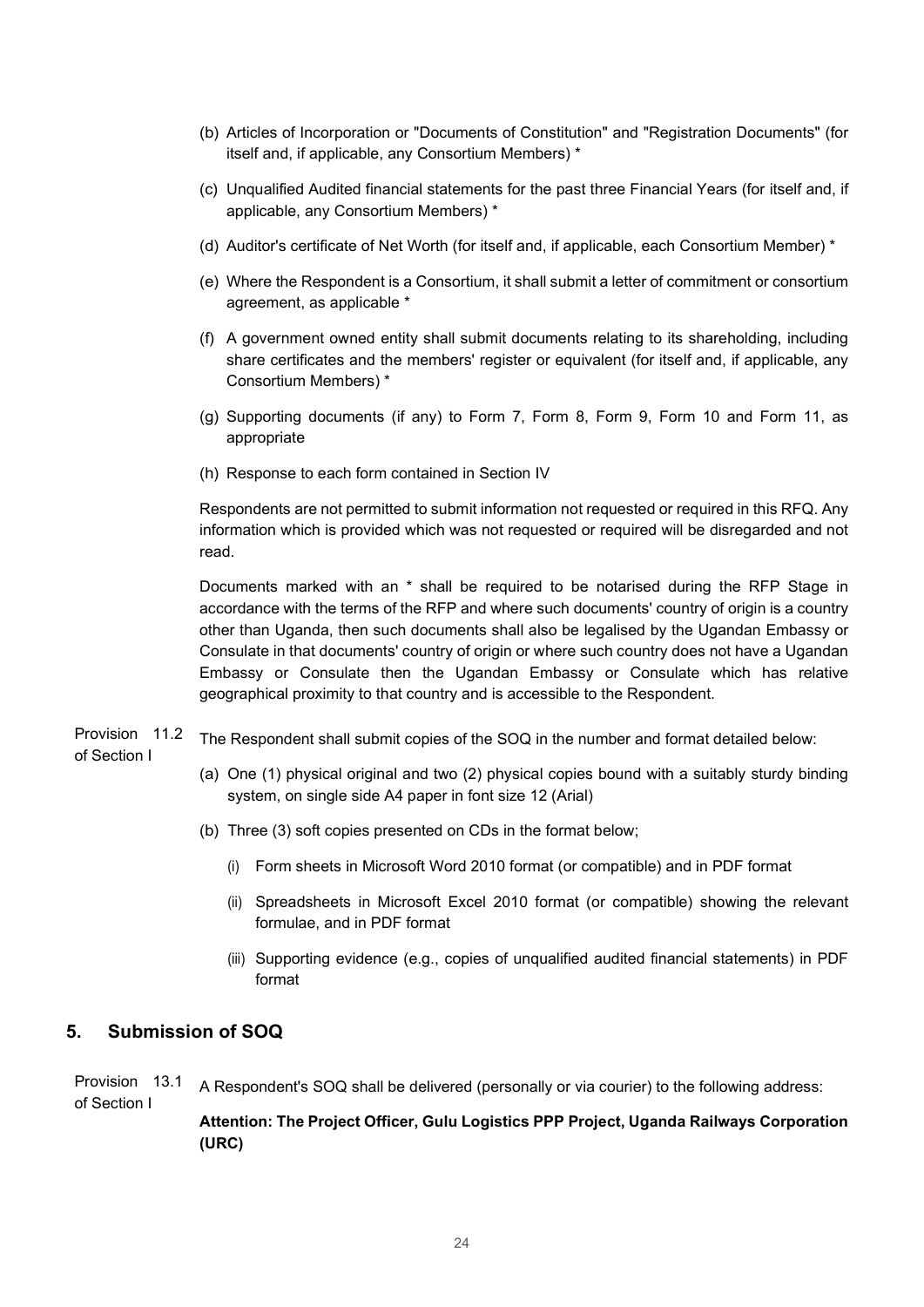#### Street Address: Uganda Railways Corporation (URC), 1<sup>st</sup> Floor Room No. 10, Plot 57, Nasser Rd, Kampala, Uganda

Town/City: Kampala

Country: Uganda

The SOQ will be submitted in a sealed envelope or box containing no markings other than the address above indicated on the face and the information below marked on the rear (or side in the case of a box)

#### Statement of Qualification for the Procurement of a private party for the Gulu Logistics Hub project under a Public Private Partnership (PPP) arrangement

From: [Respondent name and Respondent representative]

Address: [insert Respondent details]

Telephone number: [insert Respondent details]

Email Address: [insert Respondent details]

The soft copies of SOQ with file size not exceeding 5 MB should be sent through registered email address on the email id of URC provided above.

Provision 14.1 URC shall reject any late SOQ received after the submission deadline for the SOQ. of Section I Respondents shall bear the risk, cost and responsibility of ensuring that their SOQ is received before the submission deadline for the SOQ to the above address, including any clearance of customs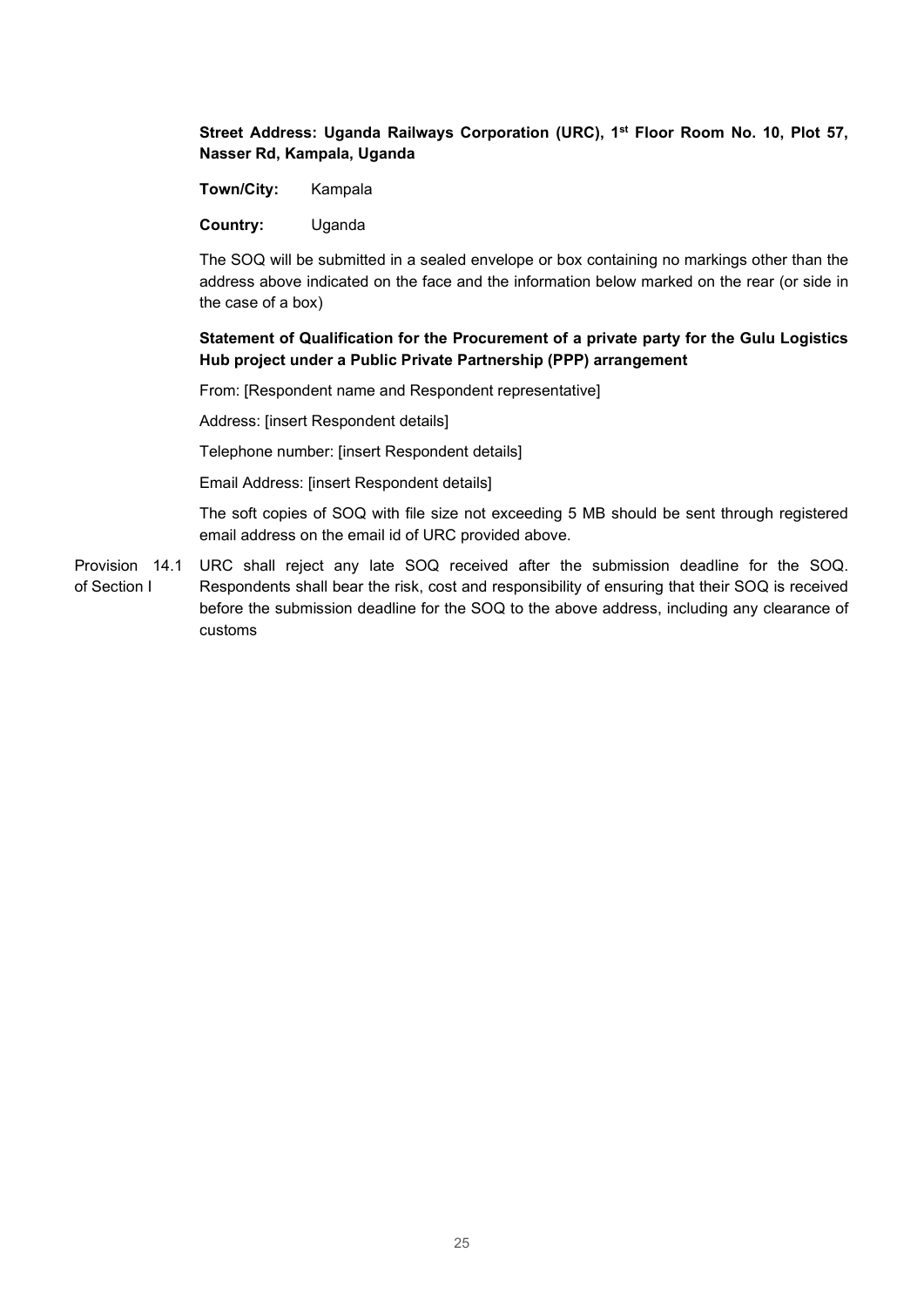## Section III. Minimum Qualification Criteria

This Section contains the Minimum Qualification Criteria that each Respondent must meet or exceed in order to be named as a Qualified Respondent. If a Respondent fails to meet the Minimum Qualification Criteria set out in this Section III of this RFQ, it shall be disqualified. URC shall use the ability of a Respondent (which shall, in the case of a Consortium, mean collectively all Consortium Members) to meet the Minimum Qualification Criteria to evaluate each SOQ. The information to be provided in relation to each requirement and the definitions of the corresponding terms are included in the respective SOQ forms in Section IV (SOQ Forms) of this RFQ.

This Section is divided into three parts:

- A. Legal and Eligibility Minimum Qualification Criteria
- B. Financial Minimum Qualification Criteria
- C. Technical Minimum Qualification Criteria

A compliance checklist summary table has been included at the end of this Section for Respondents reference only. It provides details of the SOQ forms in Section IV (SOQ Forms) of this RFQ which are intended to be completed to show that the Respondents (which shall, in the case of a Consortium, mean collectively all Consortium Members) meet the Minimum Qualification Criteria. Without limiting the foregoing, the mere completion of a SOQ form shall not, itself, mean that the Minimum Qualification Criteria has been met.

## A. Legal minimum qualification criteria

A Respondent must satisfy all of the following Legal Minimum Qualification Criteria:

#### 1. Eligible Respondents

- 1.1 A Respondent may be:
	- (a) a single entity with at least 30% equity held by firms registered in Uganda;
	- (b) subject to Provision 2 of Section III of this RFQ, a government owned entity; or
	- (c) subject to Provision 3 of Section III of this RFQ, any combination of entities under (a) and/or (b) above in the form of a Consortium, who has the formal intent to enter into an agreement (as evidenced by a letter of intent) or who intends to combine under an existing agreement (as evidenced by a copy of this existing agreement), such that at least 30% equity in the Consortium is held by firms registered in Uganda

and provided that at all times the entity that will enter into the Project Agreement, the Project Company, must be a SPV in compliance with the PPP Act.

#### 2. Government Owned Entities

- 2.1 Where the Respondent is also a government-owned entity the Respondent shall be legally and financially autonomous, operate under commercial law and not be a dependent agency of URC.
- 2.2 As evidence of compliance with the foregoing requirements, such entities shall attach copies of their "Articles of Incorporation" or "Documents of Constitution" and "Registration Documents" and documents relating to their shareholding, including share certificates and the members' register or equivalent, to Form 4 as provided in Section IV of this RFQ.
- 2.3 In addition, such entities shall attach Certificate from Auditor confirming the Net Worth per Financial Year for each of the past three Financial Years.as per the Form 7 as provided in Section IV of this RFQ.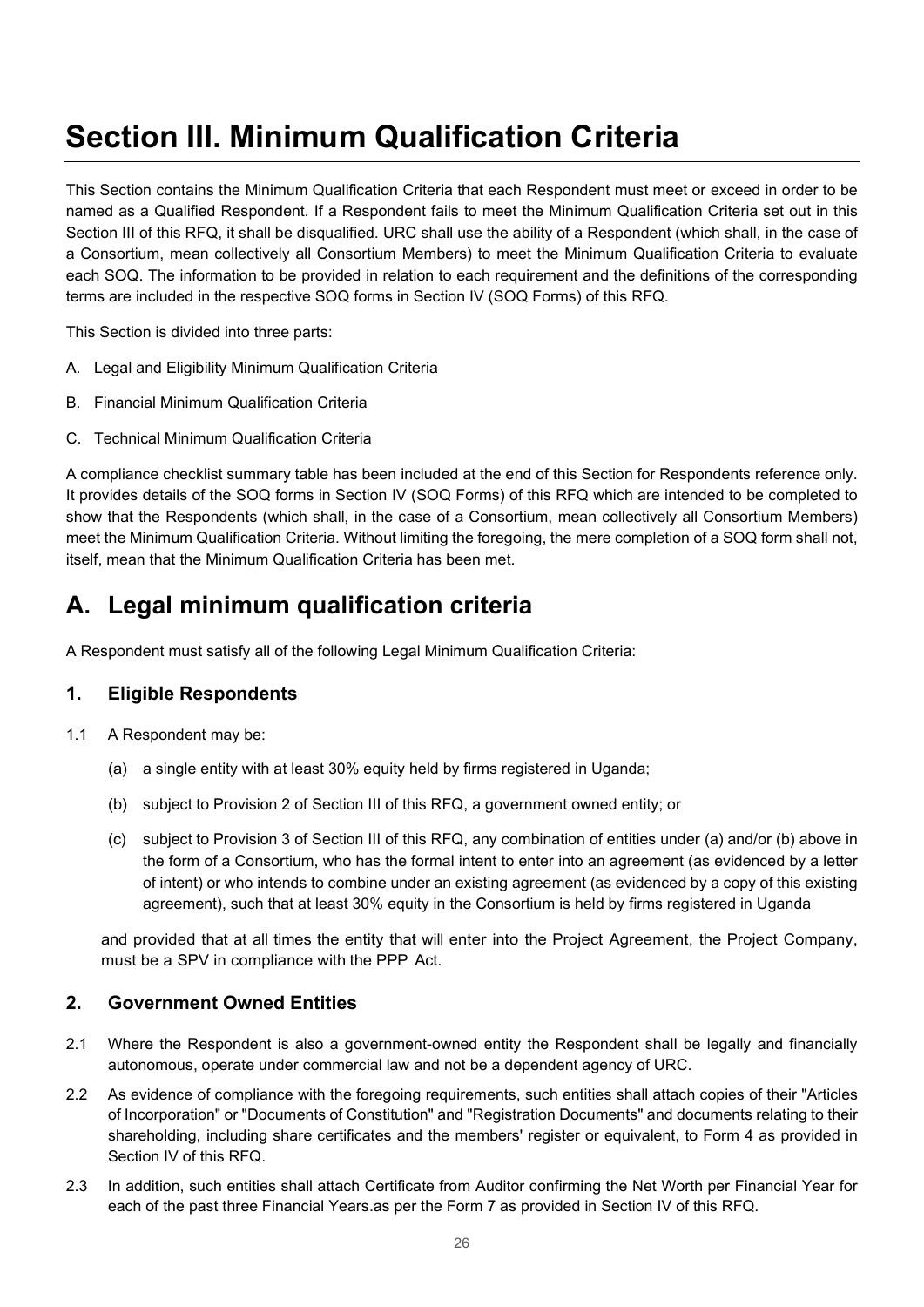#### 3. Consortium

- 3.1 Subject to Provision 1 of Section III of this RFQ, a Consortium may participate in, and apply for pre-qualification for, the Project.
- 3.2 Each Consortium must submit information, data and documents both for the Consortium as a whole and for each Consortium Member where expressly required under this RFQ. Consortium Members shall specify their key roles in the Consortium and their proposed project share in Form 4 as set out in Section IV of this RFQ. For the avoidance of doubt, a Respondent shall only be required to submit a single Form 4 as set out in Section IV of this RFQ even where the Respondent is a Consortium. Respondents shall clearly identify in Form 4, the proposed Consortium Members. For the avoidance of doubt, the Consortium Members listed in Form 4 are necessarily required to be, Equity Consortium Members and are necessarily required to be, shareholders in the eventual Project Company that will be established to enter into the Project Documents. Each Consortium Member shall, however, commit to its participation in a single Consortium only.
- 3.3 Where a SOQ is submitted by a Consortium, the qualifications and capabilities of each Consortium Member holding minimum 26% equity, shall first be evaluated separately and then evaluated as whole to determine whether or not individually, the Consortium Members meet the required thresholds set out in the Minimum Qualification Criteria and whether, together, the Consortium as a whole meets the Minimum Qualification Criteria. A Consortium where two (or more) Consortium Members worked on the same project previously may not "double count" their respective experience on that project to meet a Minimum Qualification Criteria but may jointly present the project as a credential for the Consortium on a combined basis only.
- 3.4 After submission of an SOQ, there shall be no change in identity, control, financial standing or any other factor that impacts on the selection and/or evaluation process affecting the Consortium Members.
- 3.5 A consortium agreement is not required to be submitted at the RFQ Stage (although, the Consortium may submit a consortium agreement if this has been agreed and executed), however, a letter of commitment or other letter of arrangement between Consortium Members in relation to their participation in the Project is strictly required where no consortium agreement can be provided.
- 3.6 Each Consortium must provide a letter of commitment, letter of arrangement or consortium agreement (as appropriate) as an attachment to Form 2, provided at Section IV of this RFQ.
- 3.7 No entity may participate in more than one Consortium applying for pre- qualification.
- 3.8 If a Consortium is successful and is awarded the Project, the Equity Consortium Members are required to form the Project Company as a SPV pursuant to article 20 of the PPP Act. The Project Company shall then be required to enter into the Project Agreement. The composition of the Project Company shall comply with Provision 22.4 of Section I of this RFQ.

#### 4. Eligible Goods and Related Services

4.1 In relation to all goods and related services to be supplied under the Project Documents, goods must be manufactured in an Eligible Country and, services must be supplied by a service provider headquartered in an Eligible Country. Each Respondent shall have consideration for this requirement when creating its Consortium or when engaging with potential subcontractors during the Tender Process. Respondents should note the local content requirements (such as adherence to the "Buy Uganda, Build Uganda" Government policy) will be set out in the RFP and Project Agreement.

#### 5. Nationality

5.1 Each Respondent, including where the Respondent is a Consortium, any Consortium Member thereof, shall have the nationality of an Eligible Country. A Respondent, or any Consortium Member thereof, shall be deemed to have the nationality of the country in which it is constituted, incorporated or registered. The Respondent, including where the Respondent is a Consortium, any Consortium Member, shall not have an Affiliate which does not have the nationality of an Eligible Country.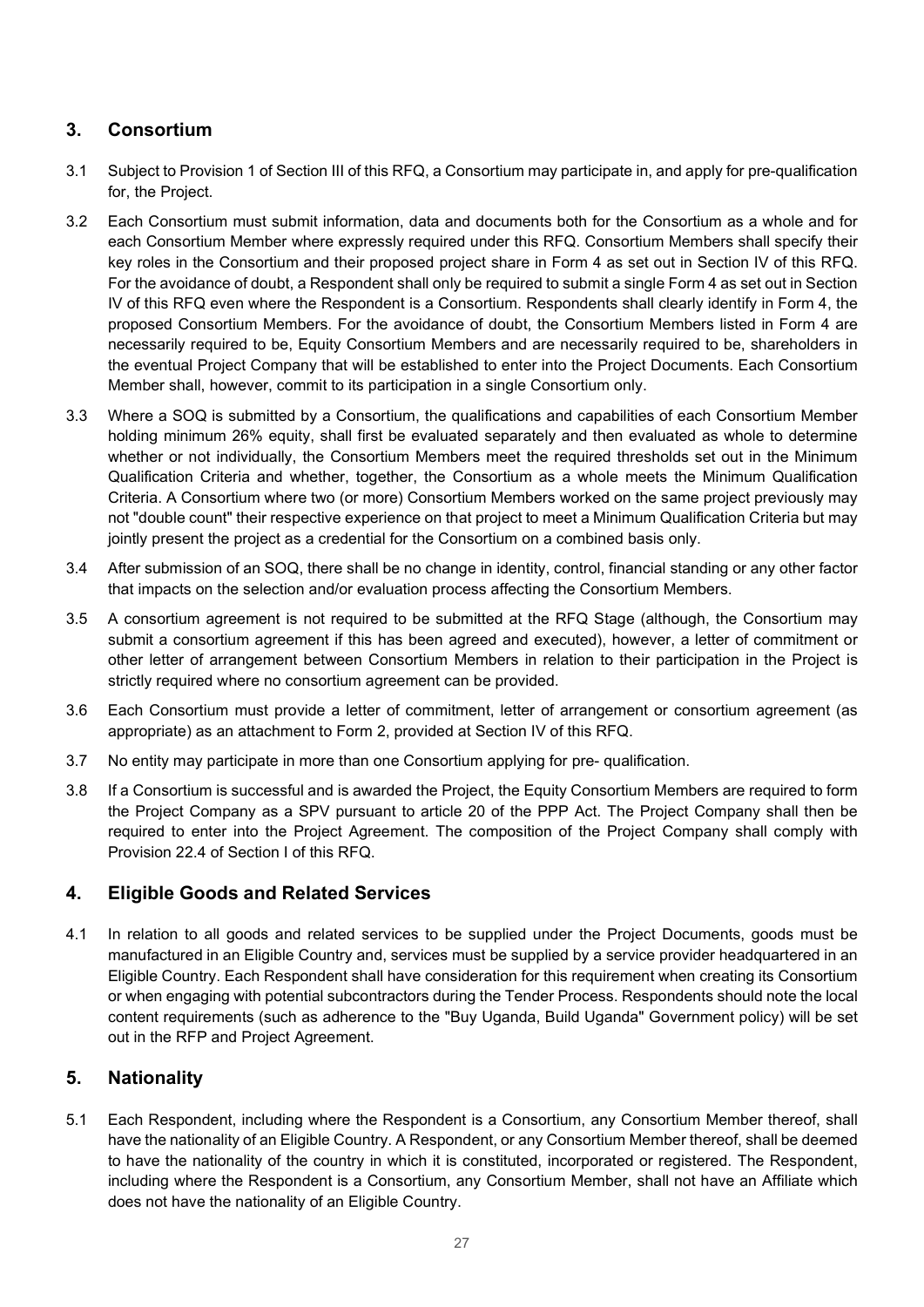5.2 The Respondents, including where the Respondent is a Consortium, any Consortium Member thereof, shall attach copies of its "Articles of Incorporation" or "Documents of Constitution" and its "Registration Documents" to Form 4 as provided in Section IV of this RFQ.

#### 6. Conflict of Interest

- 6.1 No Respondent, including where the Respondent is a Consortium, no Consortium Member, shall have a conflict of interest or potential conflict of interest in accordance with Provision 2.4 of Section I of this RFQ, and each of them shall confirm that no conflict of interest exists on the date of submission of the Respondent's SOQ.
- 6.2 The Respondent, including where the Respondent is a Consortium, the Lead Member on behalf of all Consortium Members, must submit confirmation of the foregoing in the Legal Minimum Qualification Criteria Declaration Form (Form 2B as provided in Section IV of this RFQ).

#### 7. Reputation and Ethics

- 7.1 The Respondent must satisfy all of the following Legal Minimum Qualification Criteria and the Respondent, or the Lead Member on behalf of all Consortium Members (in which case the following shall apply severally to each Consortium Member), must submit confirmation in the Legal Minimum Qualification Criteria Declaration Form (Form 2B as provided in Section IV of this RFQ) to satisfy such by affirming the following:
	- (a) The Respondent nor any of its Affiliates have not been convicted of fraud, corruption, collusion, money laundering or for a criminal act involving dishonesty, physical violence or harm to human life, nor is under investigation for, such criminal activities.
	- (b) The Respondent nor any of its Affiliates are not in bankruptcy or liquidation proceedings and have a reasonable expectation of being able to meet their debts as they fall due.
	- (c) The Respondent nor any of its Affiliates have not made any misrepresentations in the information provided by them in connection with the Tender Process provided the required information in relation to this RFQ and all representations made by any such persons, are at all times true.
	- (d) No Respondent nor any of its Affiliates have been disqualified by the Public Procurement and Disposal of Public Assets Act such that it becomes illegal or otherwise forbidden for the Respondent to continue to participate in the Tender Process or the Respondent is otherwise disqualified by regulations made under the PPP Act.
	- (e) The Respondent is licensed in the relevant country in which it is established and is a member of an organisation in that relevant country where the law of that relevant country requires that person to be so licensed or to be such a member in order to undertake the Project.
	- (f) The Respondent nor any of its Affiliates have not breached the Confidentiality Undertaking throughout the Tender Process in accordance with Provision 7 of Section I of this RFQ.
	- (g) The Respondent and its Affiliates have complied with any and all requirements of this RFQ (including submitting the SOQ on time) and/or instructions of URC.
	- (h) The Respondent nor any of its Affiliates are not currently 'blacklisted' by the Government (i.e. the Government has made an official statement that there shall be no further dealings between such person and the Government) or debarred by any of the "Development Financial Institutions" or are on the UN sanctions list.
	- (i) The Respondent nor any of its Affiliates have not taken any action described in Provision 2 of Section I of this RFQ and no circumstances as described in Provision 2 of Section I of this RFQ exist.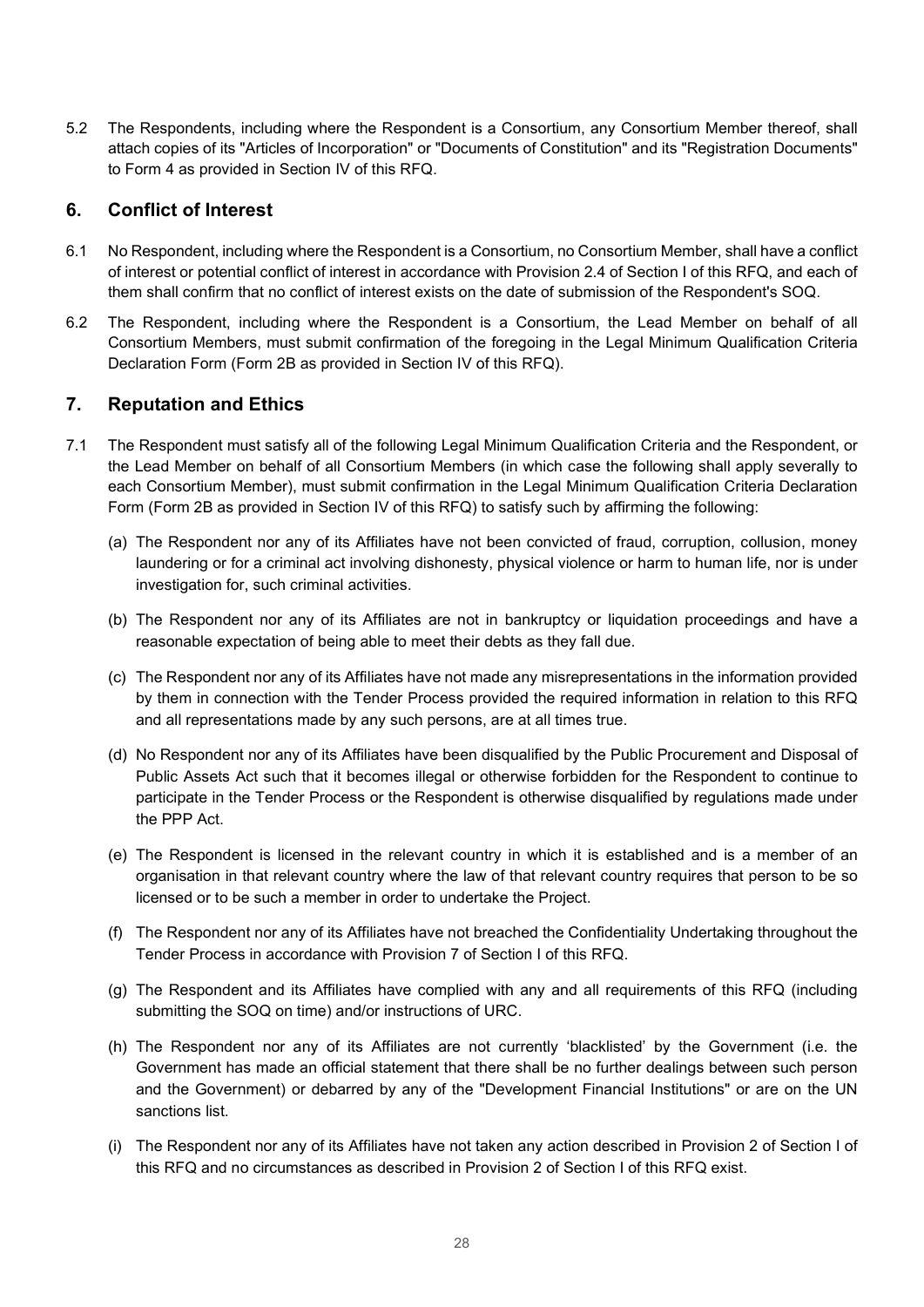- (j) The Respondent nor any of its Affiliates have no tax liabilities or liabilities in respect of judgments awarded by any court or similar proceedings in the period of three years prior to the date of this RFQ, save in each case to the extent that it has made a suitable accounting provision for such liabilities in accordance with applicable accounting regulations.
- (k) The Respondent nor any of its Affiliates are not currently debarred from financing by any multilateral development bank that is party to the "Agreement on Mutual Enforcement of Debarment Decision" of 9 April 2010 (www.crossdebarment.org).
- (l) The Respondent nor any of its Affiliates are not currently listed on any financial sanctions lists promulgated by the UN Security Council or its Committees pursuant to any resolution under Chapter VII of the Charter of the United Nations.
- (m) The Respondent or any of its Affiliates do not, and have not, engaged in operations (directly or through any subsidiary) or transactions that are not in compliance with the sanctions promulgated by the UN Security Council or its Committees pursuant to any resolution under Chapter VII of the Charter of the United Nations or national sanctions in Uganda.
- (n) The Respondent or any of its Affiliates have complied with the obligations relating to the payment of social security contributions as required by the laws of Uganda (where the Respondent or any of its Affiliates are entities incorporated or registered in Uganda) or otherwise the equivalent laws, where applicable, of the country of origin of the Respondent (where such entities are not incorporated or registered in Uganda).
- (o) The Respondent or any of its Affiliates have not been suspended from participation in, had any contract cancelled, or had any bid bond called as a result of any incident related to sexual exploitation and abuse or gender-based violence.
- 7.2 In the event that the above representations made by the Respondent (including where made on behalf of any of its Affiliates) in the Legal Minimum Qualification Criteria Declaration Form (Form 2B as provided in Section IV of this RFQ), cease to hold true, or if representations given cease to be true (or are found to be false, incomplete or misleading in any material way), then that Respondent shall be disqualified at any point in the Tender Process in accordance with Provision 23 of Section I of this RFQ.

## B. Financial minimum qualification criteria

A Respondent must satisfy all of the following Financial Minimum Qualification Criteria:

#### 8. Minimum Qualification Criteria - Net worth

- 8.1 Respondents shall have an average Net Worth of equal to or more than USD 6.1 million (the "Requisite Net Worth Value") in the past three Financial Years.
- 8.2 In the event the Respondent is a Consortium, combined average net worth of those Members, who have an equity share of at least 26% (twenty-six per cent) each in the SPV, should satisfy the above condition of eligibility. The following is an illustration of the calculation of the Net worth in case of a consortium

#### Illustration for calculating the Net worth of a consortium:

For illustration and avoidance of any doubts, the following method is placed in clarification:

If Company A (average Net Worth: USD 10 million) & Company B (average Net Worth: USD 5 million) in a Consortium with shareholding of A as 60% and B as 40% then the combined average Net Worth of the Consortium shall be: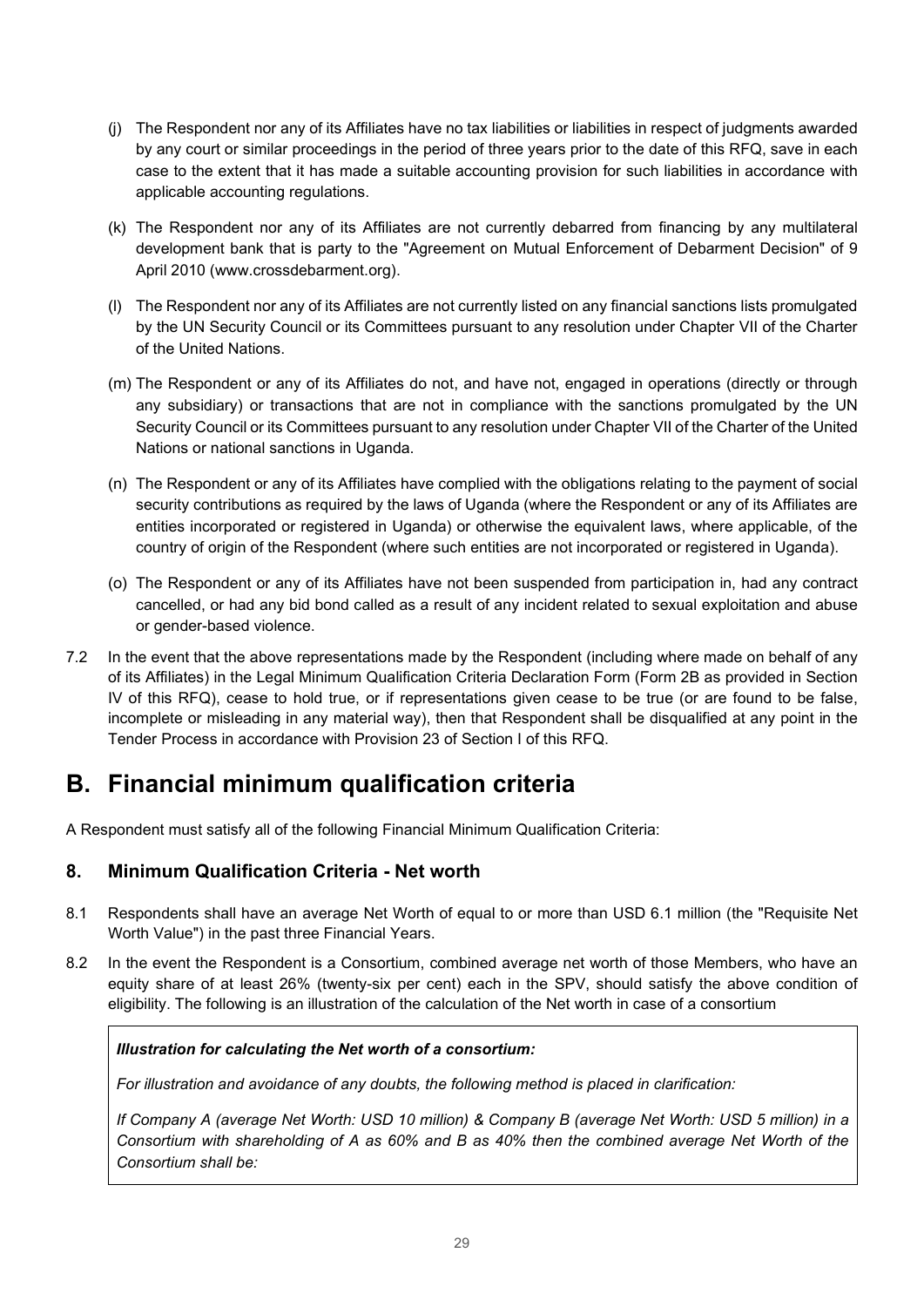10 X 60% + 5 X 40% = USD 8 million

- 8.3 The Respondent shall provide details of its Net Worth in Form 7 as provided in Section IV of this RFQ. The Respondent shall attach a certificate confirming its Net Worth signed by its auditor to support the information provided in Form 7.
- 8.4 For the avoidance of doubt, the auditor's certificate of Net Worth which complies with the above requirements shall be provided by each Consortium Member where the Respondent is a Consortium.

### C. Technical minimum qualification criteria

A Respondent must satisfy all of the following Technical Minimum Qualification Criteria

#### 9. Minimum Qualification Criteria – Area requirement

- 9.1 The Respondent shall provide evidence that it owned and operated a logistics facility with a minimum area of 4 Acres<sup>1</sup> within the past five years
- 9.2 The Respondent shall provide details of its projects satisfying the above requirements in Form 8 as provided in Section IV of this RFQ. The Respondent shall also attach a certificate from the auditor as per the format provided in Form 8
- 9.3 Where the project that the Respondent is relying on to meet the Minimum Qualification Criteria under Provisions 9.1 of Section III of this RFQ was carried out through a joint venture or other such partnership arrangement, then the percentage involvement or shareholding of the Respondent (or the relevant Consortium Member, as applicable) in the project joint venture or other such partnership arrangement undertaking the project shall be specified, and shall be a minimum of 26 per cent of that project in order for that project to be considered for evaluation.
- 9.4 Projects listed in Form 8 may also be listed in Form 9 and/or Form 10.
- 9.5 The Respondent may, where the Respondent is a Consortium, rely on the collective experience of its Consortium Members to meet the Minimum Qualification Criteria. However, where two or more Consortium Members worked on the same project then this shall only be considered as one qualifying project in accordance with Provision 3.3 of Section III of this RFQ and the experience on that same project may not be aggregated to meet the requirements of Provisions 9.1, 9.2 and 9.3 of Section III of this RFQ.

#### 10. Minimum Qualification Criteria – Container throughput requirement

- 10.1 The Respondent shall provide evidence that it owned and operated a logistics facility with a minimum annual throughput of 15,000 TEUs per Annum within the past five years:
- 10.2 The Respondent shall provide details of its projects satisfying this Minimum Qualification Criteria in Form 9, as provided in Section IV of this RFQ. The Respondent shall also attach a certificate from the auditor as per the format provided in Form 9
- 10.3 Where the project that the Respondent is relying on to meet the Minimum Qualification Criteria under Provision 10.1 of Section III of this RFQ was carried out through a joint venture or other such partnership arrangement, then the percentage involvement or shareholding of the Respondent (or the relevant Consortium Member, as applicable) in the project joint venture or other such partnership arrangement undertaking the project shall be specified, and shall be a minimum of 26 per cent in order for that project to be considered for evaluation.
- 10.4 Projects listed in Form 9 may also be listed in in Form 8 and/or Form 10.
- 10.5 The Respondent may, where the Respondent is a Consortium, rely on the collective experience of its Consortium Members to meet the Minimum Qualification Criteria. However, where two or more Consortium

 $1$  hectare = 2.471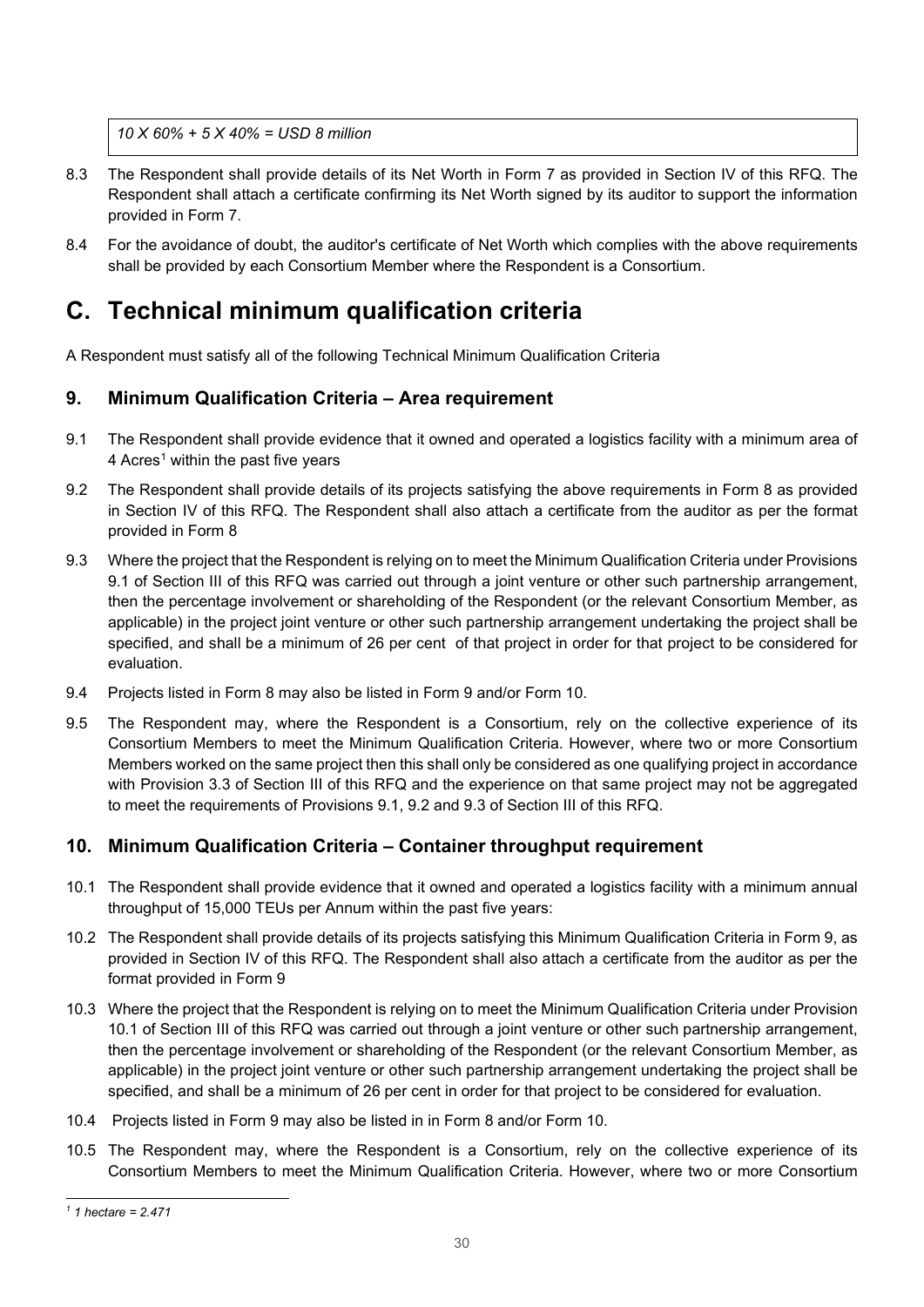Members worked on the same project then this shall only be considered as one qualifying project in accordance with Provision 3.3 of Section III of this RFQ and the experience on that same project may not be aggregated to meet the requirements of Provisions 10.1, 10.2 and 10.4 of Section III of this RFQ.

#### 11. Minimum Qualification Criteria – Warehousing space

- 11.1 The Respondent shall provide evidence that it owned and operated a logistics facility with a minimum covered warehousing space of 20,000 CBM within the past five years:
- 11.2 The Respondent shall provide details of its projects satisfying this Minimum Qualification Criteria in Form 10, as provided in Section IV of this RFQ. The Respondent shall also attach a certificate from the auditor as per the format provided in Form 10.
- 11.3 Where the project that the Respondent is relying on to meet the Minimum Qualification Criteria under Provision 11.1 of Section III of this RFQ was: carried out through a joint venture or other such partnership arrangement, then the percentage involvement or shareholding of the Respondent (or the relevant Consortium Member, as applicable) in the project joint venture or other such partnership arrangement undertaking the project shall be specified, and shall be a minimum of 26 per cent in order for that project to be considered for evaluation.
- 11.4 Projects listed in Form 10 may also be listed in in Form 8 and/or Form 9.
- 11.5 The Respondent may, where the Respondent is a Consortium, rely on the collective experience of its Consortium Members to meet the Minimum Qualification Criteria. However, where two or more Consortium Members worked on the same project then this shall only be considered as one qualifying project in accordance with Provision 3.3 of Section III of this RFQ and the experience on that same project may not be aggregated to meet the requirements of Provisions 11.1, 11.2 and 11.3 of Section III of this RFQ.

#### Illustration for calculating the Experience of a consortium:

For illustration and avoidance of any doubts, the following method is placed in clarification:

If Company A (1 project of owned and operated a logistics facility with a minimum area of 4 Acres<sup>2</sup> within the and 1 project of owned and operated a logistics facility with a minimum annual throughput of 15,000 TEUs per Annum in past five years) & Company B (1 project of owned and operated a logistics facility with a minimum covered warehousing space of 20,000 CBM within the past five years) in a Consortium with shareholding of A as 60% and B as 40% then the combined experience of the Consortium shall be:

= 1 project of owned and operated a logistics facility with a minimum area of 4 Acres<sup>3</sup> within the + 1 project of owned and operated a logistics facility with a minimum annual throughput of 15,000 TEUs per Annum + 1 project of owned and operated a logistics facility with a minimum covered warehousing space of 20,000 CBM within the past five years

<sup>2</sup> 1 hectare = 2.471

<sup>3</sup> 1 hectare = 2.471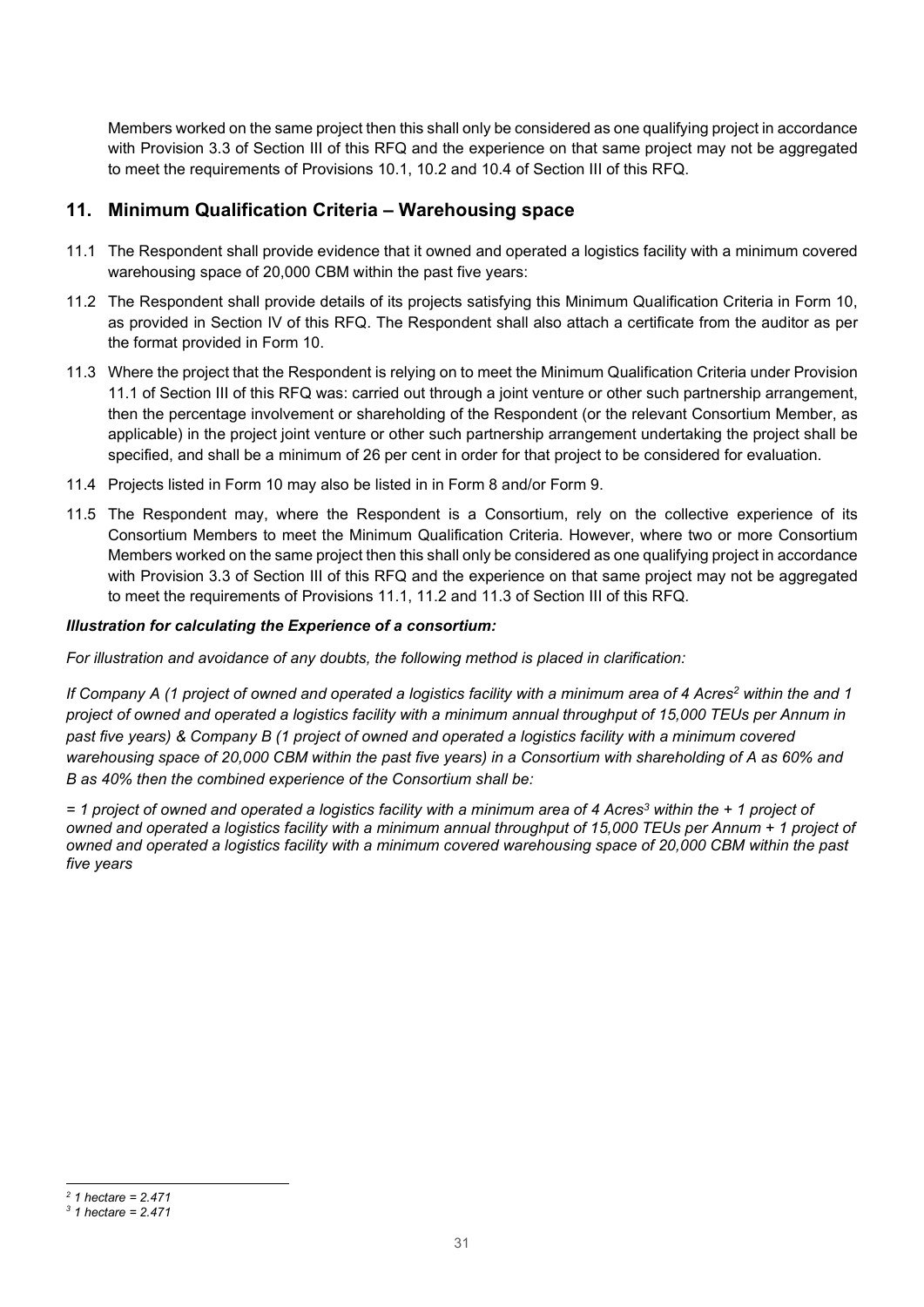## Pre-Qualification Requirements Compliance Checklist Summary Table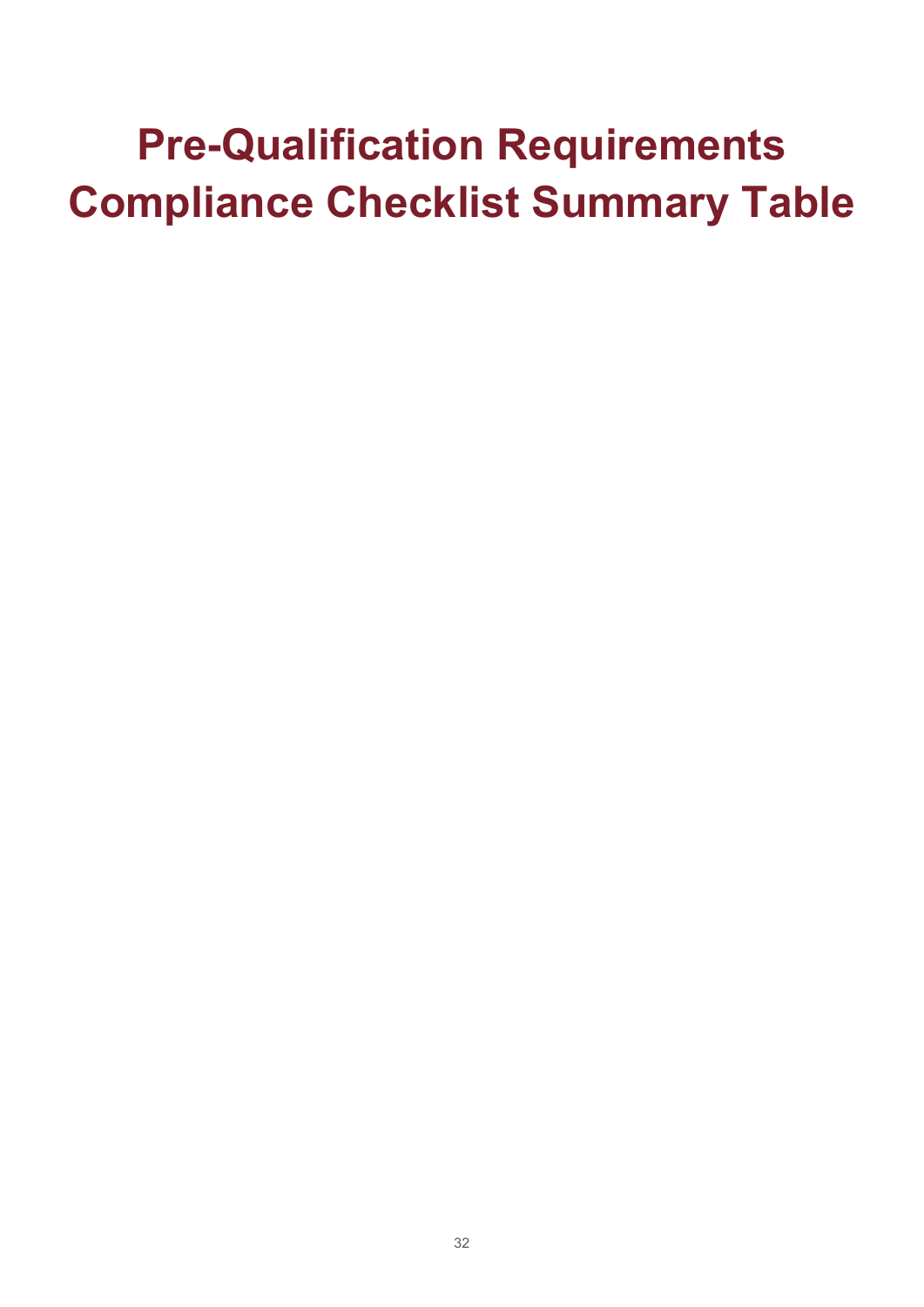| <b>Minimum Qualification</b> |                                                         |                             | <b>Compliance Requirements</b>        |                             |                             | <b>Documentation Criteria</b>                                                                                                                                                                                                   |
|------------------------------|---------------------------------------------------------|-----------------------------|---------------------------------------|-----------------------------|-----------------------------|---------------------------------------------------------------------------------------------------------------------------------------------------------------------------------------------------------------------------------|
| No.                          | <b>Subject</b>                                          | <b>Single Entity</b>        |                                       | <b>Consortium</b>           |                             | <b>Submission Requirements</b>                                                                                                                                                                                                  |
|                              |                                                         |                             | <b>All Parties</b><br><b>Combined</b> | Each<br><b>Member</b>       | Lead<br><b>Member</b>       |                                                                                                                                                                                                                                 |
|                              | 1. Legal and Eligibility Minimum Qualification Criteria |                             |                                       |                             |                             |                                                                                                                                                                                                                                 |
| 1.1                          | <b>Eligible Respondents</b>                             | Must<br>meet<br>requirement | Must<br>meet<br>requirement           | Must<br>meet<br>requirement | N/A                         | Form 4 attachments ("Articles of Incorporation" or "Documents of<br>Constitution" and its "Registration Documents")                                                                                                             |
|                              |                                                         |                             |                                       |                             |                             | Documents relating to a parties shareholding, including share<br>certificates and the members' register (or equivalent)                                                                                                         |
|                              |                                                         |                             |                                       |                             |                             | Form 7 attachments (financial standing)                                                                                                                                                                                         |
|                              | Government<br>Owned<br><b>Entities</b>                  | Must<br>meet<br>requirement | Must<br>meet<br>requirement           | Must<br>meet<br>requirement | N/A                         | Form 4 attachments ("Articles of Incorporation" or "Documents of<br>Constitution" and its "Registration Documents")                                                                                                             |
|                              |                                                         |                             |                                       |                             |                             | Documents relating to a parties shareholding, including share<br>certificates and the members' register (or equivalent)                                                                                                         |
|                              |                                                         |                             |                                       |                             |                             | Form 7 attachments (financial standing)                                                                                                                                                                                         |
|                              | Consortium                                              | N/A                         | Must<br>meet<br>requirement           | Must<br>meet<br>requirement | Must<br>meet<br>requirement | Consortium agreement and/or letter of intent and/or letter of<br>arrangement showing commitment of Consortium Members and<br>compliance with respective financial requirements for Lead<br>Member and Equity Consortium Members |
|                              |                                                         |                             |                                       |                             |                             | Form 4 attachments ("Articles of Incorporation" or "Documents of<br>Constitution" and its "Registration Documents")                                                                                                             |
|                              |                                                         |                             |                                       |                             |                             | Documents relating to a parties shareholding, including share<br>certificates and the members' register (or equivalent)                                                                                                         |
|                              |                                                         |                             |                                       |                             |                             | Form 7 attachments (financial standing)                                                                                                                                                                                         |
| 1.3                          | Nationality                                             | Must<br>meet                | Must<br>meet                          | Must<br>meet                | N/A                         | Form 2B (Legal Minimum Qualification Criteria Declaration Form)                                                                                                                                                                 |
|                              |                                                         | requirement                 | requirement                           | requirement                 |                             | Form 4 attachments ("Articles of Incorporation" or "Documents of<br>Constitution" and its "Registration Documents")                                                                                                             |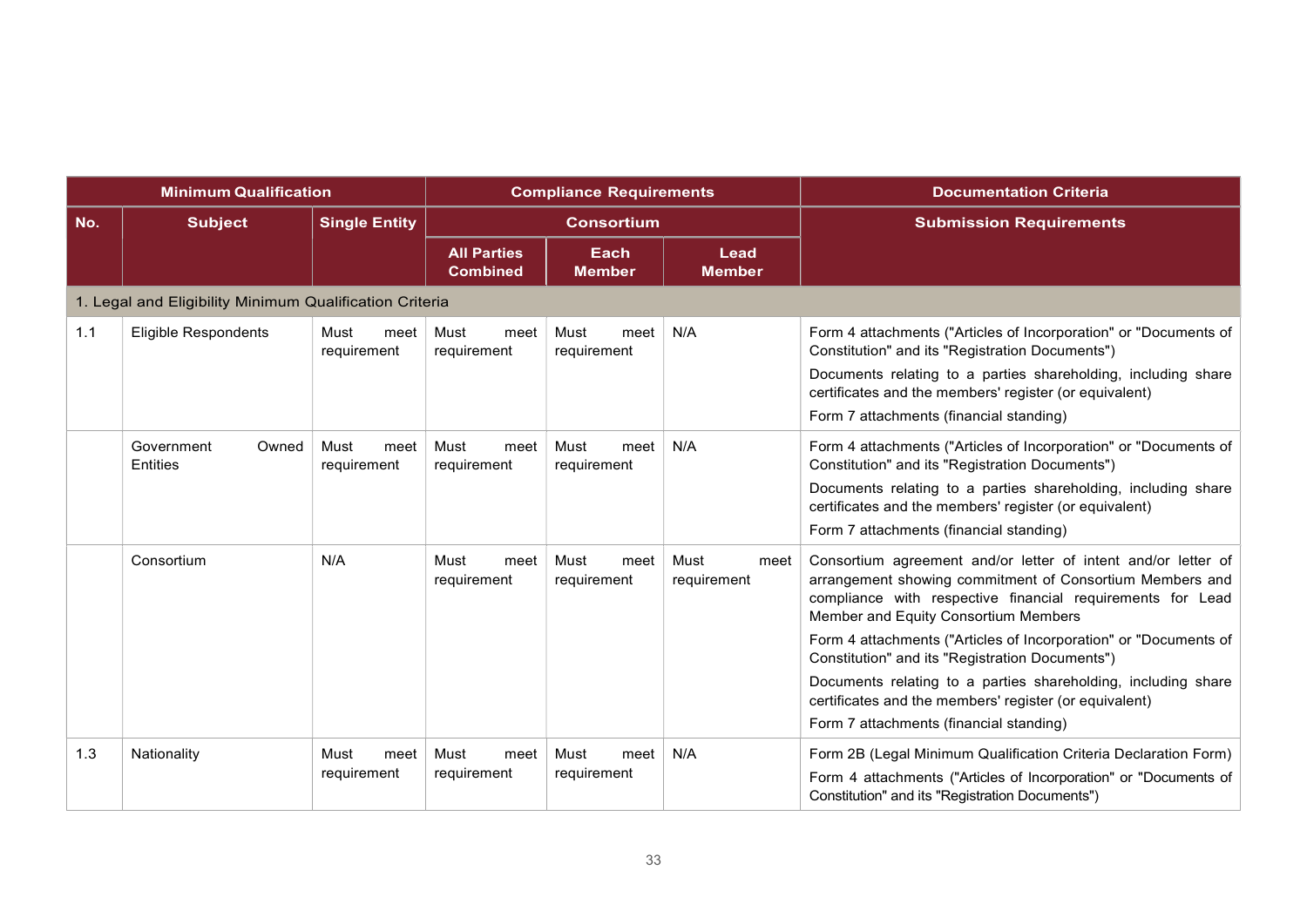| <b>Minimum Qualification</b>                |                                             |                             | <b>Compliance Requirements</b>        |                             |                                                                                        | <b>Documentation Criteria</b>                                   |
|---------------------------------------------|---------------------------------------------|-----------------------------|---------------------------------------|-----------------------------|----------------------------------------------------------------------------------------|-----------------------------------------------------------------|
| No.                                         | <b>Subject</b>                              | <b>Single Entity</b>        |                                       | <b>Consortium</b>           |                                                                                        | <b>Submission Requirements</b>                                  |
|                                             |                                             |                             | <b>All Parties</b><br><b>Combined</b> | Each<br><b>Member</b>       | Lead<br><b>Member</b>                                                                  |                                                                 |
| 1.4                                         | <b>Conflict of Interest</b>                 | Must<br>meet<br>requirement | Must<br>meet<br>requirement           | Must<br>meet<br>requirement | N/A                                                                                    | Form 2B (Legal Minimum Qualification Criteria Declaration Form) |
| 1.5                                         | Pending Litigation                          | Must<br>meet<br>requirement | N/A                                   | Must<br>meet<br>requirement | Must<br>meet<br>requirement                                                            | Form 11                                                         |
| 1.6                                         | <b>Reputation and Ethics</b>                | Must<br>meet<br>requirement | Must<br>meet<br>requirement           | Must<br>meet<br>requirement | N/A                                                                                    | Form 2B (Legal Minimum Qualification Criteria Declaration Form) |
| 2. Financial Minimum Qualification Criteria |                                             |                             |                                       |                             |                                                                                        |                                                                 |
| 2.2                                         | Net worth                                   | Must<br>meet<br>requirement | Must<br>meet<br>requirement           | Must<br>meet<br>requirement | Must meet at least<br>twenty-six<br>per<br>cent (26%) of the<br>overall<br>requirement | Form 7 and attachments                                          |
|                                             | 3. Technical Minimum Qualification Criteria |                             |                                       |                             |                                                                                        |                                                                 |
| 3.1                                         | Area Requirement                            | Must meet<br>requirement    | Must meet<br>requirement              | N/A                         | N/A                                                                                    | Form 8 and attachments                                          |
| 3.2                                         | Container throughput<br>requirement         | Must meet<br>requirement    | Must meet<br>requirement              | N/A                         | N/A                                                                                    | Form 9 and attachments                                          |
| 3.3                                         | Warehousing space<br>requirement            | Must meet<br>requirement    | Must meet<br>requirement              | N/A                         | N/A                                                                                    | Form 10 and attachments                                         |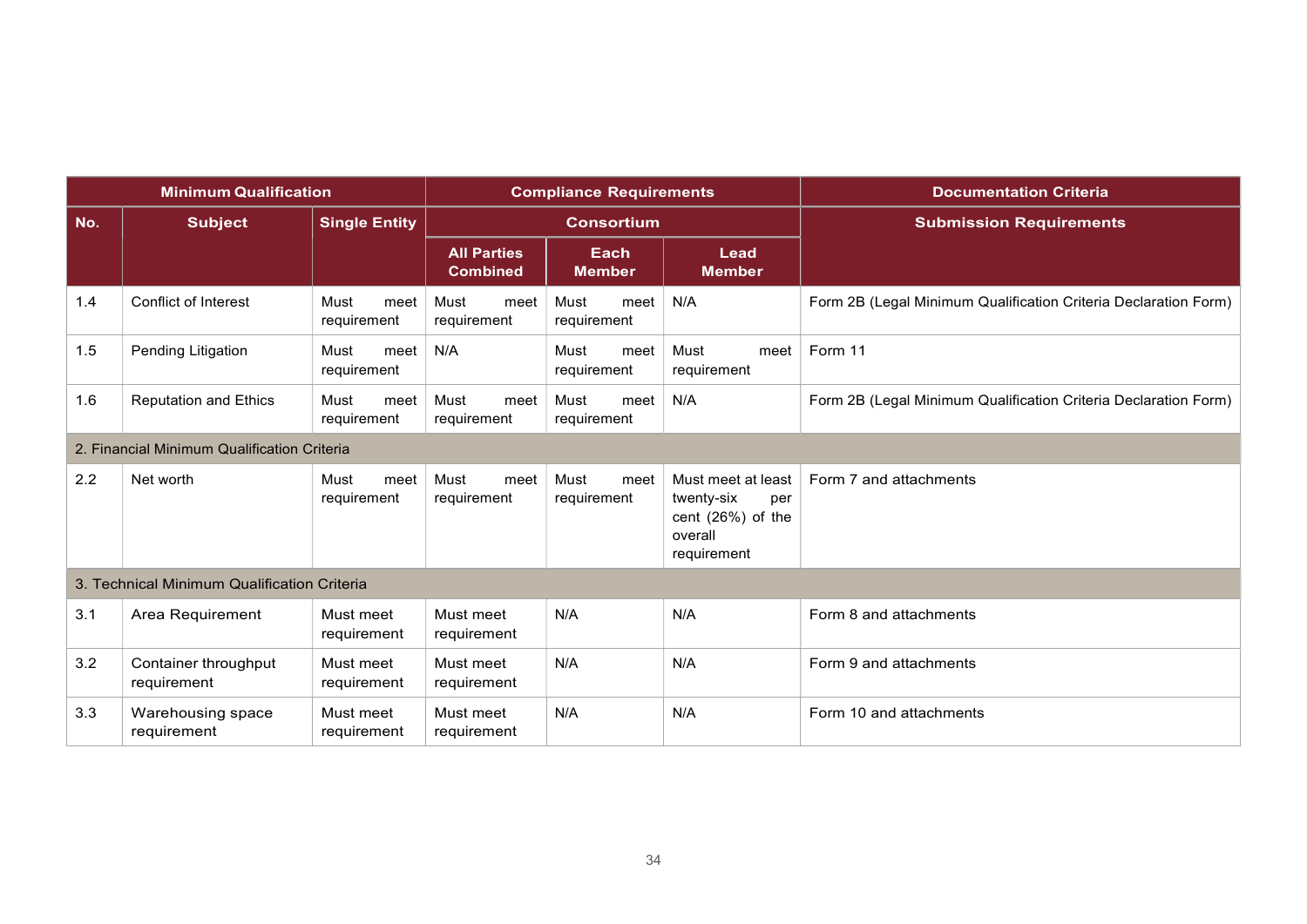## Section IV. SOQ Forms

## FORM 1: RECEIPT CONFIRMATION FORM

#### Request for Qualifications – Procurement of a private party for the Gulu Logistics Hub project under a Public Private Partnership (PPP) arrangement (the "RFQ")

[INSERT PARTY NAME] confirms it has received the RFQ and it is interested in submitting a SOQ and wishes to receive any further information distributed by URC or the Transaction Advisors in relation to the Project and the Tender Process. The interested party's contact details are as follows:

Name of Entity:

Street Address:

City/Postal Zip Code:

Province/State and Country:

Telephone:

Contact Person:

E-mail Address: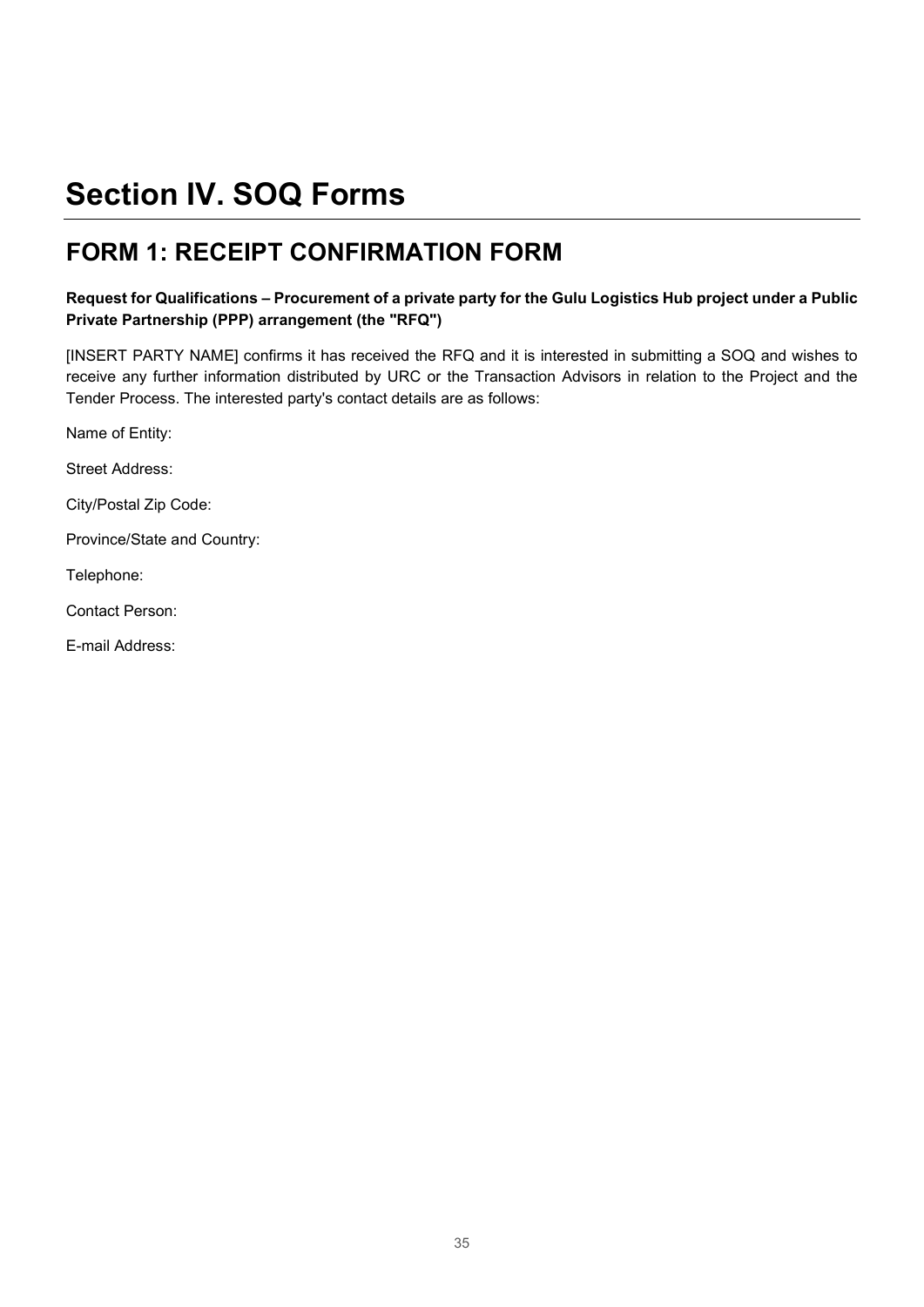## FORM 2A: RESPONSE DECLARATION FORM

[Lead Member/Respondent's Letterhead]

To:

The Project Officer Uganda Railways Corporation (URC), Plot 57, Nasser Rd, Kampala, Uganda

#### Dear Sir

Procurement of a private party for the Gulu Logistics Hub project under a Public Private Partnership (PPP) arrangement (the "Project")

#### Introduction

- Unless the context requires otherwise, capitalised terms used herein shall have the meanings ascribed thereto in the Request for Qualifications for Procurement of a private party for the Gulu Logistics Hub project under a Public Private Partnership (PPP) arrangement (the "RFQ").
- In consideration of URC agreeing to consider responses in accordance with the terms of the RFQ, [name of the entity] OR [the Consortium consisting of [insert names of Consortium Members], with [name of the entity] as the Lead Member, (the "Lead Member")] (the "Respondent"), hereby agrees, confirms and acknowledges, on its own behalf and on behalf of any affiliates, employees, agents ,subcontractors and representatives, and, where applicable, on behalf of each Consortium Member the following statements set out below in this Response Declaration Form.

#### Response to the RFQ

- This Response Declaration Form has been duly authorised and validly executed by the Respondent (or, if the Respondent is a Consortium, by the Lead Member and each Consortium Member).
- The Respondent (and, where applicable, each Consortium Member) is bound by all statements and representations in its SOQ.
- The Respondent's SOQ is in all respects a fair response made without collusion or fraud.
- URC reserves the right to verify information in the Respondent's SOQ and conduct any background investigations including, but not limited to, criminal record investigations, verification of the response, credit enquiries, litigation searches, bankruptcy registrations and taxpayer information investigations or other investigations on the Respondent (and, where applicable, each Consortium Member) and by submitting a SOQ, the Respondent agrees that it (and where applicable, each Consortium Member) consents to the conduct of all or any of those investigations by URC.

#### Acknowledgements and undertakings with respect to the RFQ

• In submitting this SOQ and signing this Form 2 Response Declaration Form, each Respondent, (and in the case of a Consortium, each Consortium Member) on behalf of itself and any of its affiliates, employees, agents, subcontractors and representatives hereby acknowledges and affirms that it: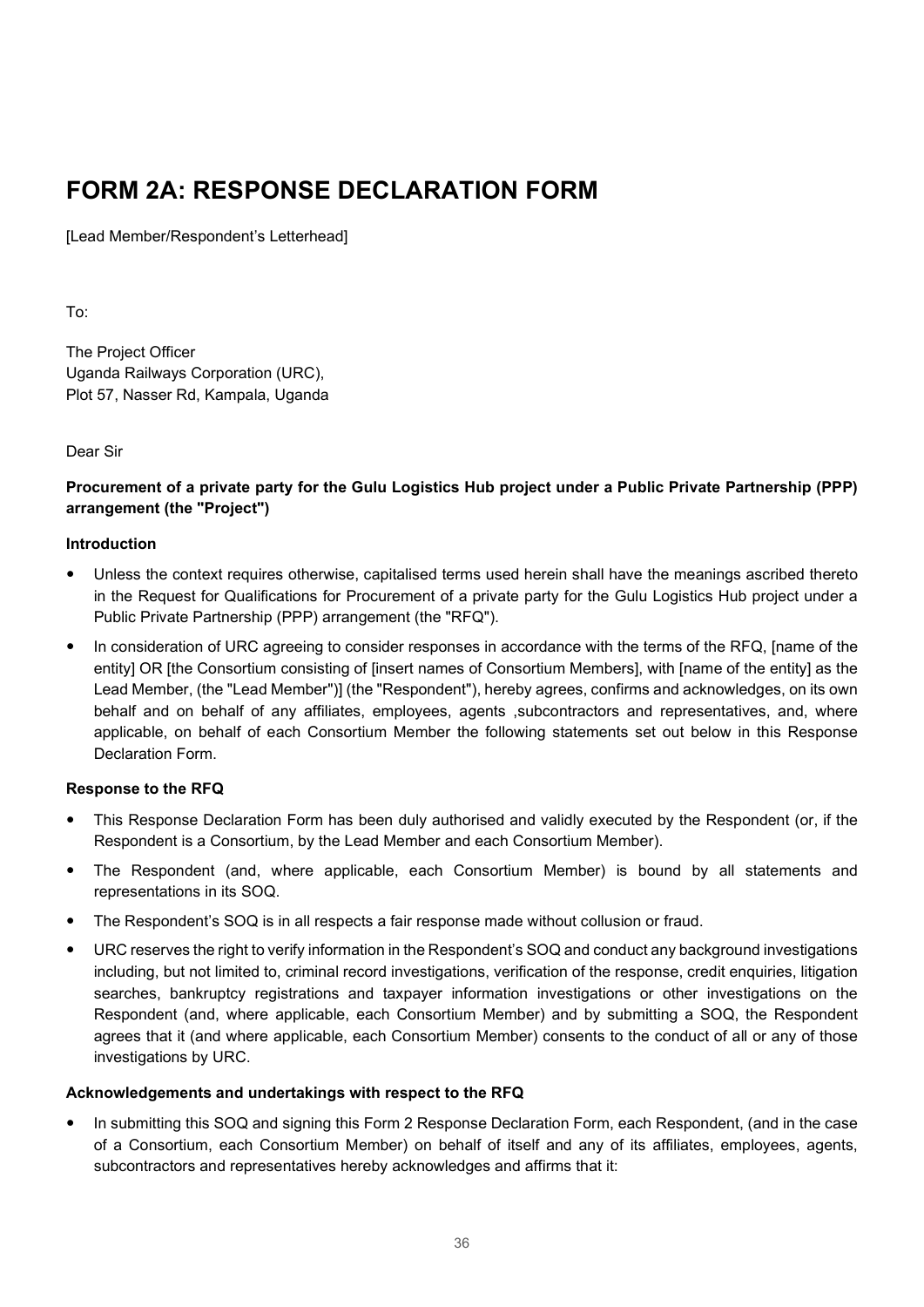- (a) has received, read, examined and understood the entire RFQ including all of the terms and conditions, and all documents referred to in the RFQ;
- (b) it has had sufficient time to consider, and has satisfied itself as to the applicability of the material in the RFQ and all conditions that may in any way affect its SOQ;
- (c) agrees to be bound by the entire RFQ including all of the disclaimer, the terms and conditions (in particular the Confidentiality Undertaking) and all documents referred to in the RFQ;
- Each Respondent (and in the case of a Consortium, each Consortium Member) shall affirm and thereby provide an undertaking of the above by signing this Form 2 Response Declaration Form.

#### Evaluation of SOQ(s)

 The RFQ is not an offer, a tender or a RFP, it is a request for qualifications and the responsibility of URC is limited to consider SOQ(s) in accordance with, and subject to, the terms of the RFQ.

#### Respondent's Authorised Representative

- The Respondent's Authorised Representative for the purpose of the RFQ, the SOQ and/or any other stage of the Tender Process, unless otherwise notified in writing to URC, shall be the person specified in Form 6 (Respondent's Authorised Representative) as submitted as part of the SOQ.
- The Respondent's Authorised Representative referred to above is fully authorised to represent the Respondent in any and all matters related to its SOQ, including but not limited to providing clarifications and additional information that may be requested in association with the RFQ.
- Where the Respondent is a Consortium, each Consortium Member in signing this Form 2 Response Declaration Form, acknowledges and confirms that the Lead Member's Authorised Representative specified in Form 6 (Respondent's Authorised Representative) shall be the Authorised Representative of the Consortium for the purpose of this letter.

By signing this RESPONSE DECLARATION FORM, the Respondent, (including, where applicable, each Consortium Member) on behalf of itself and any of its Affiliates, employees, agents, subcontractors and representatives affirms and acknowledges that the statements contained herein are true and correct and undertakes to inform URC immediately should any situation arise whereby its position changes in relation to the declarations made at paragraphs 2 and 3 above.

Signed: [insert signature(s) of the authorised representative(s) of the Respondent] Name of Authorised Representative: Position of Authorised Representative: Date:

OR

Signed: [insert signature(s) of the authorised representative(s) of the Lead Member] Name of Lead Member Authorised Representative: Position of Lead Member Authorised Representative: Date: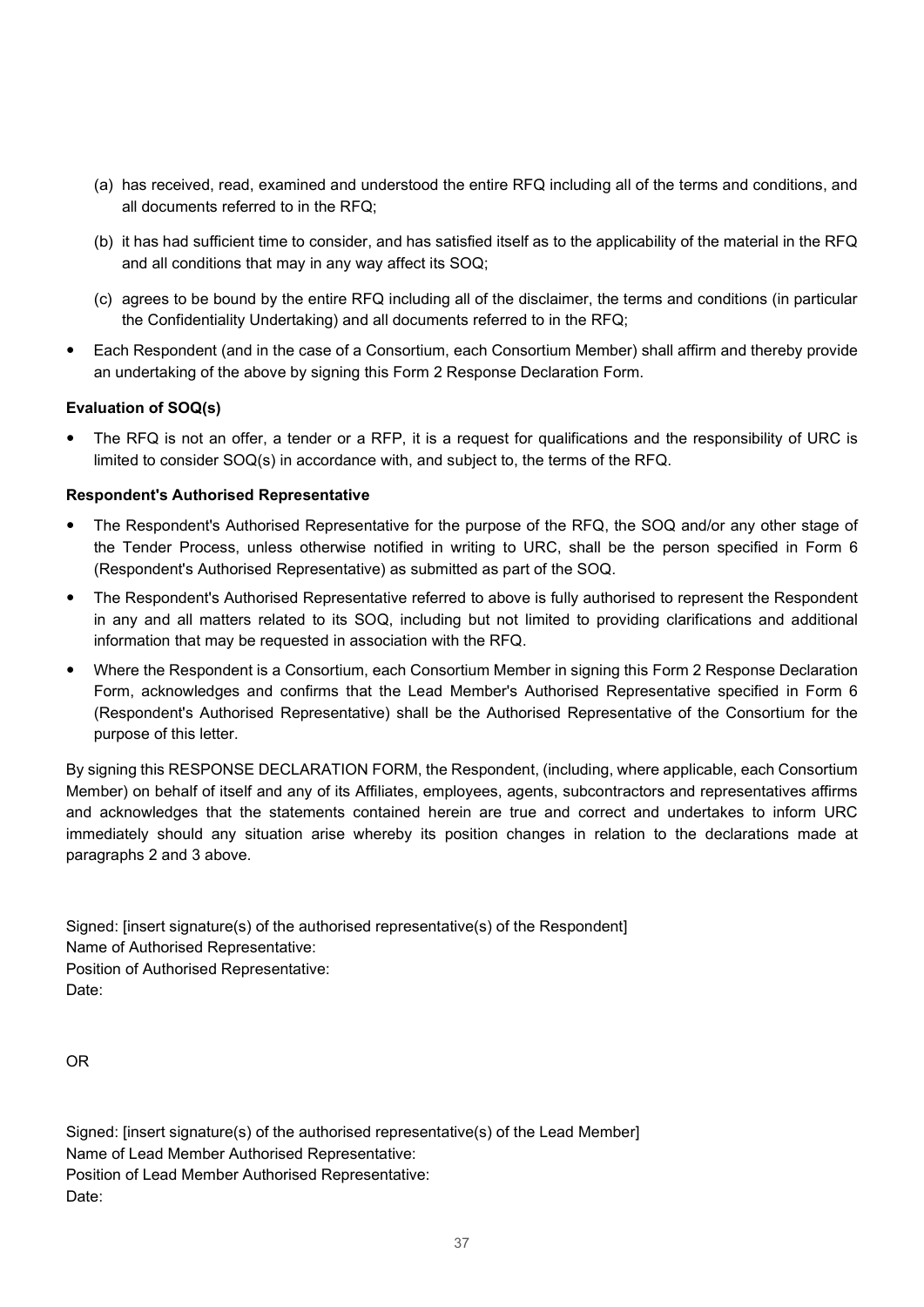Signed: [insert signature(s) of the authorised representative(s) of the Consortium Member] Name of Consortium Member Authorised Representative: Position of Consortium Member Authorised Representative: Date:

[Signed: [insert signature(s) of the authorised representative(s) of the Consortium Member] Name of Consortium Member Authorised Representative: Position of Consortium Member Authorised Representative: Date:]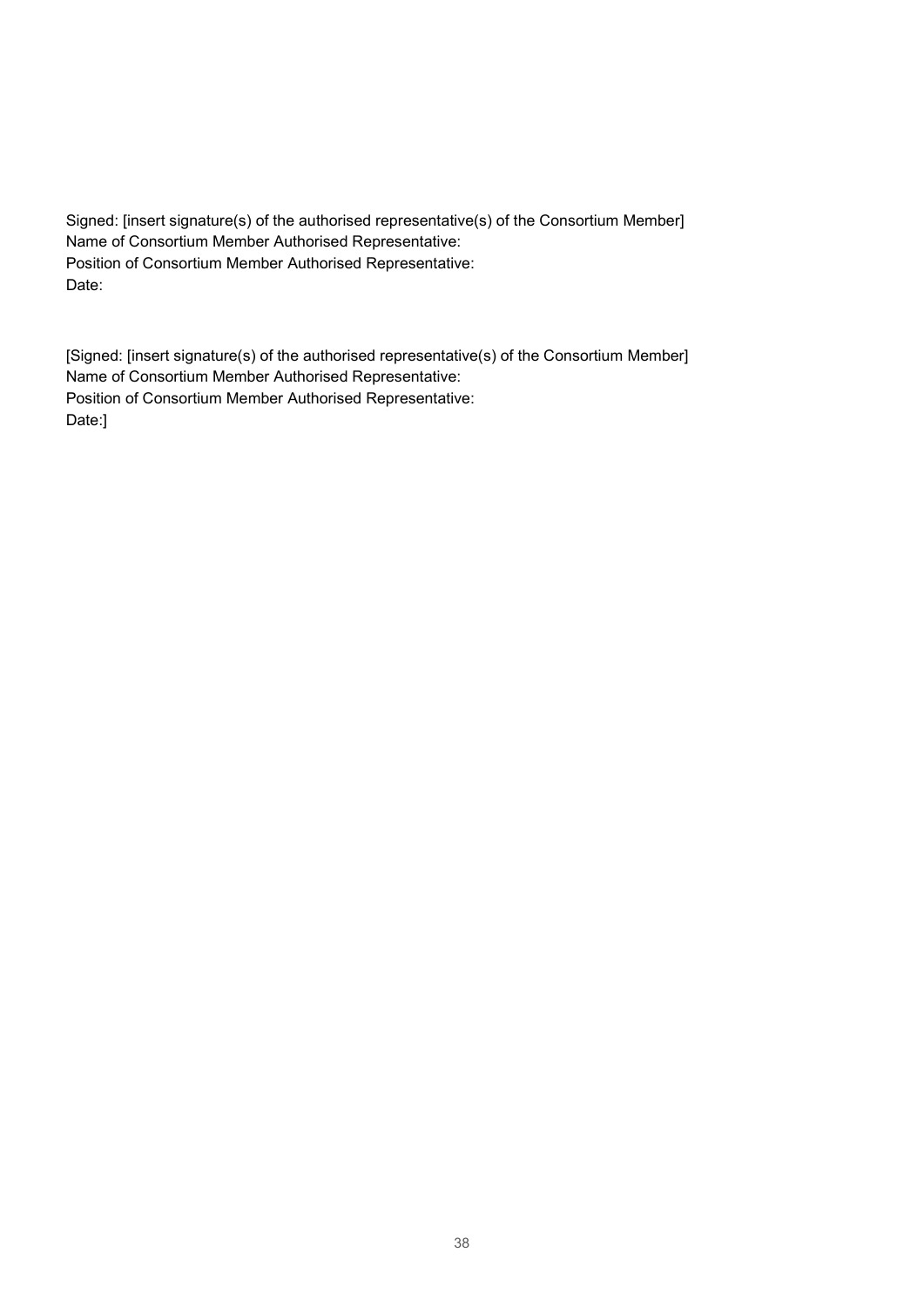## FORM 2B – LEGAL MINIMUM CRITERIA DECLARATION FORM

In submitting this SOQ and signing Form 2B, the Respondent or the Lead Member on behalf of all Consortium Members (in which case the following Legal Minimum Qualification Criteria shall apply severally to each Consortium Member) hereby acknowledges and affirms all of the following Legal Minimum Qualification Criteria:

- 1. The Respondent nor any of its Affiliates have not been convicted of fraud, corruption, collusion, money laundering or for a criminal act involving dishonesty, physical violence or harm to human life, nor is under investigation for, such criminal activities.
- 2. The Respondent nor any of its Affiliates are not in bankruptcy or liquidation proceedings and have a reasonable expectation of being able to meet their debts as they fall due.
- 3. The Respondent nor any of its Affiliates have not made any misrepresentations in the information required of them and have provided the required information in relation to this RFQ and all representations made by any such persons, are at all times true.
- 4. No Respondent nor any of its Affiliates have been disqualified by the Public Procurement and Disposal of Public Assets Act such that it becomes illegal or otherwise forbidden for the Respondent to continue to participate in the Tender Process or is otherwise disqualified by regulations made under the PPP Act.
- 5. The Respondent is licensed in the relevant country in which it is established and is a member of an organisation in that relevant country where the law of that relevant country requires that person to be so licensed or to be such a member in order to undertake the Project.
- 6. The Respondent nor any of its Affiliates have not, and shall not breach the Confidentiality Undertaking throughout the Tender Process in accordance with Provision 7 of Section I of the RFQ.
- 7. The Respondent nor any of its Affiliates have complied with any and all requirements of this RFQ (including submitting the SOQ on time) and/or instructions of URC.
- 8. The Respondent nor any of its Affiliates is not currently 'blacklisted' by the Government (i.e. the Government has made no official statement that there shall be no further dealings between the Respondent (or any of its Affiliates) and the Government) or debarred by any of the "Development Financial Institutions" or on the UN sanctions list.
- 9. The Respondent nor any of its Affiliates have not taken any action described in Provision 2 of Section I of the RFQ and no circumstances as described in Provision 2 of Section I of the RFQ exist.
- 10. The Respondent nor any of its Affiliates have no tax liabilities or liabilities in respect of judgments awarded by any court or similar proceedings in the period of three years prior to the date of the RFQ, save in each case to the extent that it has made a suitable accounting provision for such liabilities in accordance with applicable accounting regulations.
- 11. The Respondent nor any of its Affiliates are not currently debarred from financing by any multilateral development bank that is party to the "Agreement on Mutual Enforcement of Debarment Decision" of 9 April 2010 (www.crossdebarment.org).
- 12. The Respondent nor any of its Affiliates are not currently listed on any financial sanctions lists promulgated by the UN Security Council or its Committees pursuant to any resolution under Chapter VII of the Charter of the United Nations.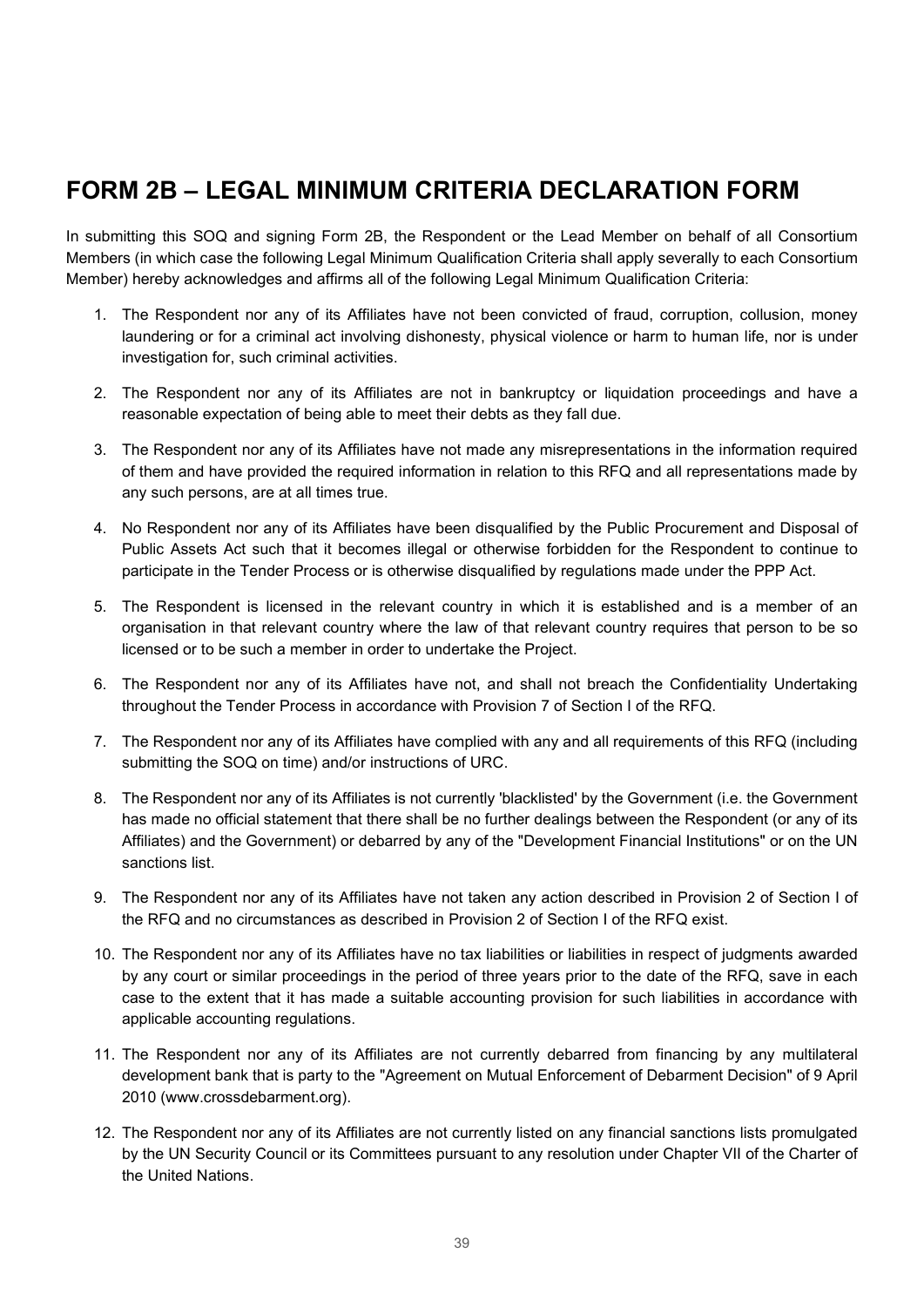- 13. The Respondent nor any of its Affiliates do not, and have not, engaged in operations (directly or through any subsidiary) or transactions that are not in compliance with the sanctions promulgated by the UN Security Council or its Committees pursuant to any resolution under Chapter VII of the Charter of the United Nations or national sanctions in Uganda.
- 14. No Respondent shall have a conflict of interest or potential conflict of interest as defined in Provision 2.4 of Section I of the RFQ.
- 15. The Respondent or any of its Affiliates have complied with the obligations relating to the payment of social security contributions as required by the laws of Uganda (where the Respondent or any of its Affiliates are entities incorporated or registered in Uganda) or otherwise the equivalent laws, where applicable, of the country of origin of the Respondent (where such entities are not incorporated or registered in Uganda).
- 16. The Respondent or any of its Affiliates have not been suspended from participation in, had any contract cancelled, or had any bid bond called as a result of any incident related to sexual exploitation and abuse or gender-based violence.

By signing this LEGAL DECLARATION FORM, the Respondent (and where the Respondent is a Consortium, the Lead Member on behalf of itself and each other Consortium Member) affirms and acknowledges that the statements contained herein are true and correct and undertakes to inform URC immediately should any situation arise whereby its position changes in relation to the representations made above.

The Respondent (and where the Respondent is a Consortium, the Lead Member on behalf of itself and each other Consortium Member) acknowledges that in the event that any of the above representations made by the Respondent (or where the Respondent is a Consortium, by the Lead Member on behalf of itself and each other Consortium Member) in this LEGAL DECLARATION FORM cease to hold true, or if representations given cease to be true (or are found to be false, incomplete or misleading in any material way), then the Respondent shall be disqualified at any point in the Tender Process.

Signed: [insert signature(s) of an authorised representative(s) of the Respondent] Name of Authorised Representative: Position of Authorised Representative: Date:

Duly authorised to sign the application for and on behalf of: Name of Consortium Member: Position of Consortium Member: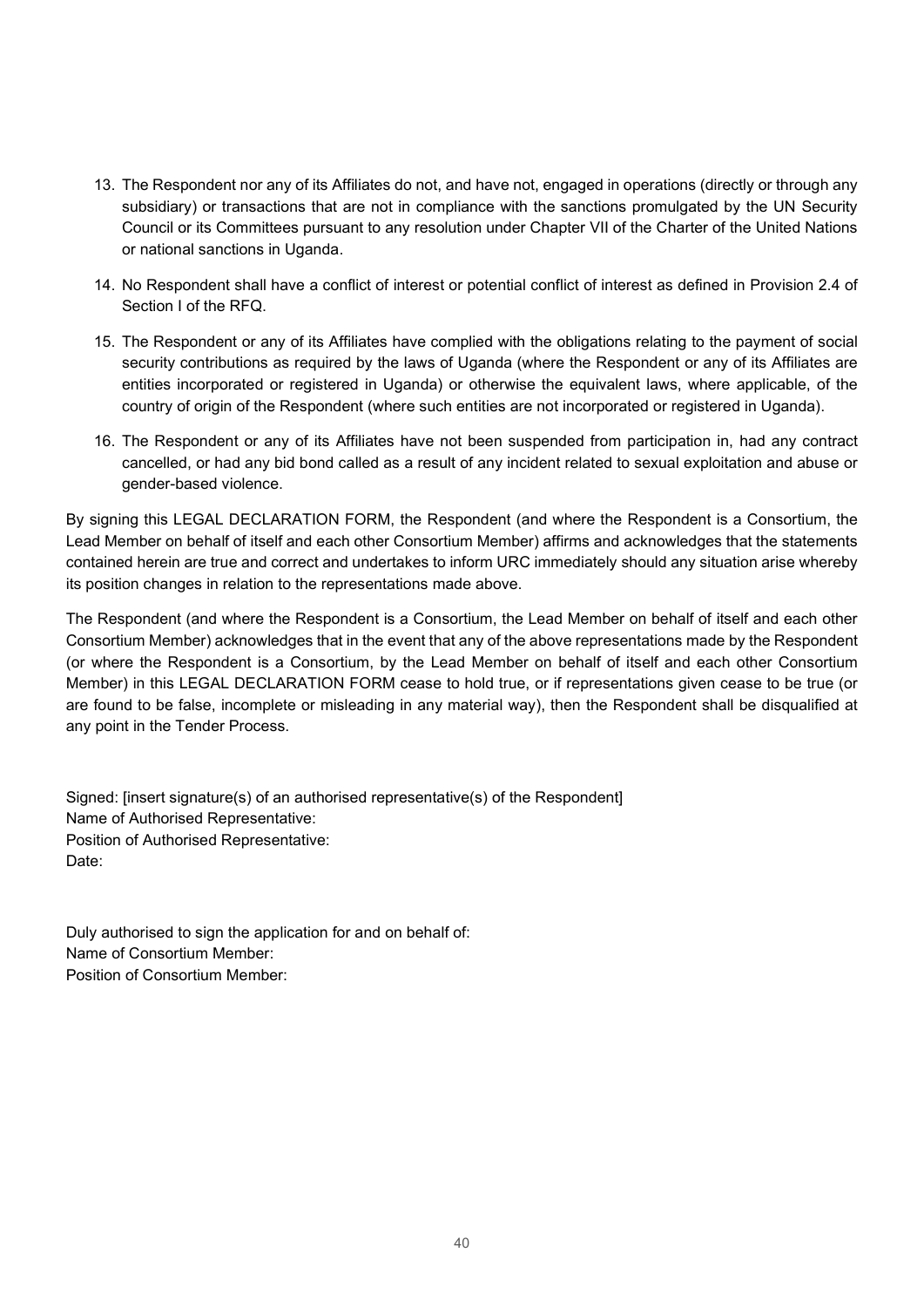## FORM 3: POWER OF ATTORNEY

BY THIS POWER OF ATTORNEY made on  $\lceil \bullet \rceil$  [insert date],  $\lceil \bullet \rceil$  [insert name and address of Respondent/Consortium Member] (hereinafter referred to as the "Principal") hereby nominates, appoints and authorises [ $\bullet$ ] [insert name and address] as its true and lawful attorney (the "Authorised Representative") and in the principal's name or otherwise and on its behalf:

#### AUTHORITY

- 1. to negotiate, consider, settle, approve, sign, execute, deliver and/or issue all agreements, documents and instruments (all whether as a deed or not) which the Authorised Representative in his absolute discretion considers desirable in connection with the Principal's [statement of qualification and proposal/joint statement of qualification and proposal with  $\lceil \bullet \rceil$  [insert consortium details]] (the "Tender Response") in response to the request for pre-qualification and request for proposals issued by the Uganda Railways Corporation (URC) for the project agreement (the "Project Agreement") to be entered into for 'Procurement of a private party for the Gulu Logistics Hub project under a Public Private Partnership (PPP) arrangement' (the "Project");
- 2. in the event of being selected as preferred bidder, engage in negotiations with the Uganda Railways Corporation and enter into the Project Agreement; and
- 3. to take any steps or do anything which the Authorised Representative in his absolute discretion considers desirable in connection with the Tender Response, the Project Agreement or the Project.

#### **TERM**

This power of attorney shall expire [24] months from today's date.

#### **RATIFICATION**

The Principal undertakes to ratify and confirm whatever the Authorised Representative does or purports to do in good faith in the exercise of any power conferred by this power of attorney.

#### THIRD PARTY

The Principal declares that a person who deals with the Authorised Representative in good faith may accept a written statement signed by that Authorised Representative to the effect that this power of attorney has not been revoked as conclusive evidence of that fact.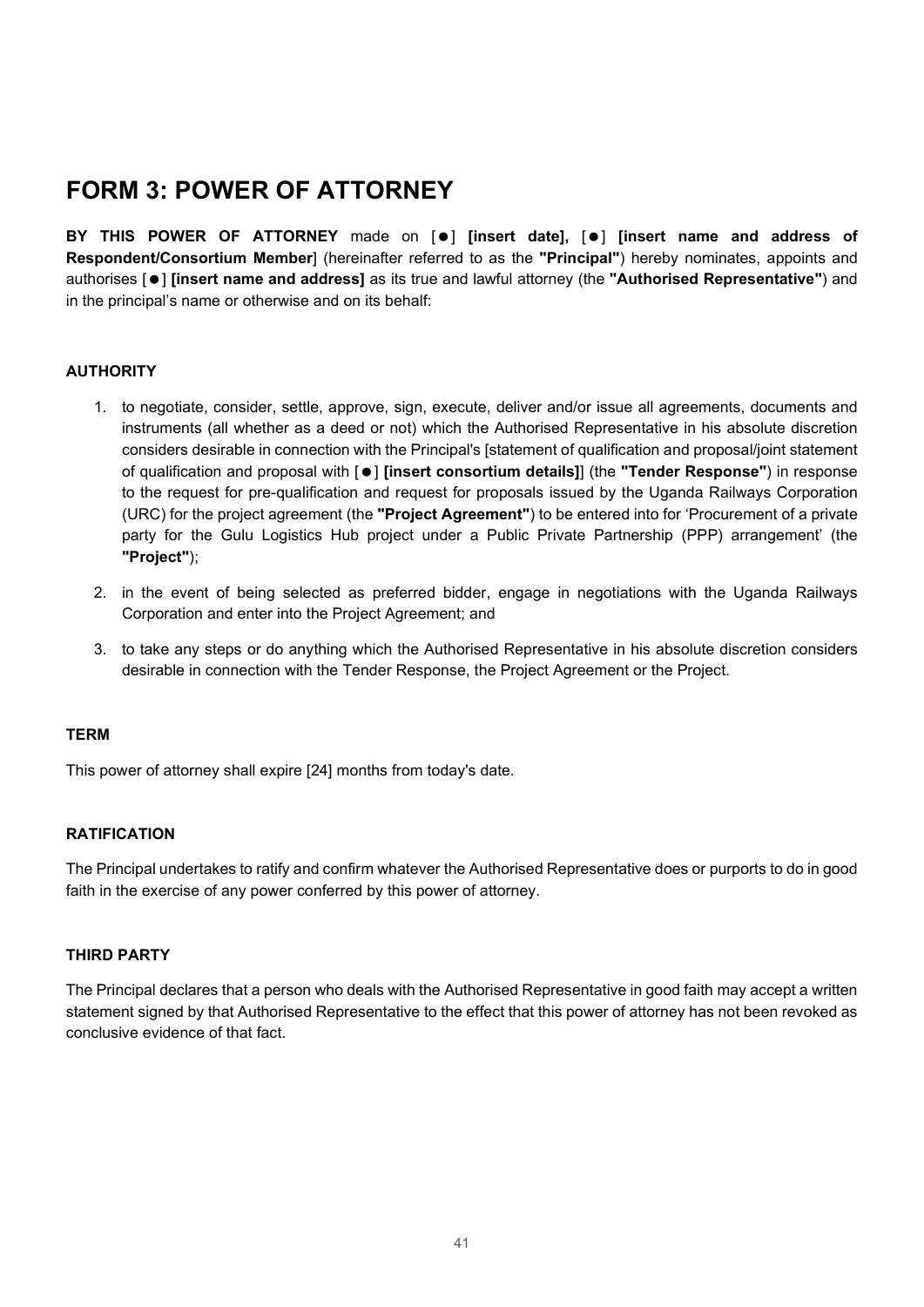#### GOVERNING LAW AND JURISDICTION

This power of attorney (and any dispute, controversy, proceedings or claim of whatever nature arising out of or in any way relating to this power of attorney or its formation or any act performed or claimed to be performed under it) shall be governed by and construed in accordance with Ugandan law and the Courts of Uganda shall have exclusive jurisdiction to hear and decide any suit, action or proceedings and/or settle any disputes which may arise in connection with this power of attorney or its formation or any act performed or claimed to be performed under it.

IN WITNESS whereof this power of attorney has been executed and delivered as a deed on  $[•]$  [INSERT DATE]

| Executed by                                     |  |
|-------------------------------------------------|--|
| <b>finsert name of</b>                          |  |
| [Respondent]/[Consortium Member] in             |  |
| bold and upper case] acting by [insert]         |  |
| name of the company authorised representative]: |  |

| Signature of representative: |  |
|------------------------------|--|
|                              |  |
| Signature of witness:        |  |
|                              |  |
| Name of witness:             |  |
|                              |  |
| Address of witness           |  |
|                              |  |
|                              |  |
| Occupation of witness        |  |
|                              |  |
|                              |  |

[Note: where the Bidder is a Consortium each Consortium Member shall provide a power of attorney.]

[Note: Bidders will be required to provide a notarised copy of any Power of Attorney signed outside of Uganda.]

[Note: Board Minutes confirming the authorised execution of power of attorney and appointment of Authorised Representative must also be provided for each power of attorney provided]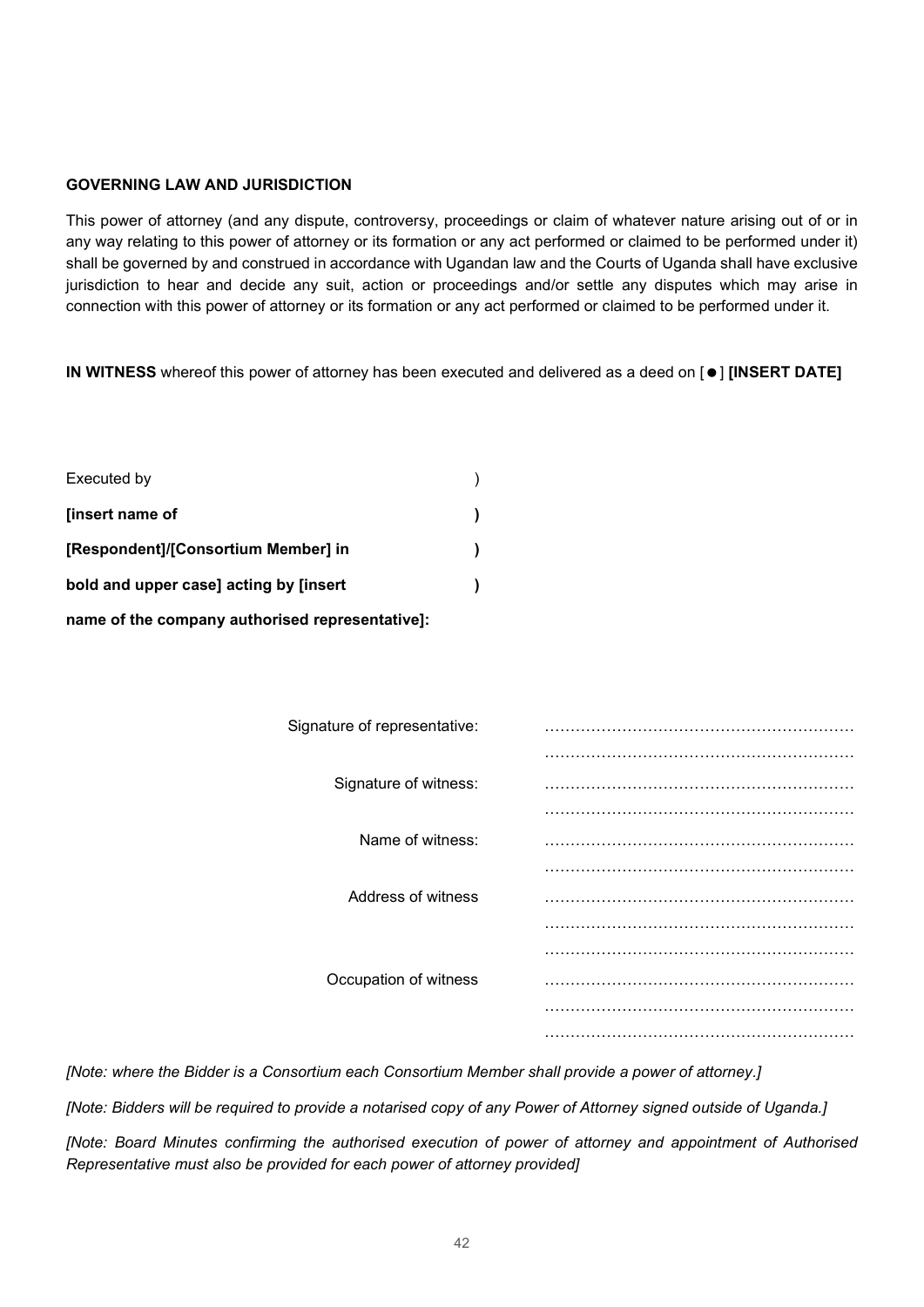## FORM 4: RESPONDENT'S STRUCTURE AND COMPOSITION

Name of Respondent: Name of Authorised Representative: Signature of Authorised Representative: Date:

I, [NAME OF AUTHORISED REPRESENTATIVE] as the Authorised Representative of the aforementioned [Respondent] hereby confirm that the below information is a fair and accurate representation of each Consortium Member in relation to the Project.

#### Respondent structure and composition:

| No.            | Role in the Project | Name of responsible party | <b>Equity Consortium Member</b><br>$(Y/N)^*$ | Indicative project<br>share (%) |
|----------------|---------------------|---------------------------|----------------------------------------------|---------------------------------|
|                |                     |                           |                                              |                                 |
| $\overline{2}$ |                     |                           |                                              |                                 |
| $\mathsf 3$    |                     |                           |                                              |                                 |
| $\overline{4}$ |                     |                           |                                              |                                 |
| 5              |                     |                           |                                              |                                 |
| 6              |                     |                           |                                              |                                 |

\*All members need to be Equity Consortium Members.

Attached are copies of original documents of:

- 1. In the event the Respondent is a Consortium it shall provide an organisation chart as part of its Form 4 (Respondent's structure and composition) showing internal relationships between Consortium Members fulfilling the above roles. It shall also provide a consortium agreement or letter of commitment/arrangement in accordance with Provision 3.5 of Section III of the RFQ.
- 2. The Respondent shall provide Articles of Incorporation or Documents of Constitution for itself and, if the Respondent is a Consortium, for each of the Consortium Members.
- 3. In case of a government owned entity, any additional documents not covered under 2 above required to comply with Provision 2 of Section III of the RFQ including share certificates and the members' register or equivalent.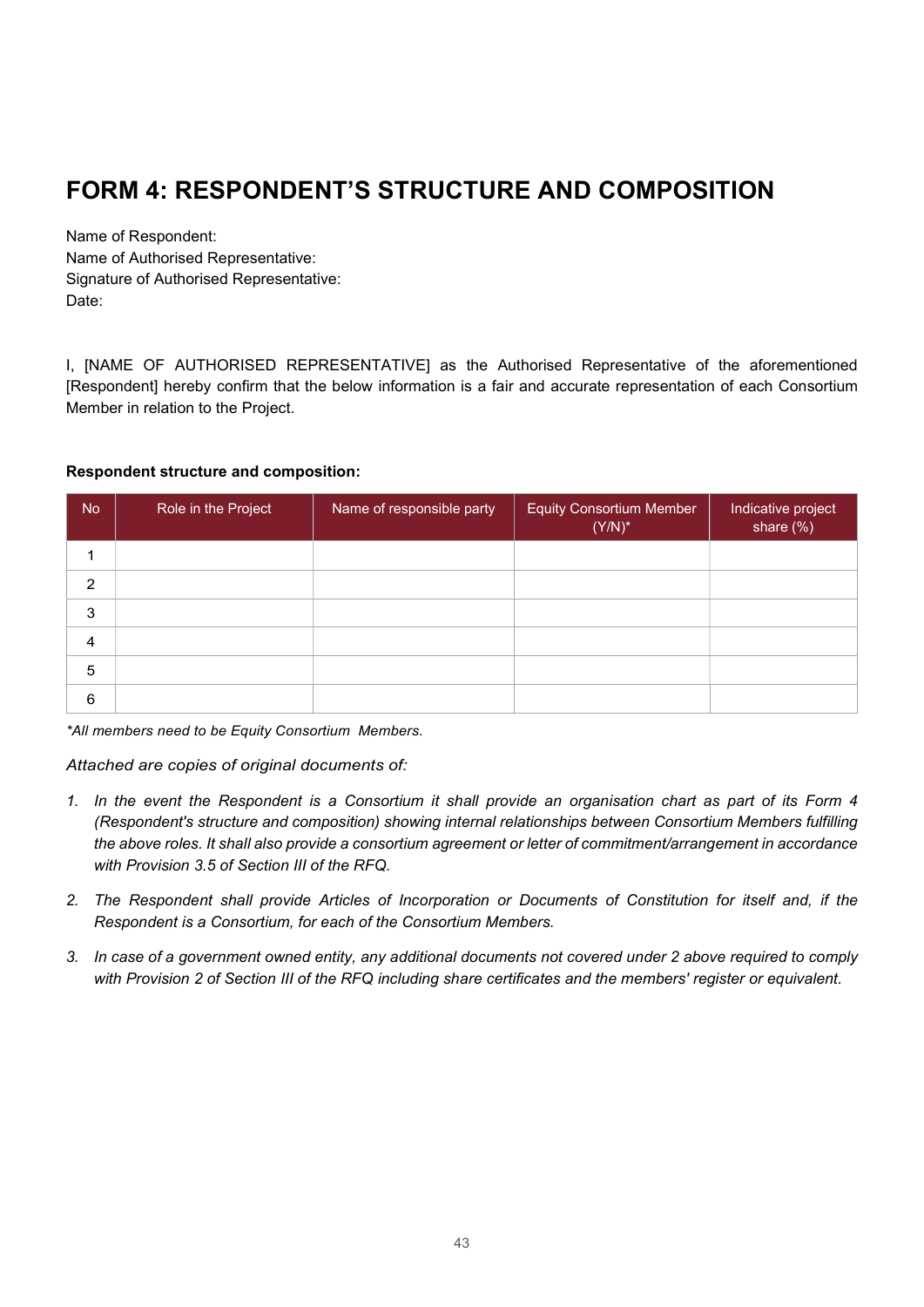## FORM 5: RESPONDENT'S BASIC DETAILS

Name of [Respondent]/[Consortium Member]: Name of Authorised Representative: Signature of Authorised Representative: Date:

I, [NAME OF AUTHORISED REPRESENTATIVE] as the Authorised Representative of the aforementioned [Respondent/Consortium Member] hereby confirm that the below information is a fair and accurate representation of [INSERT NAME OF RESPONDENT/CONSORTIUM MEMBER] in relation to the Project.

| No.            | <b>Required details</b>                | Respondent's response* |
|----------------|----------------------------------------|------------------------|
| 1              | Registered company name:               |                        |
| $\overline{2}$ | Current trading name:                  |                        |
| 3              | Previous trading names (if different): |                        |
| 4              | Registered address:                    |                        |
| 5              | Year of registration:                  |                        |
| 6              | Country of registration:               |                        |
| $\overline{7}$ | Contact person name:                   |                        |
| 8              | Telephone:                             |                        |
| 9              | Fax:                                   |                        |
| 10             | E-mail:                                |                        |

\* In the event the Respondent is a Consortium, each Consortium Member shall fill out the above table as part of Form 5 (Respondent's Basic Details)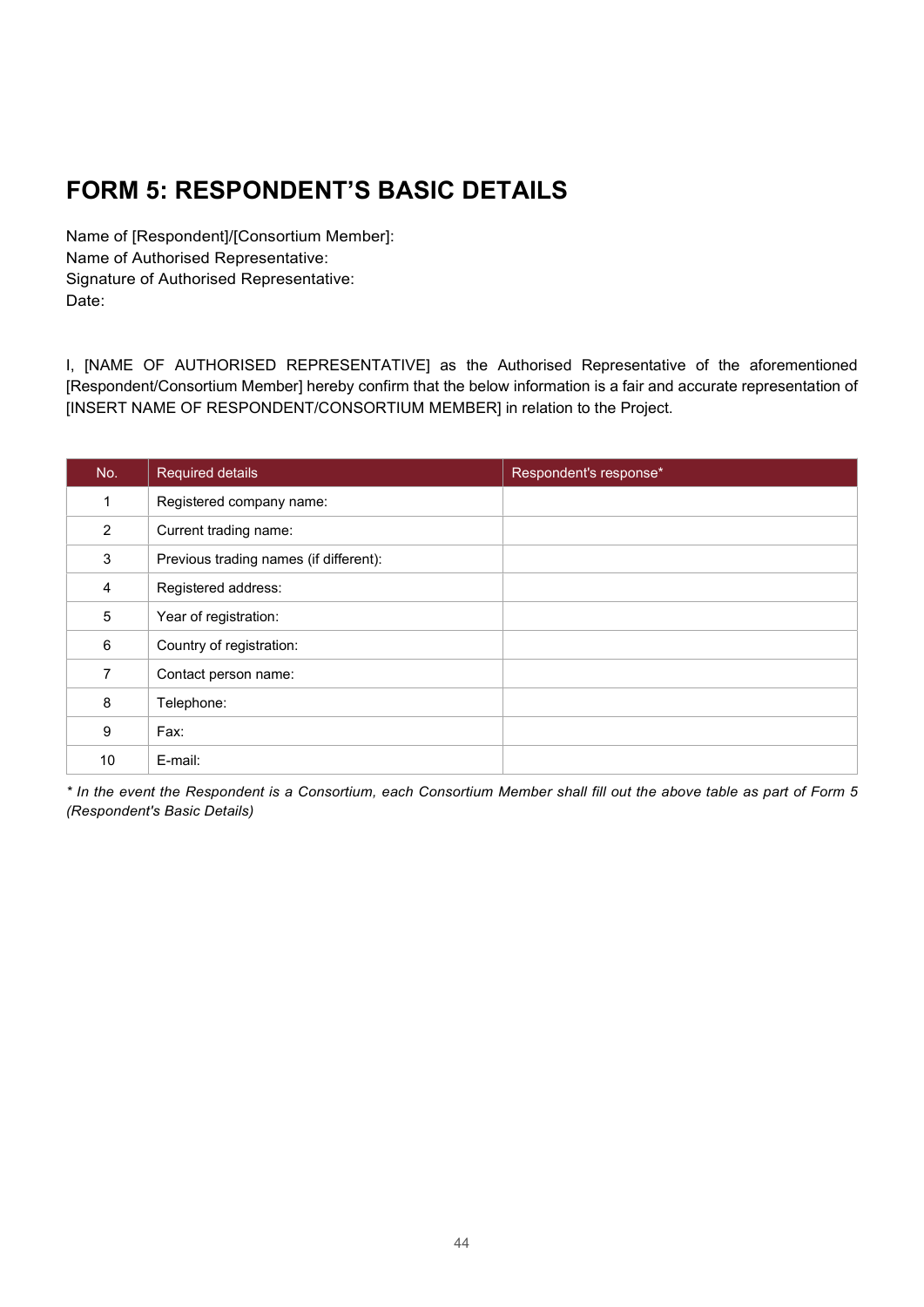## FORM 6: RESPONDENT'S AUTHORISED REPRESENTATIVE

The Respondent (and, where applicable, each Consortium Member) shall designate the following Authorised Representative for the purposes of this RFQ Stage and the submission of the SOQ:

| Name:         |  |
|---------------|--|
| Organisation: |  |
| Position:     |  |
| Address:      |  |
| Telephone:    |  |
| Fax:          |  |
| Email:        |  |

Name of Respondent:

Position of authorised representative: Name of authorised representative: Signature of authorised representative: Date:

OR

Name of Consortium Member: Position of authorised representative: Name of authorised representative: Signature of authorised representative: Date:

Name of Consortium Member: Position of authorised representative: Name of authorised representative: Signature of authorised representative: Date:

[Note: The Authorised Representative appointed in this Form 6 must be the person appointed as such by the Respondent in the Form 3 power of attorney. Where the Respondent is a Consortium, the Authorised Representative of the Consortium must be the person appointed as such in the Lead Member's power of attorney.]

[Note: This form shall be signed by the Authorised Representative (including the Authorised Representative of each Consortium Member) appointed under the power of attorney in Form 3.]

[Note: A board resolution from the Respondent (or each Consortium Member where the Respondent is a Consortium) confirming that appointment of the Authorised Representative in this Form 6 shall accompany this Form 6. For the avoidance of doubt, each Consortium Member's board resolution shall appoint the Lead Member's Authorised Representative as the Authorised Representative for the Consortium under this Form 6.]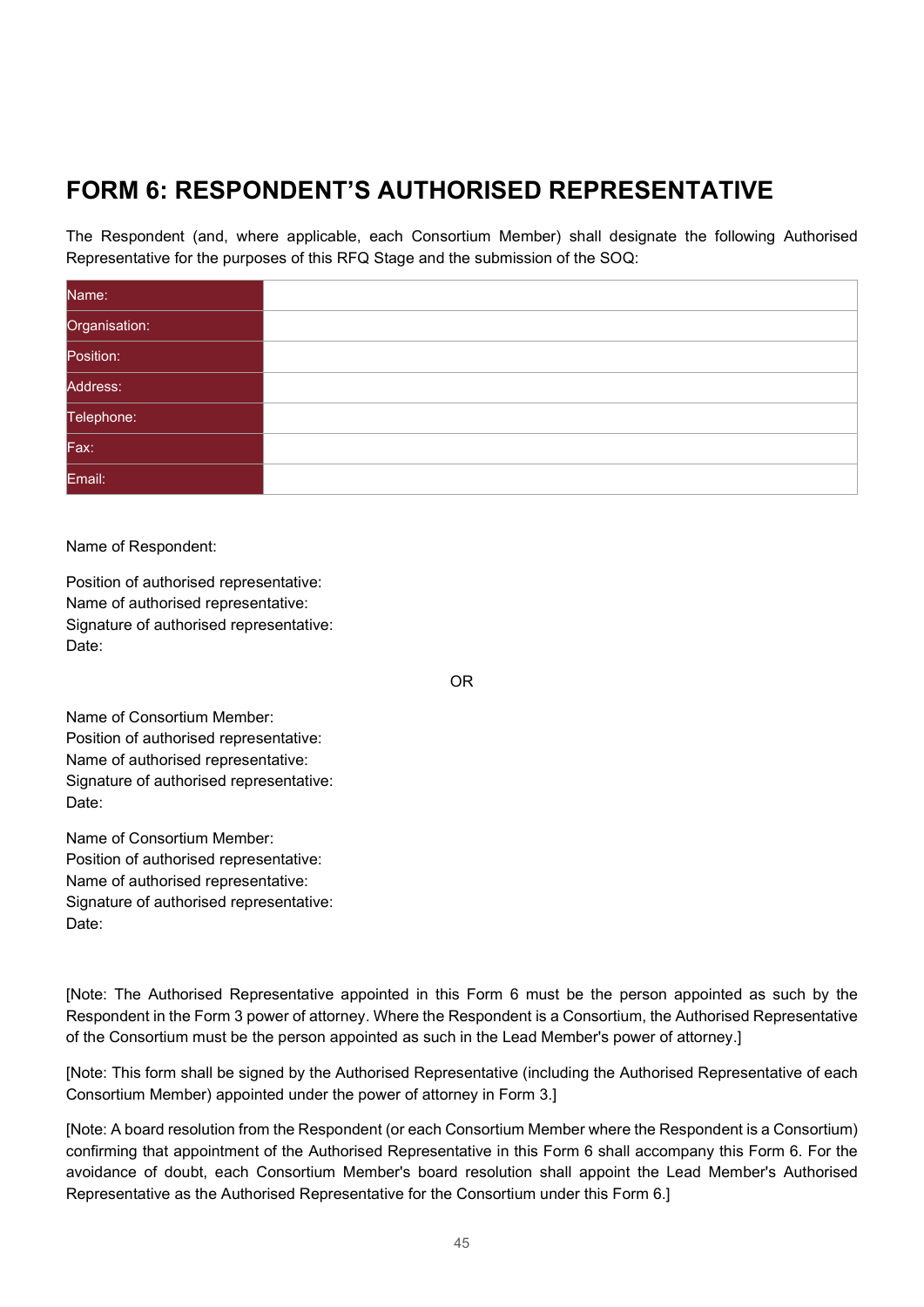## FORM 7: FINANCIAL STANDING

Name of Respondent:

Name of Authorised Representative: Signature of Authorised Representative: Date:

| Company | Status (Respondent/ Lead Member /Consortium<br>Member/parent company) | Net Worth in USD                 |
|---------|-----------------------------------------------------------------------|----------------------------------|
|         |                                                                       | Financial Year 2020:             |
|         |                                                                       | Financial Year 2019:             |
|         |                                                                       | Financial Year 2018:             |
|         |                                                                       | Average for 2020, 2019 and 2020: |
|         |                                                                       | Financial Year 2020:             |
|         |                                                                       | Financial Year 2019:             |
|         |                                                                       | Financial Year 2018:             |
|         |                                                                       | Average for 2020, 2019 and 2020: |
|         |                                                                       | Financial Year 2020:             |
|         |                                                                       | Financial Year 2019:             |
|         |                                                                       | Financial Year 2018:             |
|         |                                                                       | Average for 2020, 2019 and 2020: |

Attached are copies of financial statements (balance sheets, including all related notes, and income statements) for the years required above complying with the following conditions:

- 1. Historical financial statements must be audited by a certified accountant, must be complete including all notes to the financial statements and must correspond to accounting periods already completed and audited (no statements for partial periods shall be requested or accepted).
- 2. In the event that the relevant audited financial statements of the Respondent are prepared in any currency other than USD, then the following shall apply:
	- (a) Net Worth figures presented in this Form 7 shall be converted by the Respondent into USD at the "relevant exchange rate" for the financial year end date to which the latest audited financial statements were drawn up; and

The "relevant exchange rate" referred to above in respect of any date shall be the daily representative exchange rate published by the International Monetary Fund as on that date and shall be applied to determine the USD amount to complete this Form 7. Where the exchange rate is not published for any currency by the International Monetary Fund, the exchange rate published by the central bank of the country of which the currency is to be converted into USD shall be deemed to be the relevant exchange rate.

- 3. The Respondent shall, together with its SOQ, state all the exchange rates, the reference date and the definitive source of the exchange rate for the currency used.
- 4. All documents must otherwise comply with the requirements of this RFQ.

Further, for citing the Net worth requirement, a certificate from an Auditor shall need to be produced by the entity confirming the Net worth for the last three financial years. Such certificate shall need to be obtained from the company's auditor. Such certificate shall cover the details required in the format prescribed below. Separate auditor certificates would be required for the Consortium Members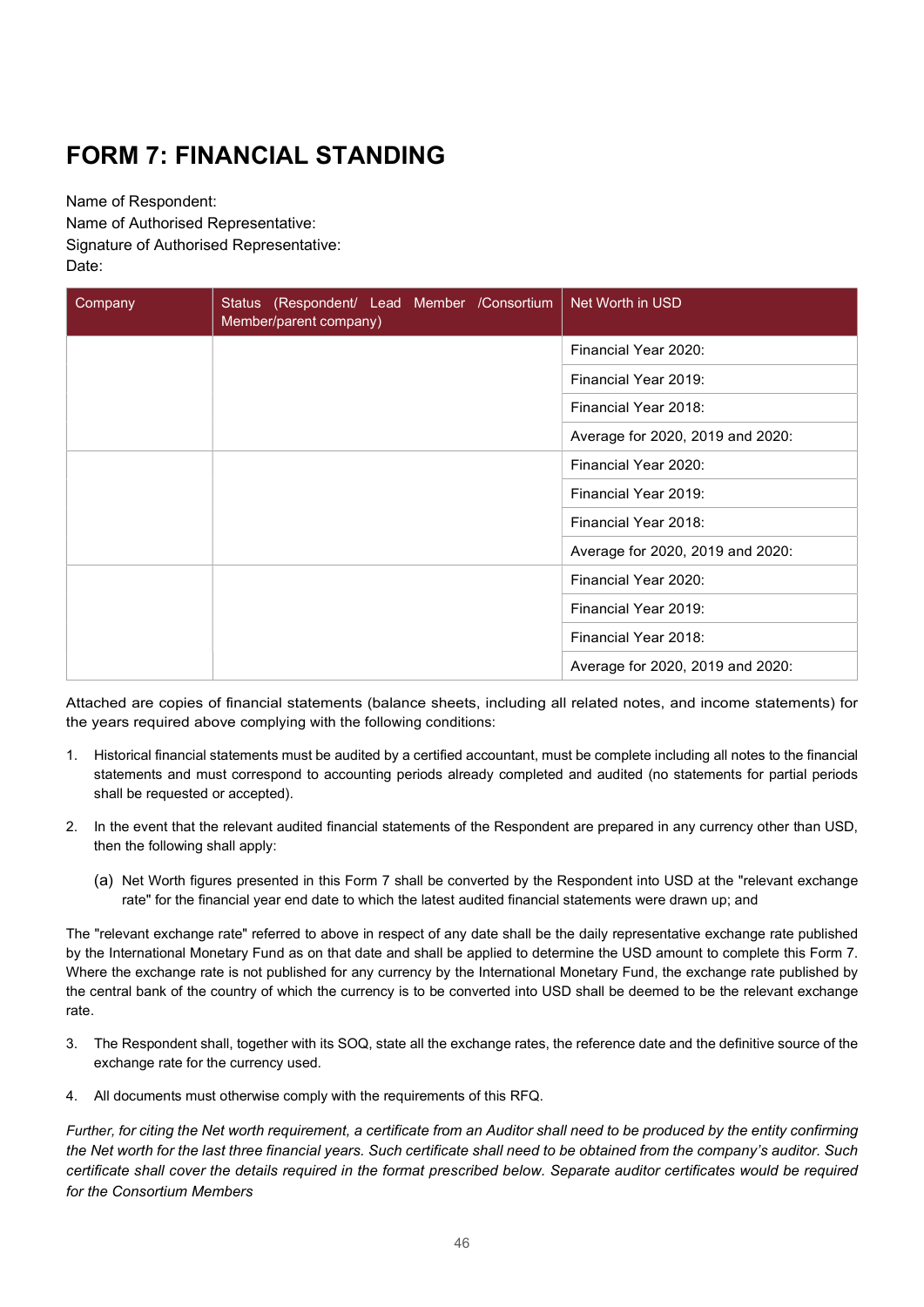#### Certificate from an Auditor (Applicable for Prospective Bidder / Consortium Member satisfying Net Worth Criteria)

Entity that fulfills the criteria requirement.

| Name of the entity                     |                                         |
|----------------------------------------|-----------------------------------------|
| Entity which fulfills the requirement: | (Prospective Bidder/ Consortium Member) |

Based on its latest available books of accounts *[and <please include any other published information referenced by the* auditor>], this is to certify that the details of the Net Worth of the ………………………… (Name of the Prospective Bidder / Member of Consortium) for the last three financial years are as follows:

| Company | Status (Respondent/ Lead Member /Consortium<br>Member/parent company) | Net Worth in USD                 |
|---------|-----------------------------------------------------------------------|----------------------------------|
|         |                                                                       | Financial Year 2020:             |
|         |                                                                       | Financial Year 2019:             |
|         |                                                                       | Financial Year 2018:             |
|         |                                                                       | Average for 2020, 2019 and 2020: |
|         |                                                                       | Financial Year 2020:             |
|         |                                                                       | Financial Year 2019:             |
|         |                                                                       | Financial Year 2018:             |
|         |                                                                       | Average for 2020, 2019 and 2020: |
|         |                                                                       | Financial Year 2020:             |
|         |                                                                       | Financial Year 2019:             |
|         |                                                                       | Financial Year 2018:             |
|         |                                                                       | Average for 2020, 2019 and 2020: |

Name of the audit firm:

Seal of the audit firm:

(Signature, name and designation of the Authorised Signatory)

For the purpose of calculation of Net Worth, the following definitions shall be considered:

#### "Net Worth" means.

, in respect of:

- (a) a Company or a consortium, aggregate value of the paid-up share capital and all reserves created out of the profits and securities premium account, after deducting the aggregate value of the accumulated losses, deferred expenditure and miscellaneous expenditure not written off, as per the audited balance sheet, but does not include reserves created out of revaluation of assets, write back of depreciation and amalgamation; or
- (b) a closed investment fund, the available funds which have yet to be committed to projects together with a declaration by its Authorised Representative that the anticipated investment in the Project by such investment fund falls within the investment fund's country and sectoral limits, taking into account investments held as on the date of submission of the PDS.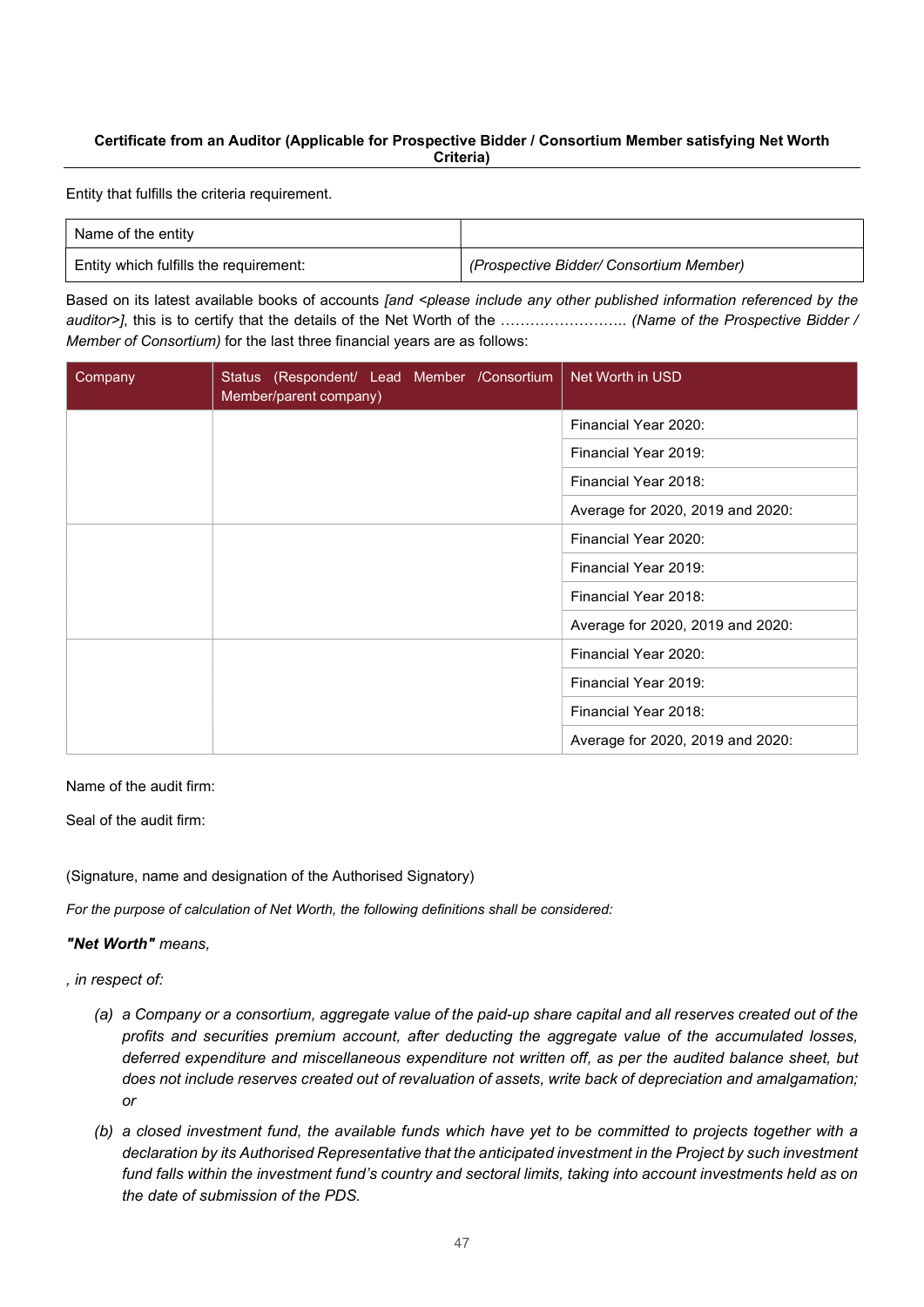## FORM 8: TECHNICAL EXPERIENCE – AREA REQUIREMENT

Name of Respondent: Name of Authorised Representative: Signature of Authorised Representative: Date:

| Name of<br>logistics<br>facility | Location of the<br>logistics facility<br>(Country,<br>State/Province.<br>Region/city) | Type of facility<br>(Covered<br>Warehouse,<br><b>Covered Bonded</b><br>Warehouse, CFS,<br>ICD, Port Terminal<br>$etc.$ ) | Area of<br>the<br>logistics<br>facility in<br>Acres | Ownership of<br>the Logistics<br>Facility:<br>(Owned,<br>leased,<br>concessioned) | Percentage<br>shareholding in<br>the facility in<br>case of joint<br>venture or<br>special purpose<br>vehicle | <b>Current status</b><br>(Operational,<br>under<br>construction.<br>under expansion<br>along with<br>dates) |
|----------------------------------|---------------------------------------------------------------------------------------|--------------------------------------------------------------------------------------------------------------------------|-----------------------------------------------------|-----------------------------------------------------------------------------------|---------------------------------------------------------------------------------------------------------------|-------------------------------------------------------------------------------------------------------------|
|                                  |                                                                                       |                                                                                                                          |                                                     |                                                                                   |                                                                                                               |                                                                                                             |
|                                  |                                                                                       |                                                                                                                          |                                                     |                                                                                   |                                                                                                               |                                                                                                             |
|                                  |                                                                                       |                                                                                                                          |                                                     |                                                                                   |                                                                                                               |                                                                                                             |
|                                  |                                                                                       |                                                                                                                          |                                                     |                                                                                   |                                                                                                               |                                                                                                             |

For citing the experience towards the Pre-Qualification Requirement, a certificate shall need to be produced by the entity claiming such experience as an evidence for having the said experience. Such certificate shall need to be obtained from the company's auditor. Such certificate shall cover the details required in the format prescribed below. Separate auditor certificates would be required for the Consortium Members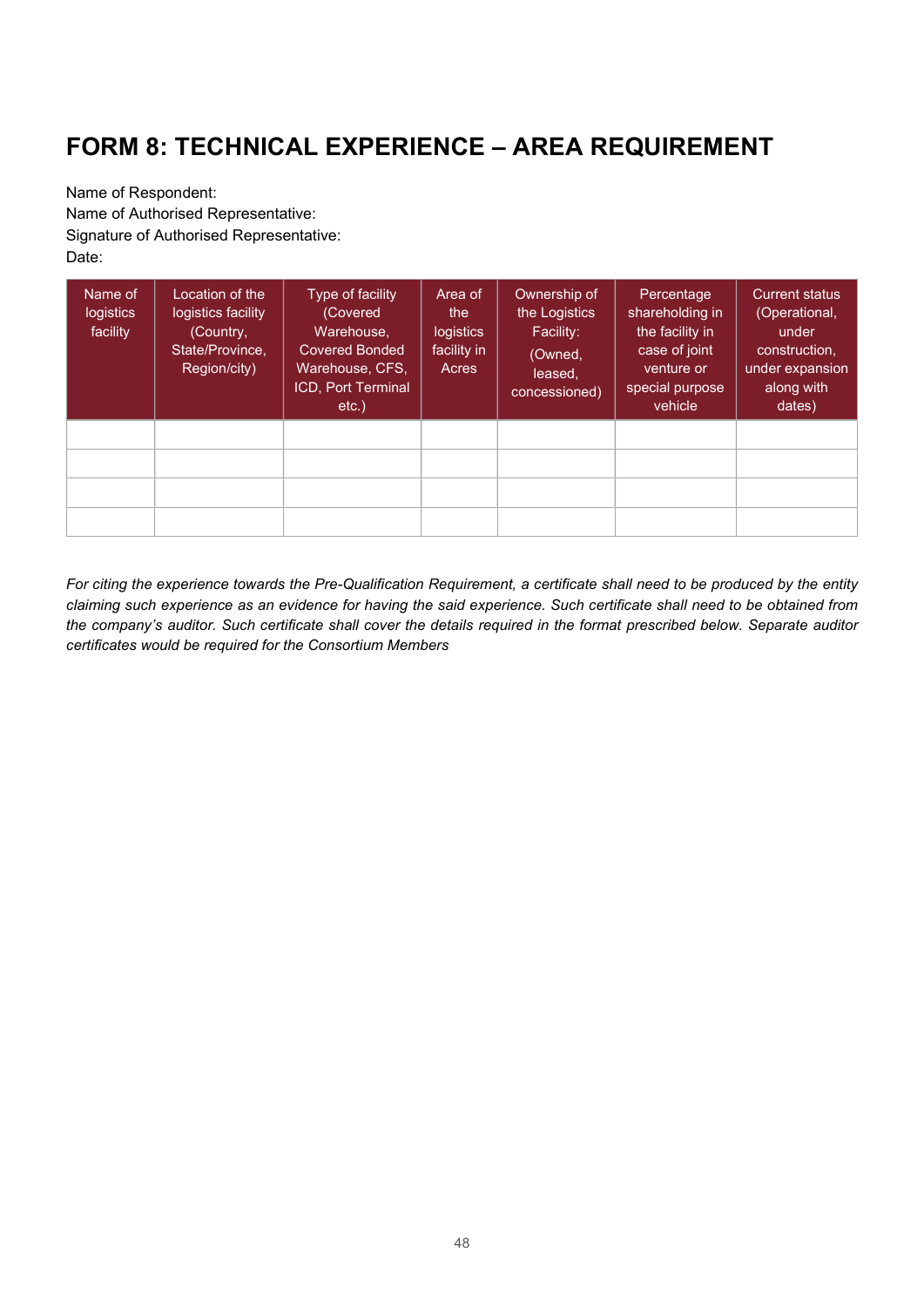#### Certificate from an Auditor (Applicable for Prospective Bidder / Consortium Member satisfying Area requirement)

Entity that fulfills the criteria requirement.

| Name of the entity                     |                                         |
|----------------------------------------|-----------------------------------------|
| Entity which fulfills the requirement: | (Prospective Bidder/ Consortium Member) |

Based on its latest available books of accounts [and <please include any other published information referenced by the auditor>], this is to certify that …………………….. (Name of the Prospective Bidder / Member of Consortium) owns (or has concession to) and operates a Logistics Facility having the following profile and characteristics:

| Name of<br>logistics<br>facility | Location of the<br>logistics facility<br>(Country,<br>State/Province,<br>Region/city) | Type of facility<br>(Covered<br>Warehouse,<br><b>Covered Bonded</b><br>Warehouse,<br>CFS, ICD, Port<br>Terminal etc.) | Area of<br>the<br><b>logistics</b><br>facility in<br>Acres | Ownership of<br>the Logistics<br>Facility:<br>(Owned, leased,<br>concessioned) | Percentage<br>shareholding<br>in the facility<br>in case of<br>joint venture<br>or special<br>purpose<br>vehicle | <b>Current status</b><br>(Operational,<br>under<br>construction,<br>under<br>expansion<br>along with<br>dates) |
|----------------------------------|---------------------------------------------------------------------------------------|-----------------------------------------------------------------------------------------------------------------------|------------------------------------------------------------|--------------------------------------------------------------------------------|------------------------------------------------------------------------------------------------------------------|----------------------------------------------------------------------------------------------------------------|
|                                  |                                                                                       |                                                                                                                       |                                                            |                                                                                |                                                                                                                  |                                                                                                                |
|                                  |                                                                                       |                                                                                                                       |                                                            |                                                                                |                                                                                                                  |                                                                                                                |
|                                  |                                                                                       |                                                                                                                       |                                                            |                                                                                |                                                                                                                  |                                                                                                                |
|                                  |                                                                                       |                                                                                                                       |                                                            |                                                                                |                                                                                                                  |                                                                                                                |

Name of the audit firm:

Seal of the audit firm:

(Signature, name and designation of the Authorised Signatory)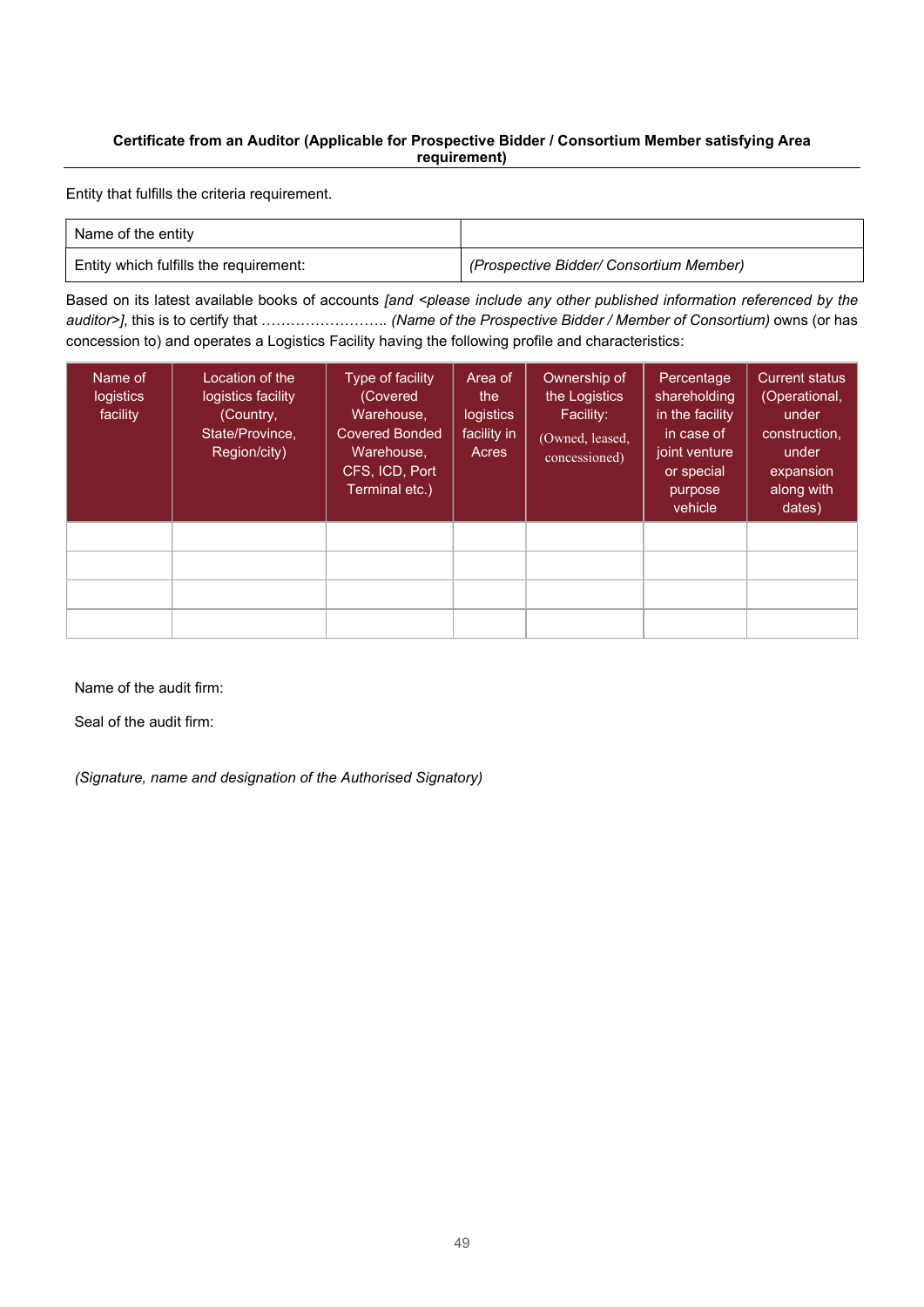## FORM 9: TECHNICAL EXPERIENCE – CONTAINER THROUGHPUT REQUIREMENT

Name of Respondent: Name of Authorised Representative: Signature of Authorised Representative: Date:

| Name of<br>logistics<br>facility | Location of the<br>logistics facility<br>(Country,<br>State/Province,<br>Region/city) | Type of facility<br>(Covered<br>Warehouse.<br><b>Covered Bonded</b><br>Warehouse, CFS,<br>ICD, Port Terminal<br>$etc.$ ) | Container<br>throughput<br>(In TEUs) | Ownership of<br>the Logistics<br>Facility:<br>(Owned,<br>leased.<br>concessioned) | Percentage<br>shareholding in<br>the facility in<br>case of joint<br>venture or<br>special purpose<br>vehicle | <b>Current status</b><br>(Operational,<br>under<br>construction,<br>under<br>expansion<br>(along with<br>dates |
|----------------------------------|---------------------------------------------------------------------------------------|--------------------------------------------------------------------------------------------------------------------------|--------------------------------------|-----------------------------------------------------------------------------------|---------------------------------------------------------------------------------------------------------------|----------------------------------------------------------------------------------------------------------------|
|                                  |                                                                                       |                                                                                                                          |                                      |                                                                                   |                                                                                                               |                                                                                                                |
|                                  |                                                                                       |                                                                                                                          |                                      |                                                                                   |                                                                                                               |                                                                                                                |
|                                  |                                                                                       |                                                                                                                          |                                      |                                                                                   |                                                                                                               |                                                                                                                |
|                                  |                                                                                       |                                                                                                                          |                                      |                                                                                   |                                                                                                               |                                                                                                                |

For citing the experience towards the Pre-Qualification Requirement, a certificate shall need to be produced by the entity claiming such experience as evidence for having the said experience. Such certificate shall need to be obtained from the company's auditor. Such certificate shall cover the details required in the format prescribed below. Separate auditor certificates would be required for the Consortium Members.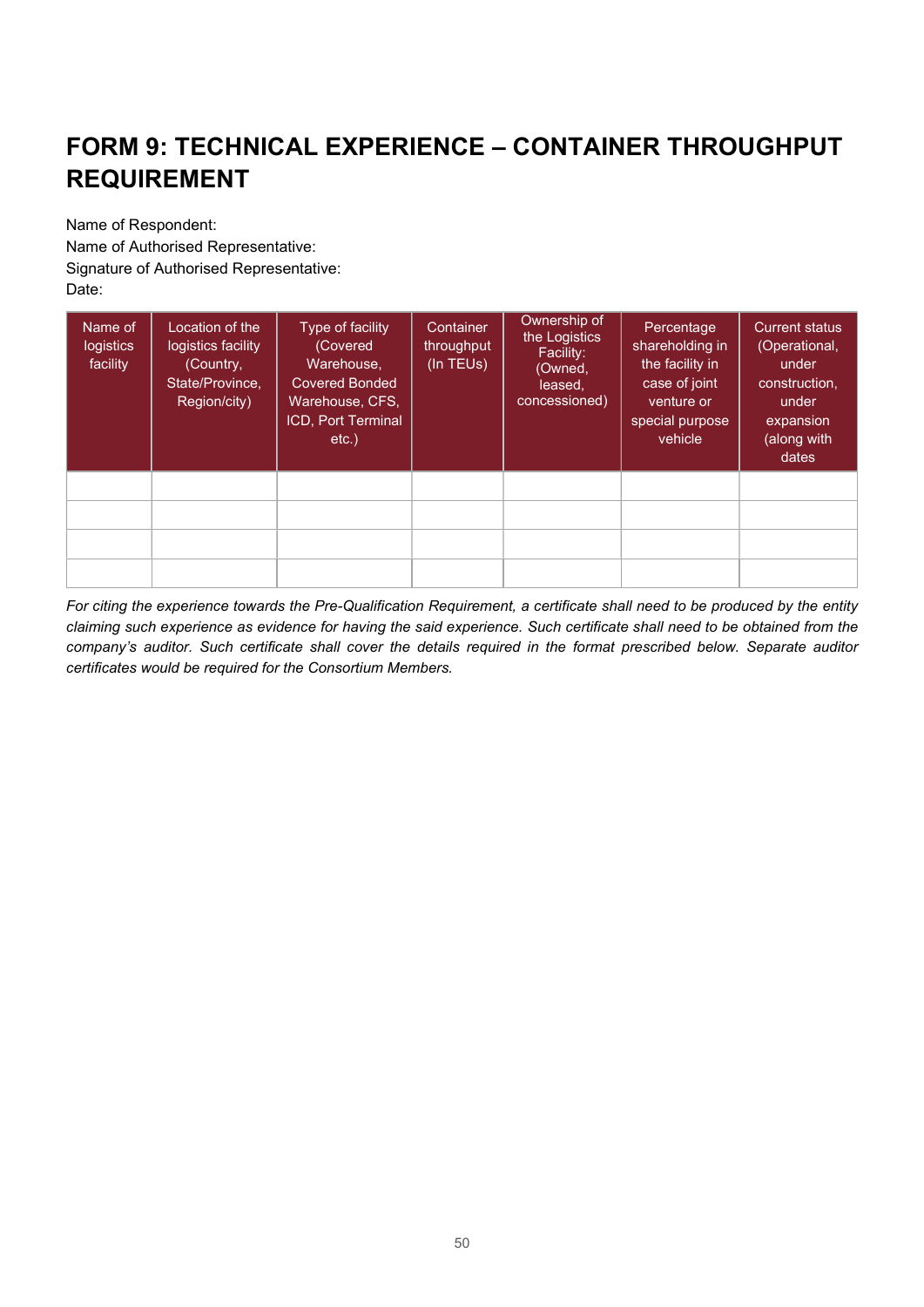#### Certificate from an Auditor (Applicable for Prospective Bidder / Consortium Member satisfying Container throughput requirement)

Entity that fulfills the criteria requirement.

| Name of the entity                     |                                         |
|----------------------------------------|-----------------------------------------|
| Entity which fulfills the requirement: | (Prospective Bidder/ Consortium Member) |

Based on its latest available books of accounts [and <please include any other published information referenced by the auditor>], this is to certify that …………………….. (Name of the Prospective Bidder / Member of Consortium) owns (or has concession to) and operates a Logistics Facility having the following profile and characteristics:

| Name of<br>logistics<br>facility | Location of the<br>logistics facility<br>(Country,<br>State/Province.<br>Region/city) | Type of facility<br>(Covered<br>Warehouse.<br><b>Covered Bonded</b><br>Warehouse, CFS,<br>ICD, Port Terminal<br>$etc.$ ) | Container<br>throughput<br>(In TEUs) | Ownership of<br>the Logistics<br>Facility:<br>(Owned.<br>leased,<br>concessioned) | Percentage<br>shareholding in<br>the facility in<br>case of joint<br>venture or<br>special purpose<br>vehicle | <b>Current status</b><br>(Operational,<br>under<br>construction.<br>under<br>expansion(along<br>with dates |
|----------------------------------|---------------------------------------------------------------------------------------|--------------------------------------------------------------------------------------------------------------------------|--------------------------------------|-----------------------------------------------------------------------------------|---------------------------------------------------------------------------------------------------------------|------------------------------------------------------------------------------------------------------------|
|                                  |                                                                                       |                                                                                                                          |                                      |                                                                                   |                                                                                                               |                                                                                                            |
|                                  |                                                                                       |                                                                                                                          |                                      |                                                                                   |                                                                                                               |                                                                                                            |
|                                  |                                                                                       |                                                                                                                          |                                      |                                                                                   |                                                                                                               |                                                                                                            |
|                                  |                                                                                       |                                                                                                                          |                                      |                                                                                   |                                                                                                               |                                                                                                            |

#### Name of the audit firm:

Seal of the audit firm:

#### (Signature, name and designation of the Authorised Signatory)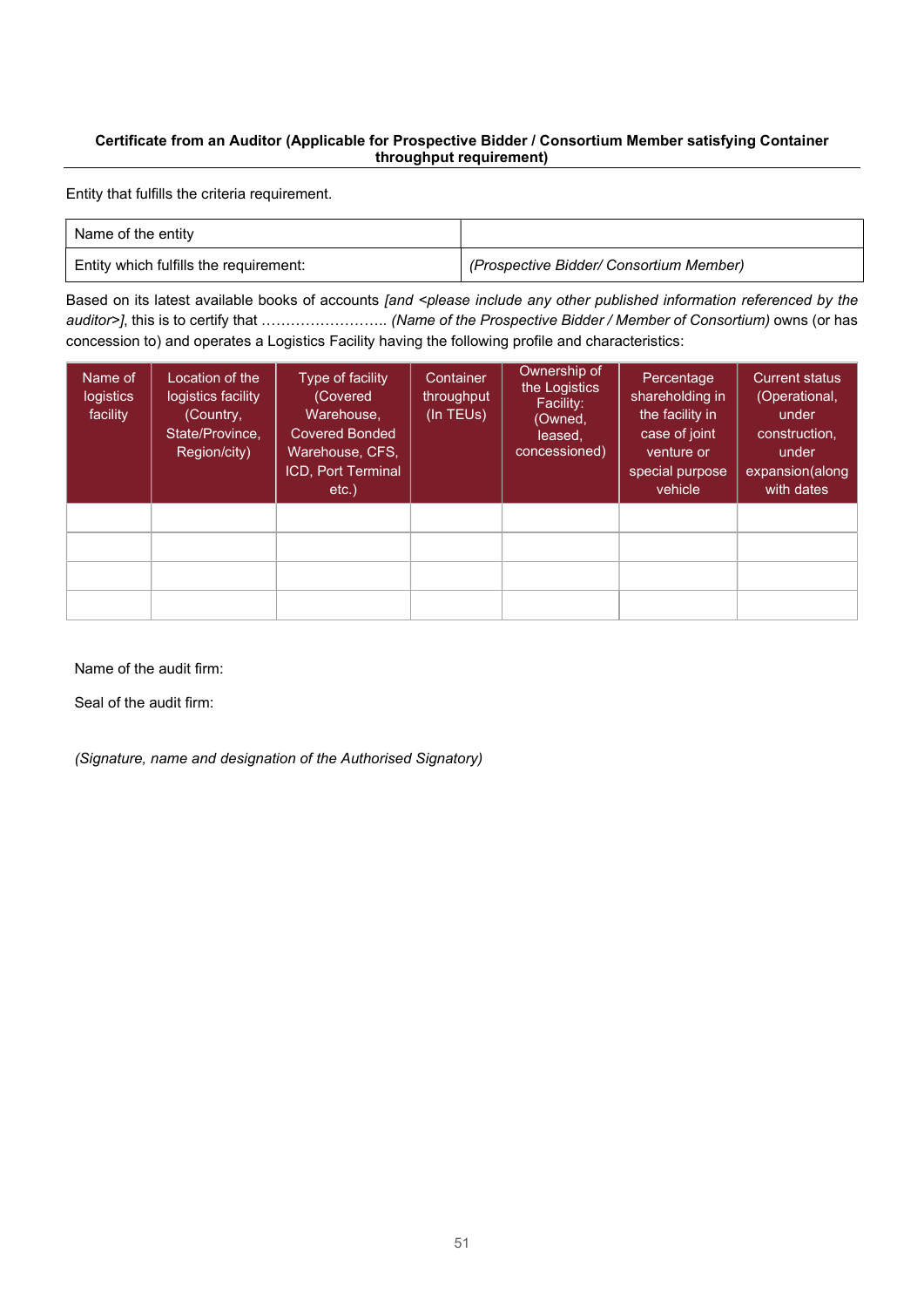## FORM 10: TECHNICAL EXPERIENCE – WAREHOUSING SPACE REQUIREMENT

Name of Respondent: Name of Authorised Representative: Signature of Authorised Representative: Date:

| Name of<br><b>logistics</b><br>facility | Location of the<br>logistics facility<br>(Country,<br>State/Province,<br>Region/city) | Type of facility<br>(Covered<br>Warehouse,<br><b>Covered Bonded</b><br>Warehouse, CFS,<br>ICD, Port<br>Terminal etc.) | Covered<br>warehousing<br>space<br>$(ln$ CBM*) | Ownership of<br>the Logistics<br>Facility:<br>(Owned,<br>leased.<br>concessioned) | Percentage<br>shareholding in<br>the facility in<br>case of joint<br>venture or<br>special<br>purpose<br>vehicle | <b>Current status</b><br>(Operational,<br>under<br>construction.<br>under<br>expansion(along<br>with dates |
|-----------------------------------------|---------------------------------------------------------------------------------------|-----------------------------------------------------------------------------------------------------------------------|------------------------------------------------|-----------------------------------------------------------------------------------|------------------------------------------------------------------------------------------------------------------|------------------------------------------------------------------------------------------------------------|
|                                         |                                                                                       |                                                                                                                       |                                                |                                                                                   |                                                                                                                  |                                                                                                            |
|                                         |                                                                                       |                                                                                                                       |                                                |                                                                                   |                                                                                                                  |                                                                                                            |
|                                         |                                                                                       |                                                                                                                       |                                                |                                                                                   |                                                                                                                  |                                                                                                            |
|                                         |                                                                                       |                                                                                                                       |                                                |                                                                                   |                                                                                                                  |                                                                                                            |

#### \*CBM – Cubic Meters

For citing the experience towards the Pre-Qualification Requirement, a certificate shall need to be produced by the entity claiming such experience as an evidence for having the said experience. Such certificate shall need to be obtained from the company's auditor. Such certificate shall cover the details required in the format prescribed below. Separate auditor certificates would be required for the Consortium Members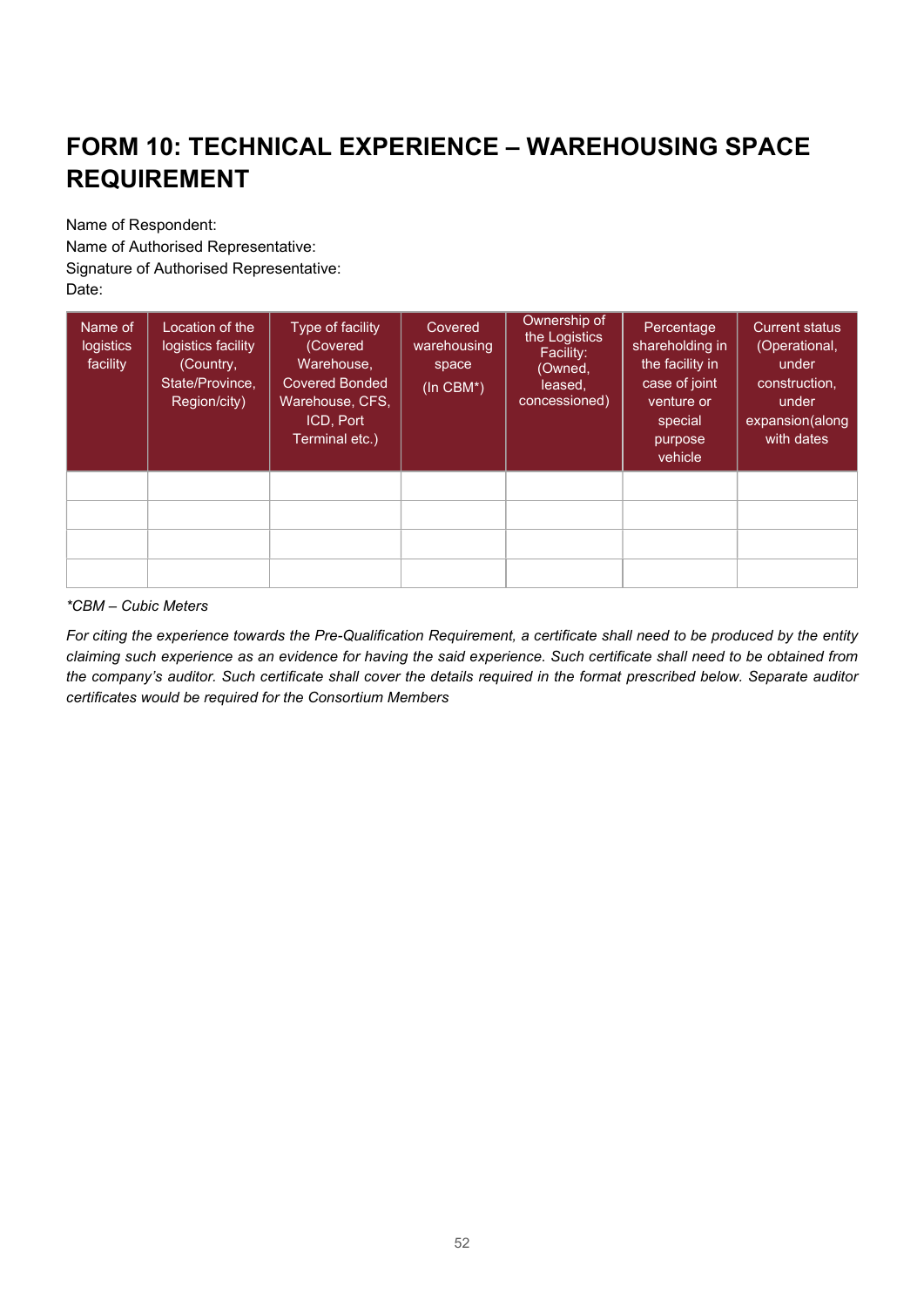#### Certificate from an Auditor (Applicable for Prospective Bidder / Consortium Member satisfying Warehousing space requirement)

Entity that fulfills the criteria requirement.

| Name of the entity                     |                                         |
|----------------------------------------|-----------------------------------------|
| Entity which fulfills the requirement: | (Prospective Bidder/ Consortium Member) |

Based on its latest available books of accounts [and <please include any other published information referenced by the auditor>], this is to certify that …………………….. (Name of the Prospective Bidder / Member of Consortium) owns (or has concession to) and operates a Logistics Facility having the following profile and characteristics:

| Name of<br>logistics<br>facility | Location of the<br>logistics facility<br>(Country,<br>State/Province,<br>Region/city) | Type of facility<br>(Covered<br>Warehouse,<br><b>Covered Bonded</b><br>Warehouse,<br>CFS, ICD, Port<br>Terminal etc.) | Covered<br>warehousing<br>space<br>$(In CBM*)$ | Ownership of<br>the Logistics<br>Facility:<br>(Owned,<br>leased,<br>concessioned) | Percentage<br>shareholding<br>in the facility in<br>case of joint<br>venture or<br>special<br>purpose<br>vehicle | <b>Current status</b><br>(Operational,<br>under<br>construction.<br>under<br>expansion<br>(along with<br>dates |
|----------------------------------|---------------------------------------------------------------------------------------|-----------------------------------------------------------------------------------------------------------------------|------------------------------------------------|-----------------------------------------------------------------------------------|------------------------------------------------------------------------------------------------------------------|----------------------------------------------------------------------------------------------------------------|
|                                  |                                                                                       |                                                                                                                       |                                                |                                                                                   |                                                                                                                  |                                                                                                                |
|                                  |                                                                                       |                                                                                                                       |                                                |                                                                                   |                                                                                                                  |                                                                                                                |
|                                  |                                                                                       |                                                                                                                       |                                                |                                                                                   |                                                                                                                  |                                                                                                                |
|                                  |                                                                                       |                                                                                                                       |                                                |                                                                                   |                                                                                                                  |                                                                                                                |

\*CBM – Cubic Meters

Name of the audit firm:

Seal of the audit firm:

(Signature, name and designation of the Authorised Signatory)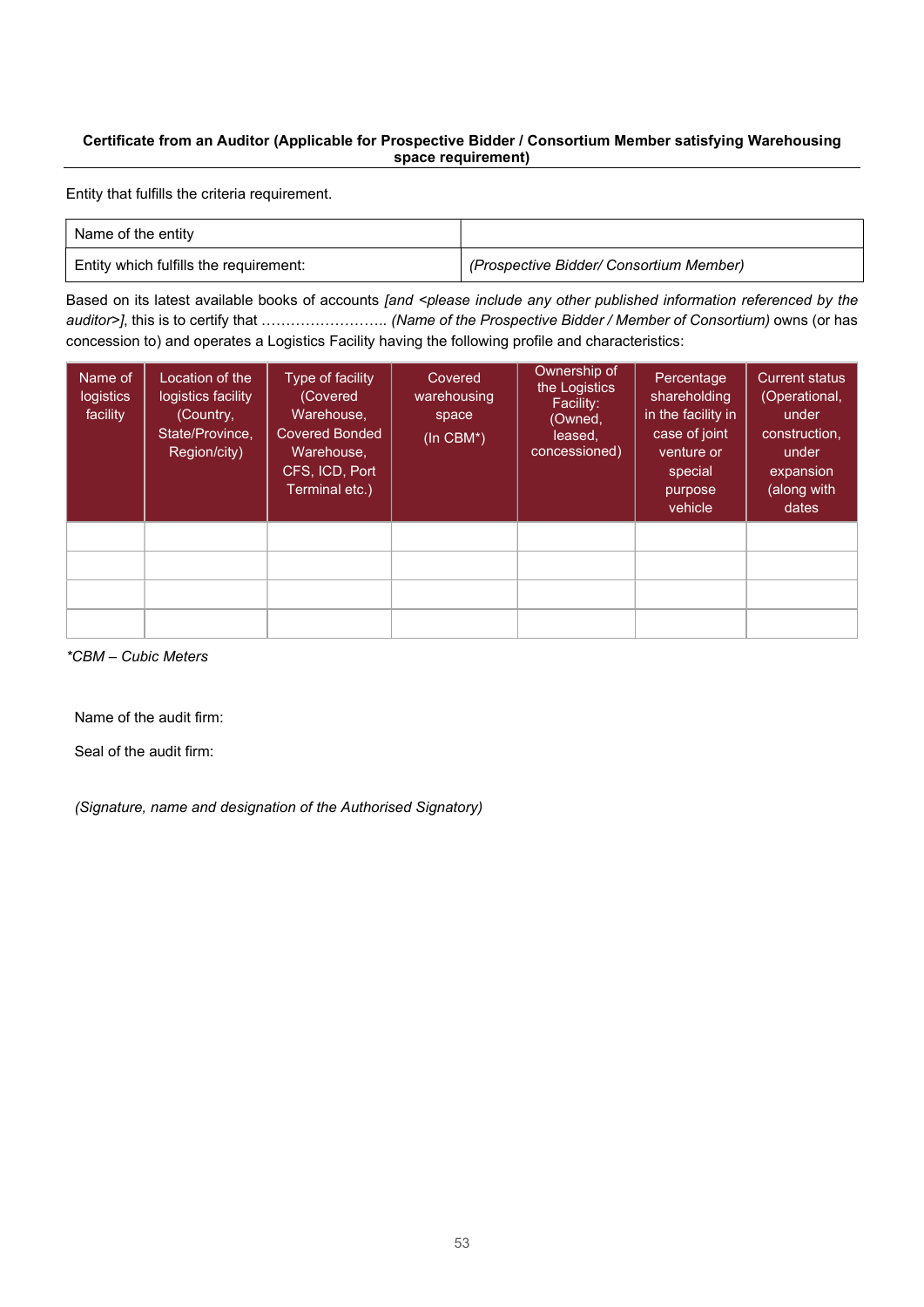## FORM 11: PENDING LITIGATION

Name of Respondent: Name of Authorised Representative: Signature of Authorised Representative: Date:

Pending litigation, as indicated below.

.

| Year | Outcome of the dispute or litigation, if<br>available | Contract<br>Name | Name and address of<br>Employer | Main issues in dispute or<br>litigation |
|------|-------------------------------------------------------|------------------|---------------------------------|-----------------------------------------|
|      |                                                       |                  |                                 |                                         |
|      |                                                       |                  |                                 |                                         |
|      |                                                       |                  |                                 |                                         |
|      |                                                       |                  |                                 |                                         |
|      |                                                       |                  |                                 |                                         |
|      |                                                       |                  |                                 |                                         |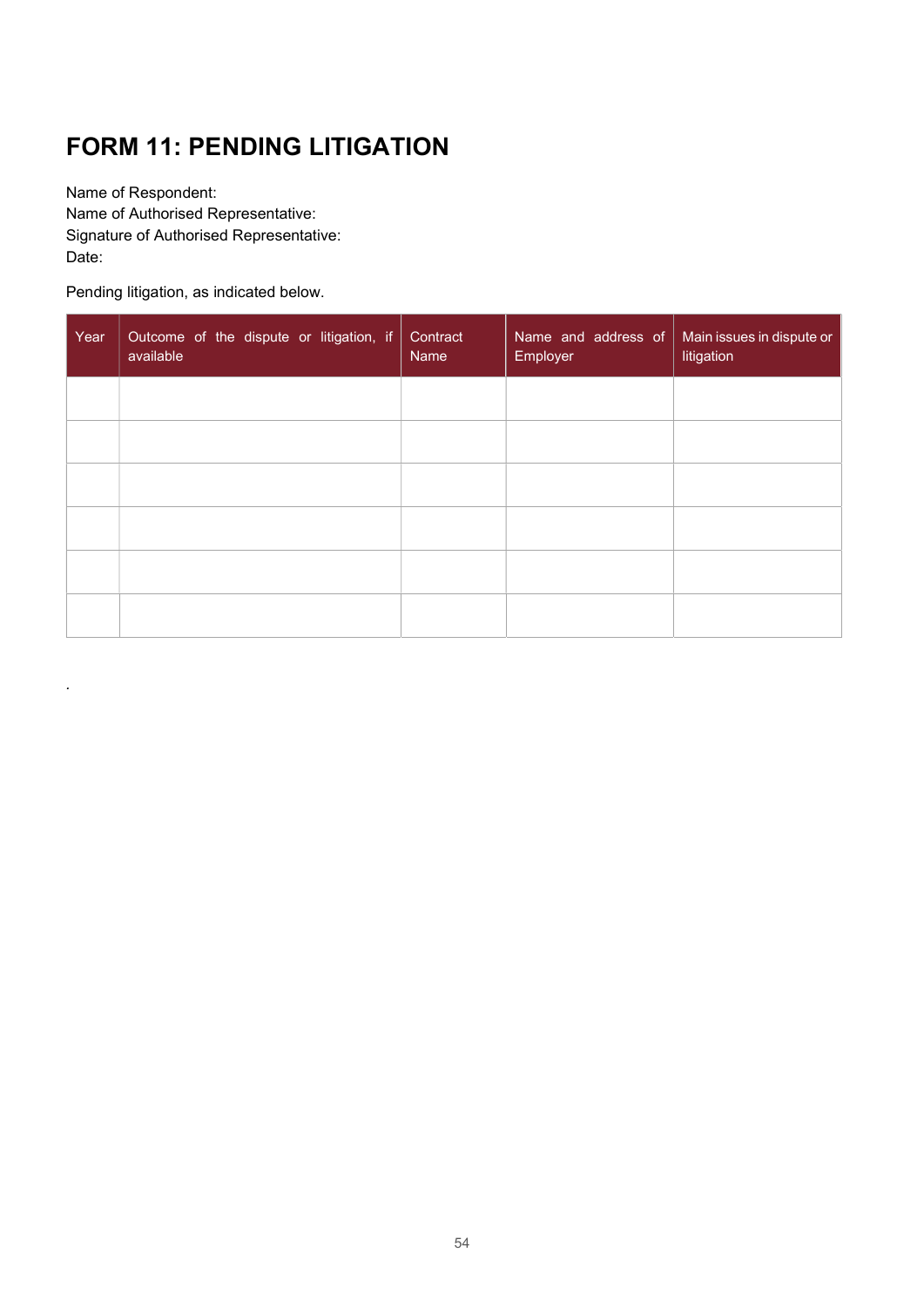## Section V. Eligible Countries

#### Eligibility for the Provision of Goods, Works and Services in Government of Uganda -Financed **Procurement**

The Government permits firms and individuals from all countries to offer goods, works and services for Governmentfinanced projects. As an exception, firms of a Country or goods manufactured in a Country shall be excluded if:

- (a) as a matter of law or official regulation, the Government prohibits commercial relations with that Country;
- (b) by an Act of Compliance with a Decision of the United Nations Security Council taken under Chapter VII of the Charter of the United Nations, the Government prohibits any import of goods from that Country or any payments to persons or entities in that Country; or
- (c) an international embargo is in force by the United Nations, European Union or UK in respect of that Country or the goods manufactured in that Country.

To the extent a Respondent or Bidder is from a country other than those that are subject to paragraphs (a) and above then they shall be from an "Eligible Country".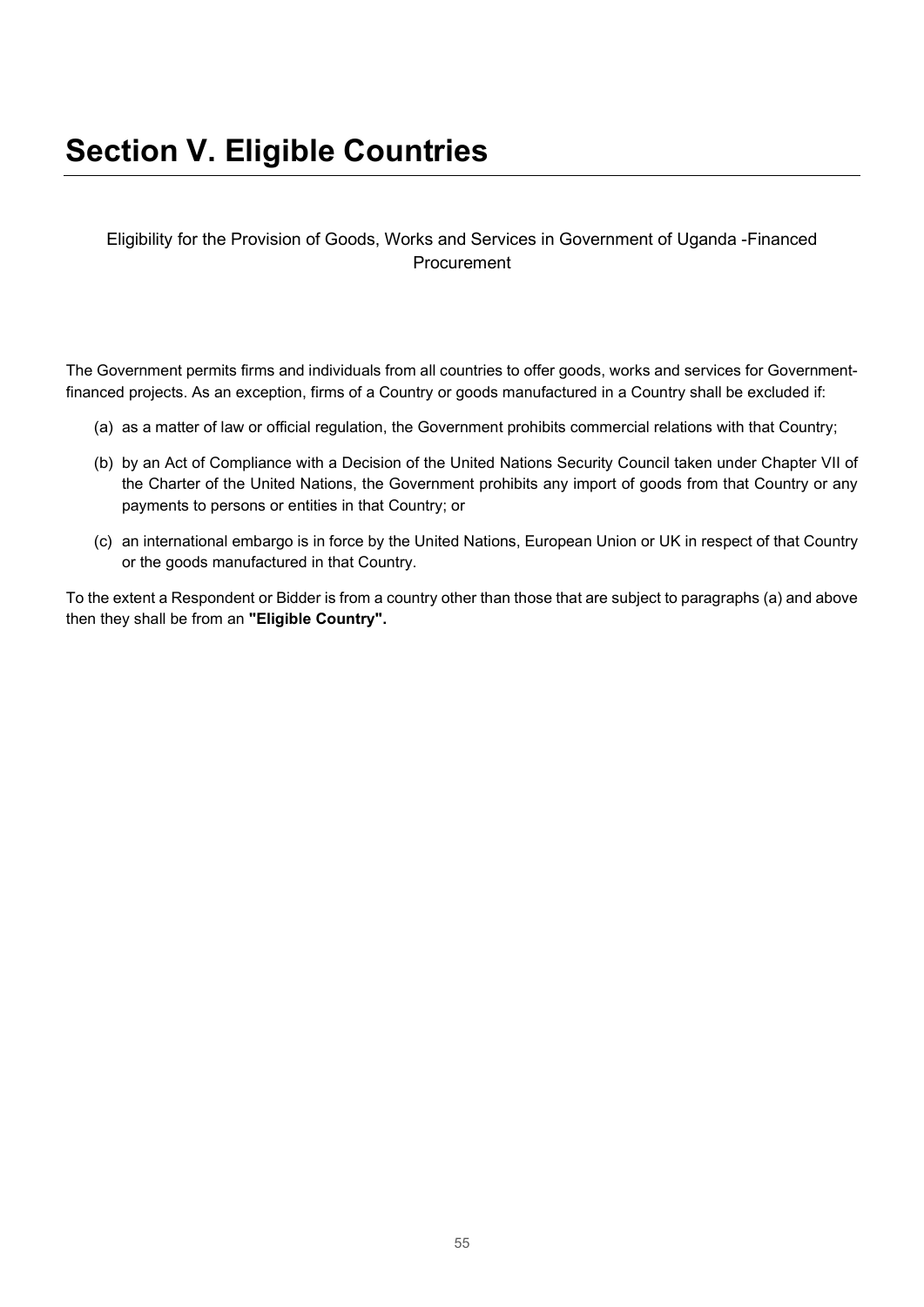## PART 2 – Project Description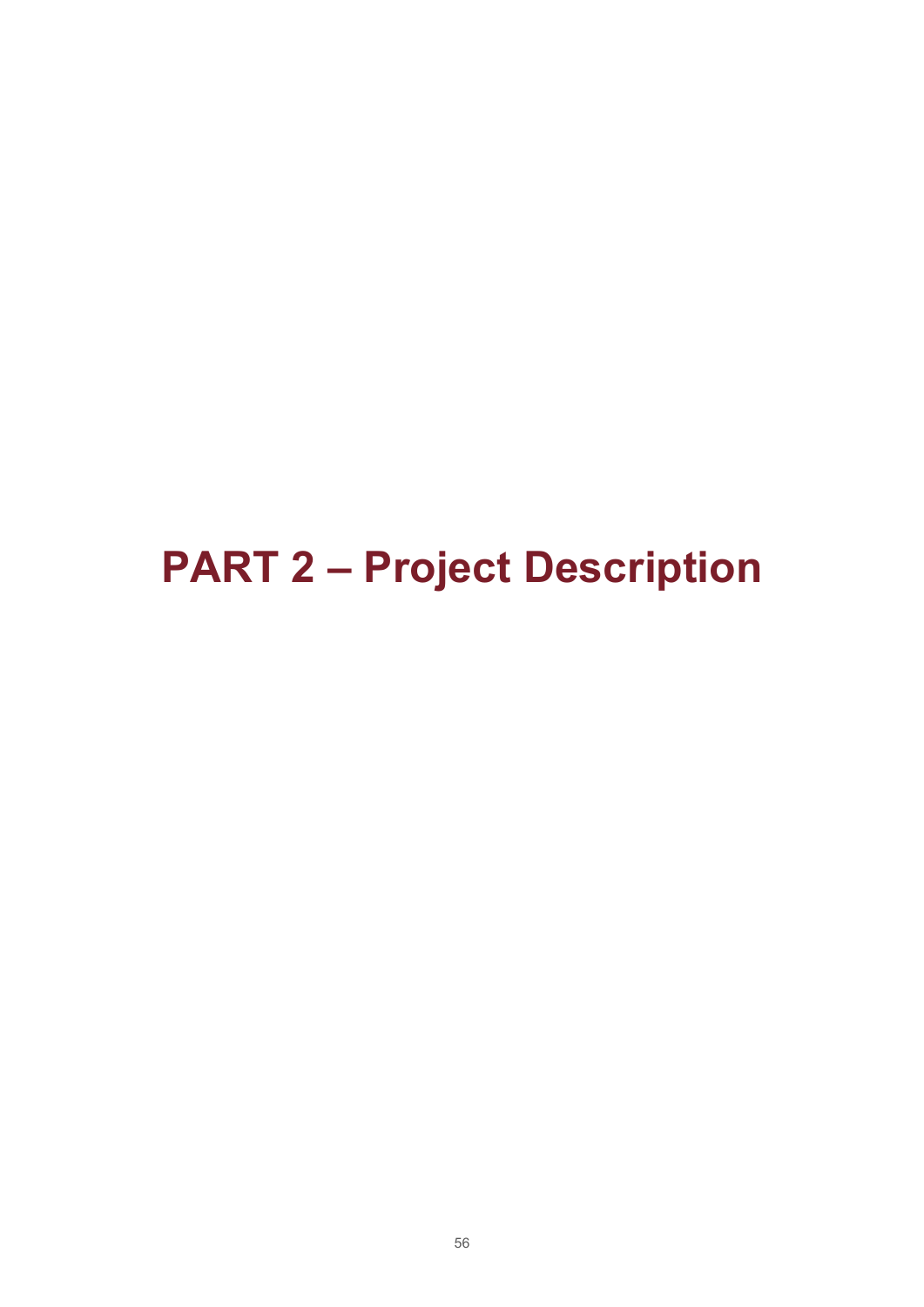## Section VI. Project Description

#### 1. General

The Government of Uganda (GoU) through Uganda Railways Corporation (URC) is developing the Gulu Logistics Hub (GLH) project in conjunction with TradeMark East Africa (TMEA), Department of International Development (DFID) and the European Union (EU). The Contracting Authority, Uganda Railways Corporation ("URC"), supported by its Transaction Advisors, is in the process of procuring a private sector participant to build, operate and transfer a logistics hub at Gulu region (the "Gulu Logistics Hub PPP Project").

The private party appointed for the Gulu Logistics Hub PPP Project will have two broad obligations:

- Operate and maintain the infrastructure developed in the Phase 1; and
- Finance, design, construct, maintain and operate the infrastructure in the Phase 2.

This Request for Qualification ("RFQ") relates to the above detailed Gulu Logistics Hub PPP Project, which will be procured through a Public Private Partnership (the "Project").

The purpose of this RFQ is to invite prospective respondents to indicate their interest in participating in the Project. The private sector participant will be expected to do the above stated obligations within the contract period and transfer the Project back to URC at the conclusion of the contract period. URC's first stage in procuring this Project will be to receive, from interested private sector parties, a Statement of Qualification (SOQ) through this RFQ.

#### 2. Project Location

The GLH is being developed in the Layibi division of Gulu Municipality. Gulu is a city in Northern Uganda and the commercial and administrative centre of the Gulu district. According to the Uganda National Development Plan II and Uganda Vision 2040, Gulu is targeted to be among the regional cities to be developed in Uganda apart from Kampala; the others being Mbale, Mbarara and Arua. Arua is also in vicinity of Gulu at a distance of around 250 km by road.

Gulu is strategically placed, connected by the international trunk road linking Mombasa – Kampala – Juba as well as regional and municipal roads. The Gulu region was previously connected with Tororo in south-eastern Uganda through a rail line extending from Tororo to Packwach via Gulu. The line is currently non-operational but is being rehabilitated from Tororo-Gulu under an EU-funded project and is expected to be commissioned in the near term.

The region around Gulu is rich in agriculture and produces major cash crops and horticultural crops such as sunflower, Sesame, sorghum, tobacco, fruits and vegetables. The region has been receiving development aid from multiple donor agencies. One of the major development programmes running in the region is the Development Initiative for Northern Uganda (DINU) funded by the EU under the 11<sup>th</sup> European Development Fund. DINU focuses on agriculture, roads and governance. Under the programme, the internal roads in the region connecting farms to the urban areas are also being developed. The development of rural road network in the region is expected to significantly enhance the prospects of the GLH due to enhanced connectivity.

The Gulu Logistics Hub is being developed on land measuring 24.1 acres (9.75 hectares) owned by the URC.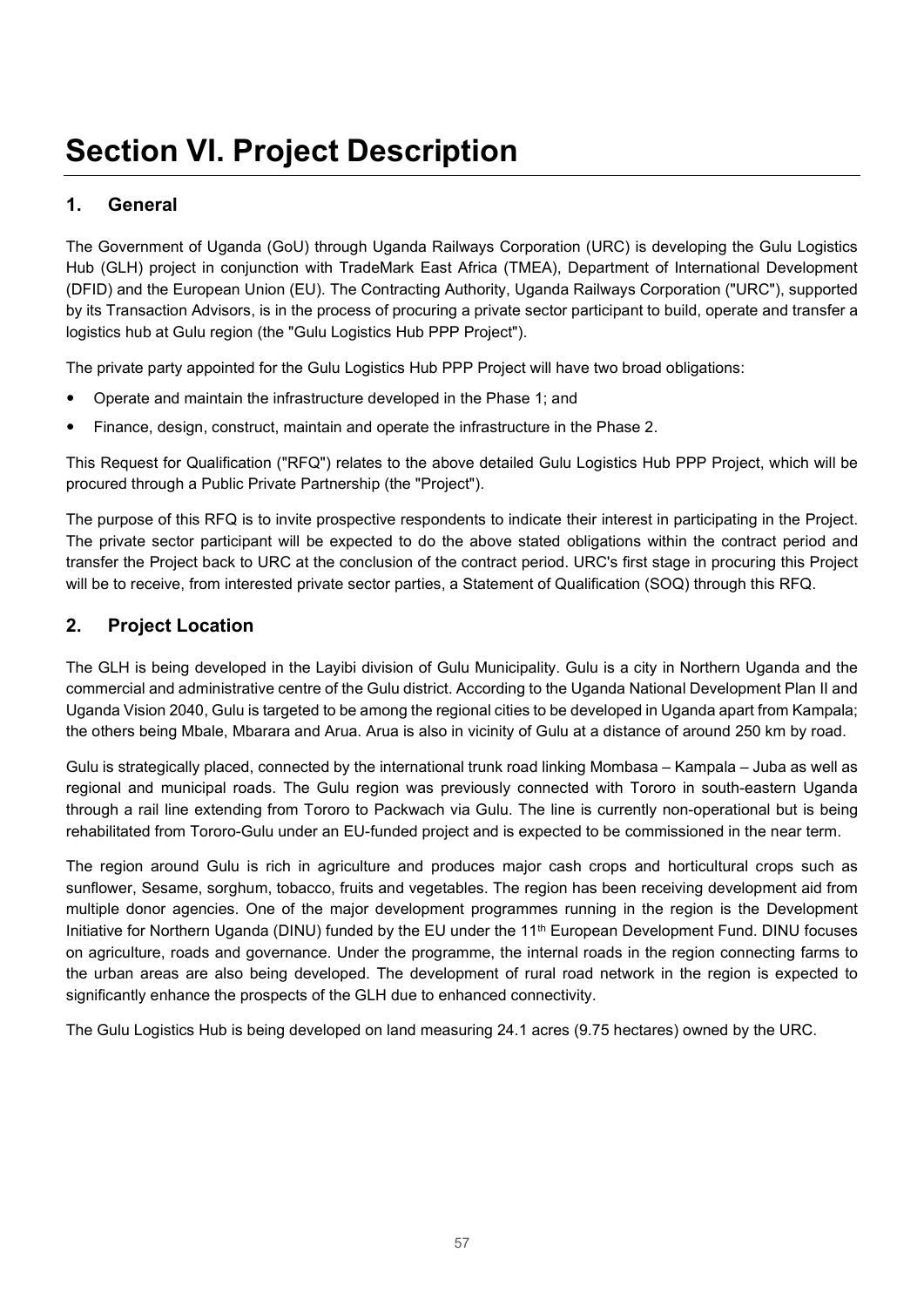#### Figure 1: Location of GLH Figure 2: Layout for GLH





Some of the key features of the locations are as follows:

- The site is split in half by the existing metre gauge line which passes through the land parcel
- The development of the GLH is being undertaken on one side of the land parcel (as highlighted in the layout schematic )
- The hub will have access through three municipal roads that are directly connected to the Kampala Gulu Highway
- The access roads to the facility have been designed to have 15 m dual carriageway enabling smooth inward and outward movement for trucks
- The internal roads are designed as dual carriageway roads with individual lanes of 3.5 m width allowing two trucks to move in the same direction
- The hub is being designed to accommodate trucks up to a maximum size of 18 m

#### 3. Project Objectives

The overall objective of the proposed action is to contribute to sustainable and inclusive economic development in Uganda and the East African Community.

#### 4. Project Team

URC has appointed a Project team to assist in executing the functions under the Project Agreement and is in the process of recruiting a team of experienced experts to constitute the "Project Implementation Unit" that will be dedicated to the management of the Project and reporting to the "Project Officer".

URC has also procured the Transaction Advisors to assist it in procuring the services of a qualified and experienced investor for the Project. URC, with the support of the Transaction Advisors, has conducted a feasibility study for the Project. Selected project documentation including the reference design may be made available to all Bidders at the RFP Stage for information purposes only.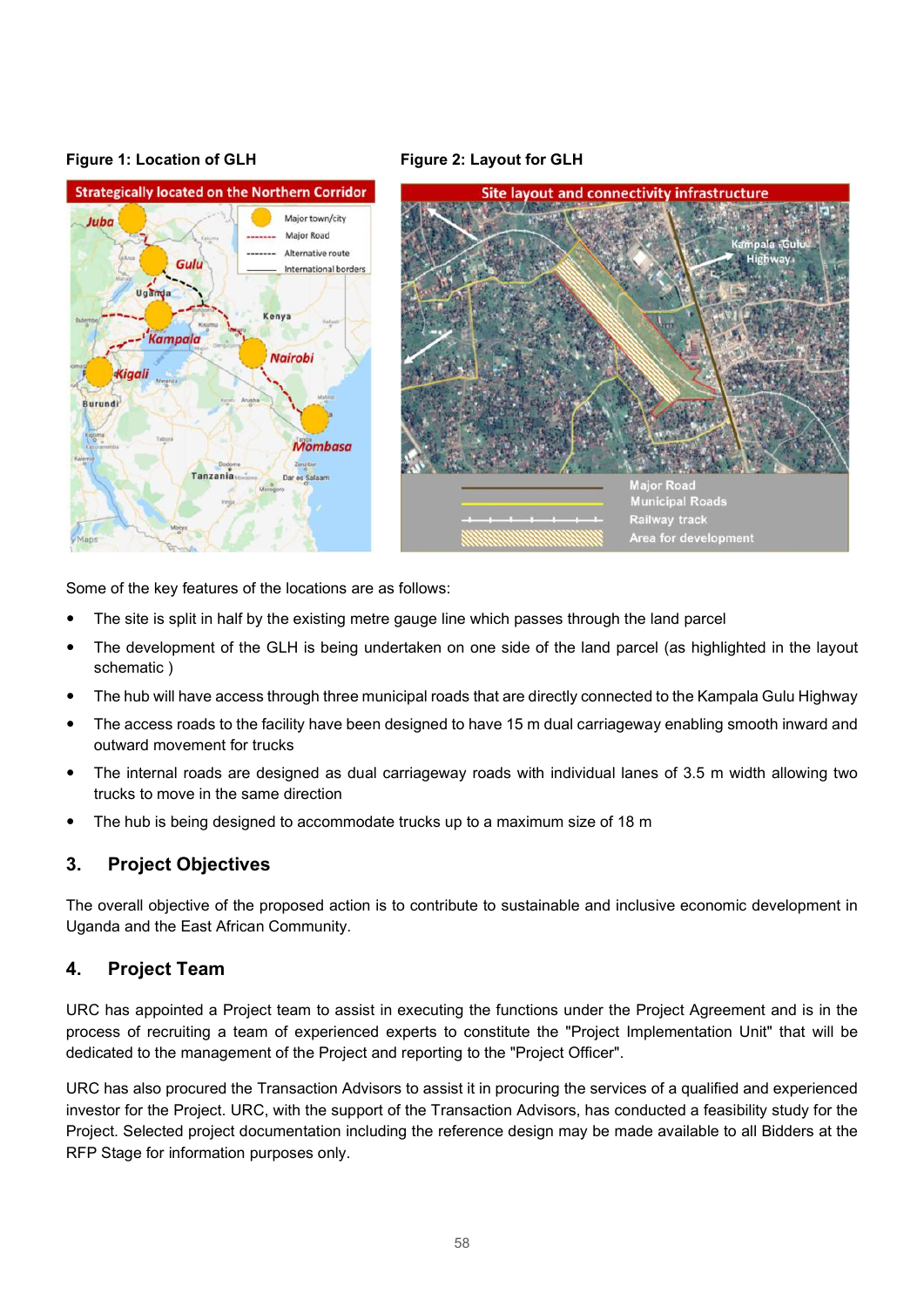#### 5. Key Stakeholders

It is anticipated that the Government entities which will be directly or indirectly involved in the procurement of the constituent elements of this Project will include:

URC: Established under the Uganda Railways Corporation Act, 1992, URC is the procuring entity for the Project. It will be involved in all stages of the Project development, from inception to financial close and will enter into the Project Agreement with the successful Bidder.

MoFPED: Pursuant to article 5 of the PPP Act, the Minister of Finance, Planning and Economic Development, will appoint a committee for overseeing and advising on the Public Private Partnership. The committee will be assisted by a Public Private Partnership Unit within MoFPED, created pursuant to article 10 of the PPP Act.

Ministry of Works and Transport: The Ministry will be responsible for Policy Formulation, Regulation, Setting of Standards and adjustment of tolls.

Ministry of Justice: The Ministry will be responsible for approving the Project Agreement and any subsequent amendments.

The following Government entities shall also be stakeholders in the Project:

Uganda Revenue Authority (URA): URA was established under the URA Act as a central body for the assessment and collection of specified revenue, to administer and enforce laws relating to such revenue and to account for all revenue to which those laws apply.

#### 6. Legal Matters

#### PPP Act (2015)

The PPP Act lays out the policy, legal and institutional framework for Public Private Partnerships within Uganda. It governs the relationship between Government authorities, such as URC, and private parties by specifying the principles to be complied with when managing Public Private Partnerships, requesting, developing and evaluating proposals, drafting agreements, imposing fines, etc. This Project is being procured under the PPP Act and is being designed to meet the requirements of the PPP Act both in respect of the Tender Process and the risk allocation under the Project Agreement.

#### Governing law and jurisdiction

The governing law of this RFQ and the Tender Process shall be Ugandan law. The courts of Uganda, subject to Provision 24 of Section I of this RFQ, shall be the competent jurisdiction for any dispute which may arise out of or in connection with either this RFQ or the Tender Process.

#### Contractual structure

The proposed PPP model will have URC as the contracting authority or the grantor, which will enter into an agreement with the private party (the SPC) to undertake the project during the contract period of 25 years. The contracting authority will hand over the project site with assets developed during the Phase 1 of the project to the private party on lease basis at the inception of the contract period. As part of its obligations under the contract, the private party will be responsible to undertake the operations and maintenance of assets developed under the Phase 1 and for financing, developing and operating the Phase 2, combining both equity investors and lenders (commercial banks or domestic financial institutions).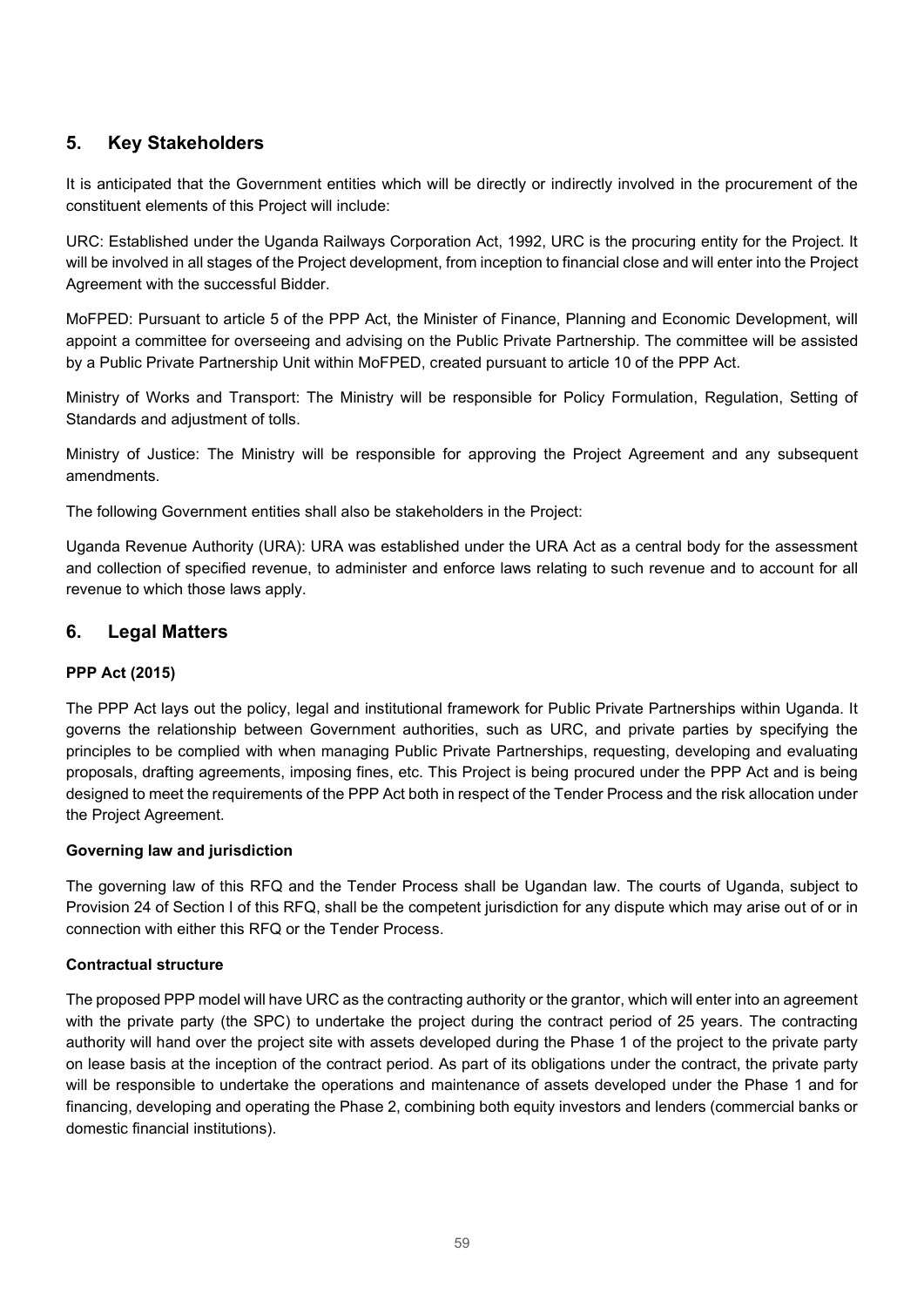The Phase 2 of the project will have to be commissioned on or before the fifth anniversary of the appointed date<sup>4</sup>. The private party will generate revenue through various user charges on provision of services such as storage (bonded/ non-bonded warehousing, container yard storage, truck parking), handling services (cargo handling and container handling), operations-related services, including weighment, lease rentals and value-added services (last mile, grading, sorting, packaging, labelling etc.) under both the Phase-I and -II of the project.



#### Figure 3: Proposed PPP structure

#### 7. Tender process

The Tender Process has been designed to deliver a fair, transparent, efficient, practical and timely process for the award of the Project and the negotiation of the Project Documents. An indicative timetable for the whole of the Tender Process, which is subject to change at URC's discretion, is set out below.

| No. | <b>Phase</b>                                                                                                      | Indicative timeline |
|-----|-------------------------------------------------------------------------------------------------------------------|---------------------|
| 1.  | Issuance of the RFQ                                                                                               | 21 December 2021    |
| 2.  | Pre-Qualification Meeting                                                                                         | 24 January 2022     |
| 3.  | Deadline for providing clarifications on RFQ by URC                                                               | 14 February 2022    |
| 4.  | Qualification Documents Submission Date                                                                           | 28 February 2022    |
| 5.  | Opening of Qualification Documents                                                                                | 01 March 2022       |
| 6.  | Notification of the results of evaluation of the Qualification<br>Documents                                       | 24 March 2022       |
| 7.  | Issuance of Request for Bids, Draft PPP Agreement &<br>lannexes                                                   | To be finalised     |
| 8.  | Pre-Qualification Conference                                                                                      | To be finalised     |
| 9.  | Deadline for Bidder's Clarifications to the Request for Bids,<br>Draft PPP Agreement& Draft output specifications | To be finalised     |

#### Table 1: Tender Process Timetable

<sup>&</sup>lt;sup>4</sup> The date on which all the conditions precedent are met is termed as appointed date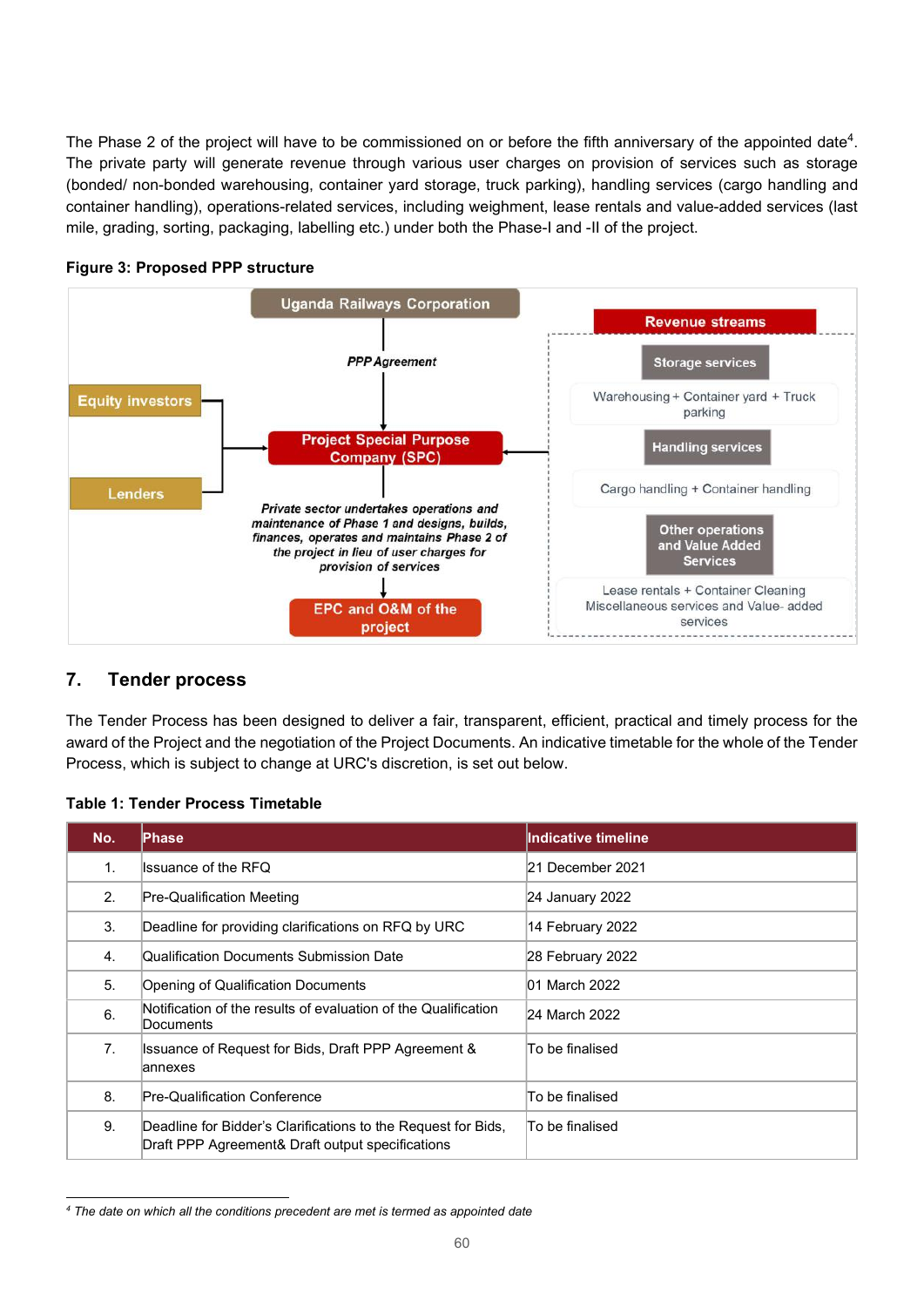| No. | Phase                                                                          | Indicative timeline |
|-----|--------------------------------------------------------------------------------|---------------------|
| 10. | Issuance of Final PPP Agreement and output specifications                      | To be finalised     |
| 11. | <b>Bids Submission Date</b>                                                    | To be finalised     |
| 12. | Opening of Technical Bid                                                       | To be finalised     |
| 13. | Notification of the results of evaluation of the Technical Bids                | To be finalised     |
| 14. | Opening of Financial Bid                                                       | To be finalised     |
| 15. | Notification of the results of the evaluation of the Financial<br>Bids         | To be finalised.    |
| 16. | Issuance of Notice of Award                                                    | To be finalised     |
| 17. | Submission of Post-Award Requirements                                          | To be finalised     |
| 18. | Issuance of Notice of complete compliance with all Post-<br>Award Requirements | To be finalised     |
| 19. | Signing Date of PPP Agreement and Compliance with other<br>requirements        | To be finalised     |

#### 8. RFP Stage

The following is for information purposes only to highlight the intended process for the procurement of this Project following the completion of this RFQ. URC makes no commitment on the adhering to the indicative process indicated below (or the timeline above) and may amend it at its complete discretion and shall not be held to the process below, notwithstanding its current intentions.

- (a) Following the publication of the shortlist of Qualified Respondents, the Qualified Respondents will be invited to purchase the RFP. The RFP will provide detailed legal, technical, environmental and commercial background for the Project, set out instructions and guidelines in accordance with which Proposals must be prepared and submitted and describe the methodology for the evaluation of Proposals at the RFP Stage.
- (b) The RFP will include, amongst other things, the following:
	- (i) Instructions to Bidders: this will define the Project and the RFP Stage and give Bidder's instructions as to what is required of them, and when, during the RFP Stage;
	- (ii) Technical Specification: this will set out URC's technical requirements for the Project and may include technical drawings and documents and the output-based specification;
	- (iii) A draft Project Agreement / URC's Project requirement: this will include the draft Project Agreement (including schedules) and any other relevant contractual document; and
	- (iv) Bid deliverables: this will set out the various legal, technical and financial forms that Bidders must complete and submit as part of their Proposal.
- (c) Shortly after the RFP is issued, URC will host a pre bid conference with the Bidders. Here, URC and the Transaction Advisors will provide further detail on the information and documentation relating to the Project and respond to initial queries in the presence of all Bidders.
- (d) After the conference, the Competitive Dialogue stage will follow, whereby Bidders will be invited to submit clarifications. At the end of the Competitive Dialogue stage URC may issue a revised Project Agreement.
- (e) Following the Competitive Dialogue stage, Bidders will be required to submit their Proposal by the deadline set out in the RFP. The evaluation will start with the technical proposal and thereafter the financial proposal